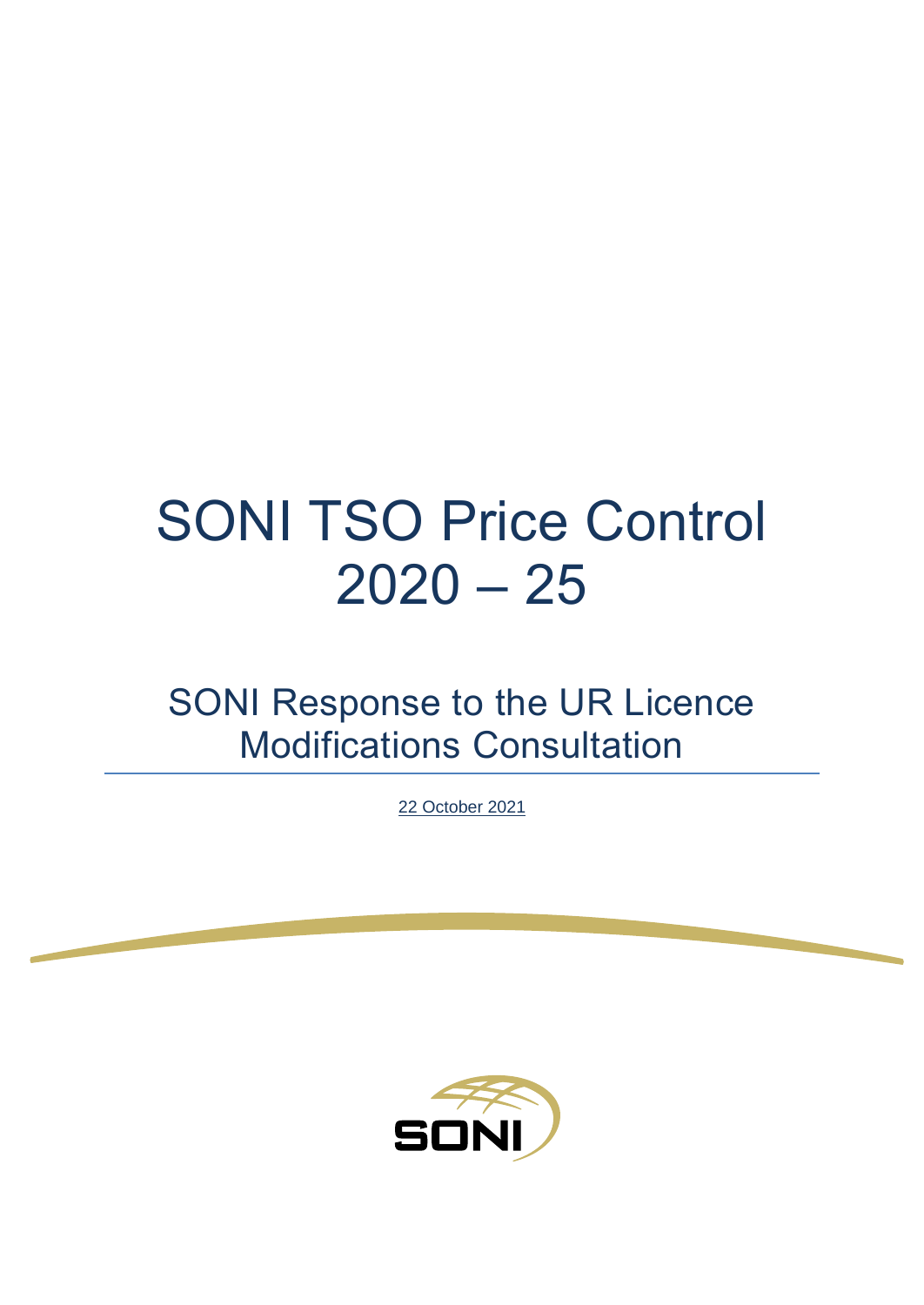# **Contents**

| Paragraph 10 - Approval of Transmission Network Pre-construction Projects and Costs  62 |
|-----------------------------------------------------------------------------------------|
|                                                                                         |
|                                                                                         |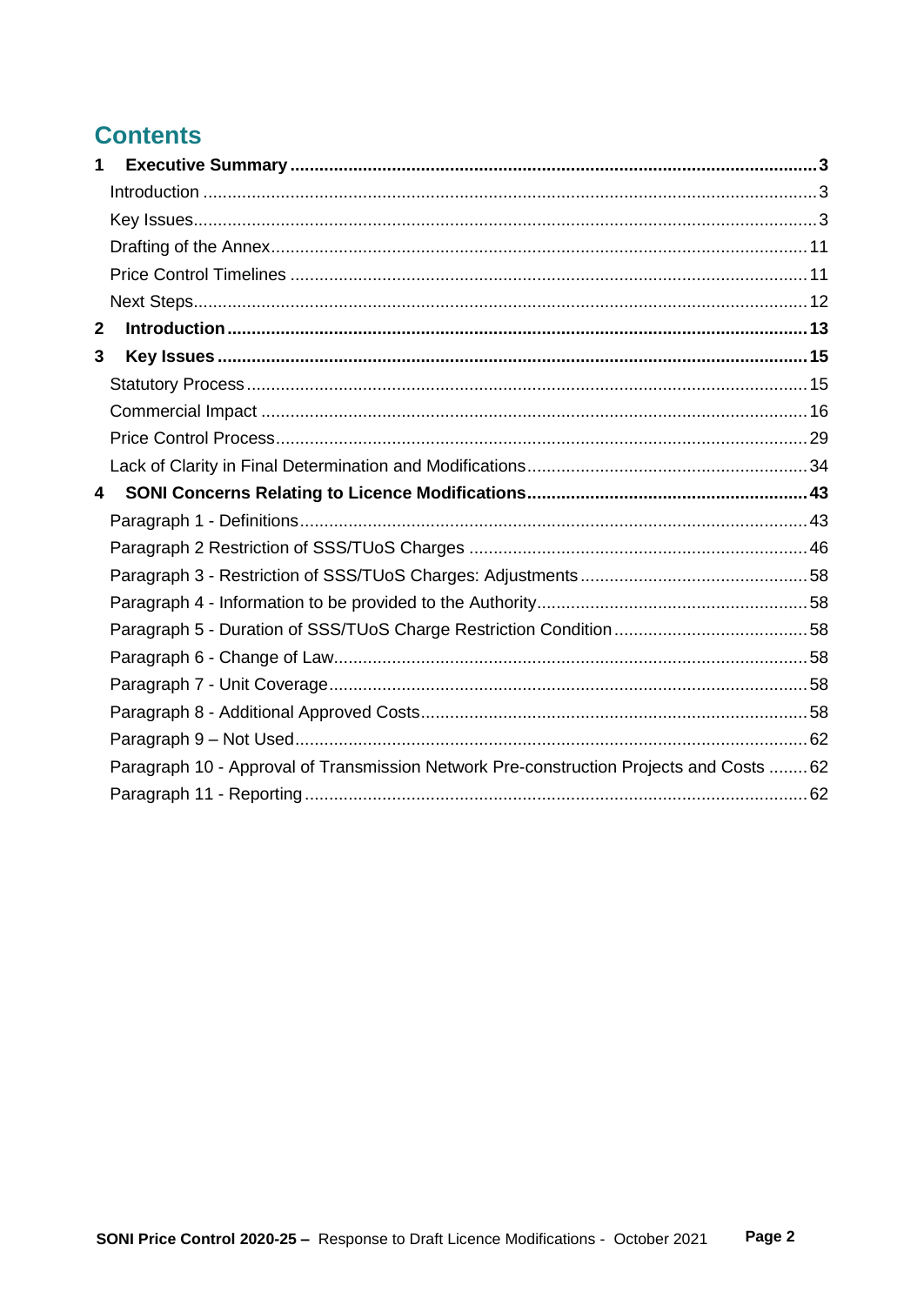# <span id="page-2-0"></span>1 Executive Summary

# <span id="page-2-1"></span>**Introduction**

- 1.1 SONI welcomes this consultation on the modifications to our licence that are necessary to implement our price control from 2020 to 2025. While we welcome many aspects of the new price control framework, we have specific concerns about aspects of the modifications proposed and the process followed to date. These are set out in our response.
- 1.2 We acknowledge the substantial amount of work that has gone into this overhaul of SONI's revenue arrangements to update them for a new decade. This process has been ongoing for three years and has introduced a fresh approach. This formal consultation response is by necessity focused solely on the issues that remain to be resolved, however it should be read the context of the substantial transformation that the UR team has delivered.
- 1.3 Actions over this period will set the direction for the further decarbonisation of the energy system in Northern Ireland and it is vital that SONI is able to play its part in that transition. Our response is focused on ensuring that the funding provided to SONI through this update to its licence provides a sustainable foundation for the delivery of the new renewable energy targets while ensuring ongoing compliance with the evolving legal framework in which we operate.
- 1.4 We therefore remain very keen to work collaboratively with the UR to resolve these remaining issues to ensure that we can focus on delivering the new energy strategy for the benefit of all in Northern Ireland.

# <span id="page-2-2"></span>**Key Issues**

1.5 In this response, SONI sets out twelve key issues that it has identified across the proposed modifications and process followed to date. We present these in four groupings, which we hope will facilitate meaningful engagement around our concerns and the remedies necessary for each set. We begin by identifying incorrect references within the Article 14 notice, then highlight errors that have a material commercial impact on SONI, we then set out the main errors in the process to date, and finally we highlight areas with a lack of clarity with the Final Determination and Licence Modifications.

# **Statutory Notice**

1.6 The statutory processes around the modification of SONI's licences are set out in Article 14 of the Electricity (Northern Ireland) Order 1992. The notice issued by the UR appears to SONI to contain errors and falls short of the standard expected under the Northern Ireland regulatory framework.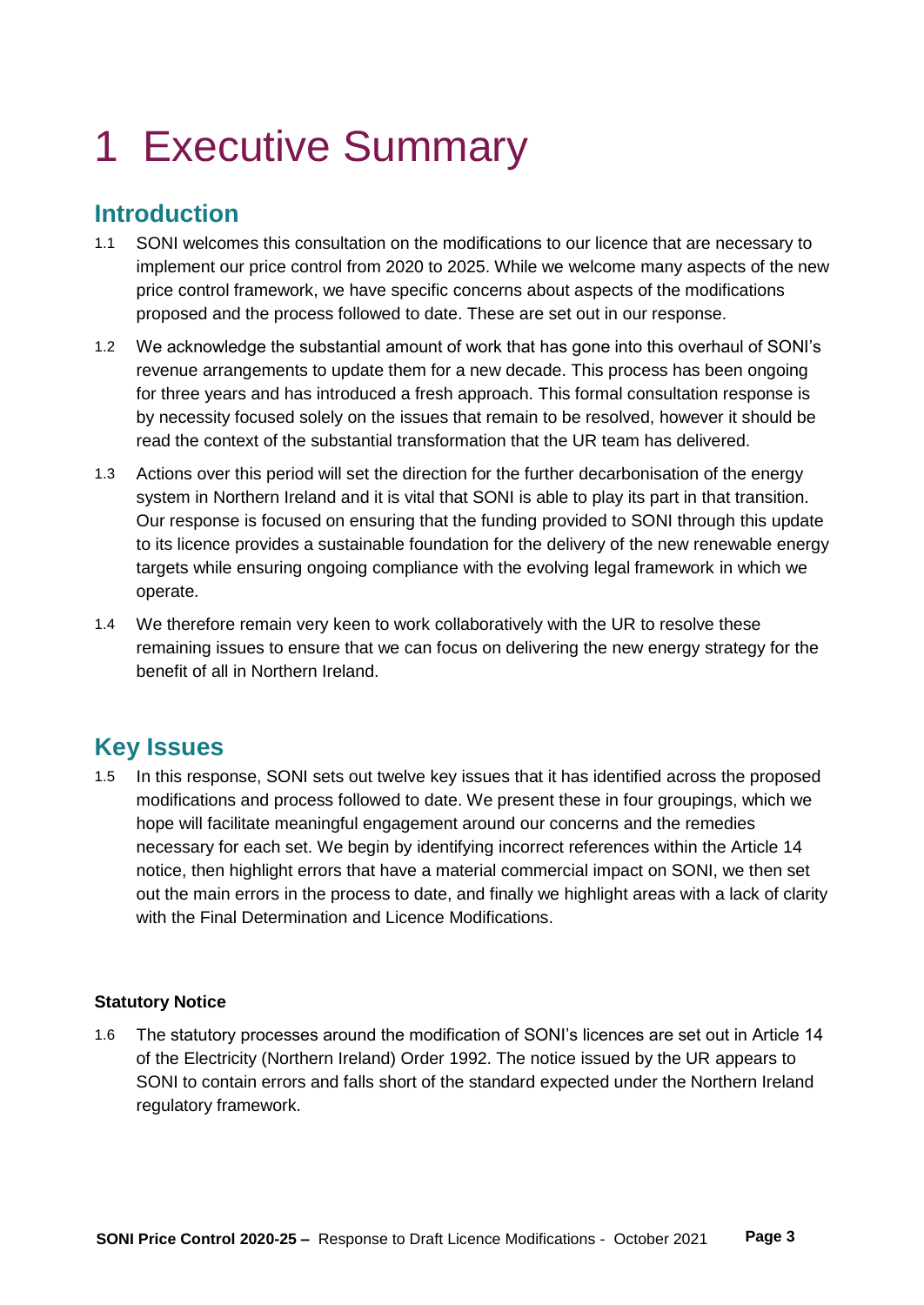| Table 1.1 Errors in Article 14 Notice |  |  |
|---------------------------------------|--|--|
|---------------------------------------|--|--|

| <b>Key Issue</b>                                      | <b>Description</b>                                                                                                                                                                                                                                                                                                                                                                                                                                        | <b>SONI Response</b>                                                                                                                                                                                                                                                                                                                                                                                                                                                                                                                        |
|-------------------------------------------------------|-----------------------------------------------------------------------------------------------------------------------------------------------------------------------------------------------------------------------------------------------------------------------------------------------------------------------------------------------------------------------------------------------------------------------------------------------------------|---------------------------------------------------------------------------------------------------------------------------------------------------------------------------------------------------------------------------------------------------------------------------------------------------------------------------------------------------------------------------------------------------------------------------------------------------------------------------------------------------------------------------------------------|
| <b>Article 14</b><br><b>Notice</b><br><b>Validity</b> | The notice refers to an irrelevant section of<br>the Electricity (NI) Order 1992. (Article 8.1)<br>to Prohibition on unlicensed<br>relates<br>supply, etc.) and omits the<br>correct<br>legislation.<br>In addition, the drafting of the Article 14<br>notice attempts to give full effect to the<br>Final Determination, which is contrary to<br>the UK regulatory framework which is<br>based on regulatory decisions<br>being<br>codified in licences. | SONI considers this notice to be invalid<br>because it refers to legislation that is<br>irrelevant to this process.<br>Furthermore, the UR has not properly<br>codified its decisions into the Licence.<br>This is considered substandard as the<br>14(2)<br>Article<br>Notice<br>the<br>and<br>accompanying modifications<br>should<br>provide a clear articulation of<br>the<br>obligations imposed on SONI.<br>SONI considers that the UR will need<br>to undertake a further Article 14 notice<br>which includes the correct references |
|                                                       |                                                                                                                                                                                                                                                                                                                                                                                                                                                           | to the appropriate legislation.                                                                                                                                                                                                                                                                                                                                                                                                                                                                                                             |

# **Commercial Impact**

1.7 In its approach paper, the UR states that "the price control framework for SONI should represent a financeable package, which covers reasonable remuneration for the costs and risks which SONI bears<sup>1</sup>". When assessing these draft modifications, SONI has identified three areas where the proposals fall materially short of this stated aim. These are summarised in the table below, with supporting material included within our main response.

 $\overline{a}$ 

<sup>&</sup>lt;sup>1</sup> [Approach Paper,](https://buzz.grid.ie/sites/executive/sonimd/SONI%20MD/02%20-%20SONI%20Revenue/02-B%20-%202020-25%20SONI%20Submission/FD_-_SONI_Response/Licence_Mods/24.09.21%20SONI%20Licence%20Mods%20Consultation/.https:/www.uregni.gov.uk/files/uregni/media-files/SONI%20TSO%20price%20control%20final%20approach.pdf) Page 10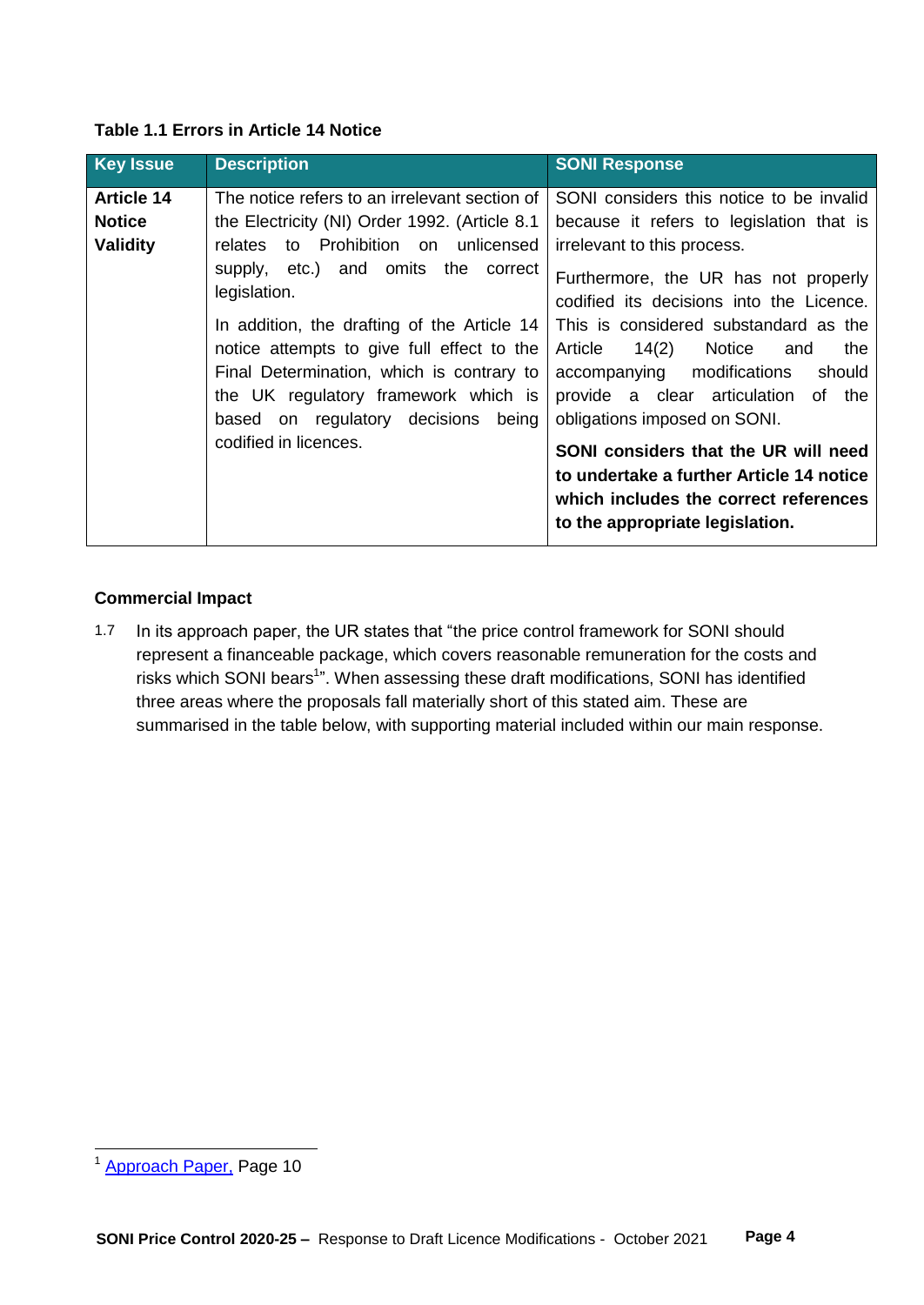| <b>Key Issue</b>                                                    | <b>Description</b>                                                                                                                                                                                                                                                                                                                                                                                                                                                                                                                                                                                                                                                                                                                                                                                                                                                                          | <b>SONI Response</b>                                                                                                                                                                                                                                                                                                                                                                                                                                                                                                                                                                                                                                                                                                                                                                                                                                                                                                                                                                                                                             |  |  |
|---------------------------------------------------------------------|---------------------------------------------------------------------------------------------------------------------------------------------------------------------------------------------------------------------------------------------------------------------------------------------------------------------------------------------------------------------------------------------------------------------------------------------------------------------------------------------------------------------------------------------------------------------------------------------------------------------------------------------------------------------------------------------------------------------------------------------------------------------------------------------------------------------------------------------------------------------------------------------|--------------------------------------------------------------------------------------------------------------------------------------------------------------------------------------------------------------------------------------------------------------------------------------------------------------------------------------------------------------------------------------------------------------------------------------------------------------------------------------------------------------------------------------------------------------------------------------------------------------------------------------------------------------------------------------------------------------------------------------------------------------------------------------------------------------------------------------------------------------------------------------------------------------------------------------------------------------------------------------------------------------------------------------------------|--|--|
| <b>ENTSOE</b><br>membership &<br><b>CORESO</b><br><b>Allowances</b> | The UR changed the categorisation<br>of these costs, increasing the risk to<br>SONI between Draft and Final<br>Determination without consultation,<br>and in turn, resulting in a material<br>cost exposure for SONI under the<br>new mechanism for fees which are<br>outside the control of the TSO.<br>The Final Determination includes a<br>provision for these costs in the base<br>allowances and they are subject to<br>the 75/25 risk share mechanism.<br>This provision is expected to be at<br>least £2 million short over the 5<br>years due to increased scope and<br>cost reallocations due to Brexit.<br>The Licence modification and the<br>associated notice ignores text in<br>Appendix A to Annex 5 of the Final<br>Determination which states<br>specifically for these cost areas that<br>SONI can seek additional funding 'in<br>the event of material cost increases'. | Based on recent cost estimates from<br><b>ENTSOE and CORESO, SONI estimates</b><br>that its contribution to the increased fees<br>will be in excess of £500k over the price<br>control period (based on the application<br>of the 75/25 risk share arrangements).<br>SONI therefore considers that there are<br>errors on a number of fronts:<br>Failure to comply with the EU<br>$\bullet$<br>Network Codes which provide SONI<br>with the right to recover efficiently<br>incurred costs associated with these<br>activities<br>Failure to provide regulatory<br>certainty by exposing SONI to<br>uncontrollable risks and costs<br>exposure<br>Failure to achieve stated objectives<br>$\bullet$<br>Failure to account for the roles and<br>$\bullet$<br>responsibilities of SONI<br>Acted ultra vires by failing to consult<br>on the change of approach on<br>ENTSOE membership and<br><b>CORESO allowances</b><br>SONI is requesting that the licence<br>modifications include a clause to<br>ensure these costs are fully<br>recoverable. |  |  |
|                                                                     |                                                                                                                                                                                                                                                                                                                                                                                                                                                                                                                                                                                                                                                                                                                                                                                                                                                                                             |                                                                                                                                                                                                                                                                                                                                                                                                                                                                                                                                                                                                                                                                                                                                                                                                                                                                                                                                                                                                                                                  |  |  |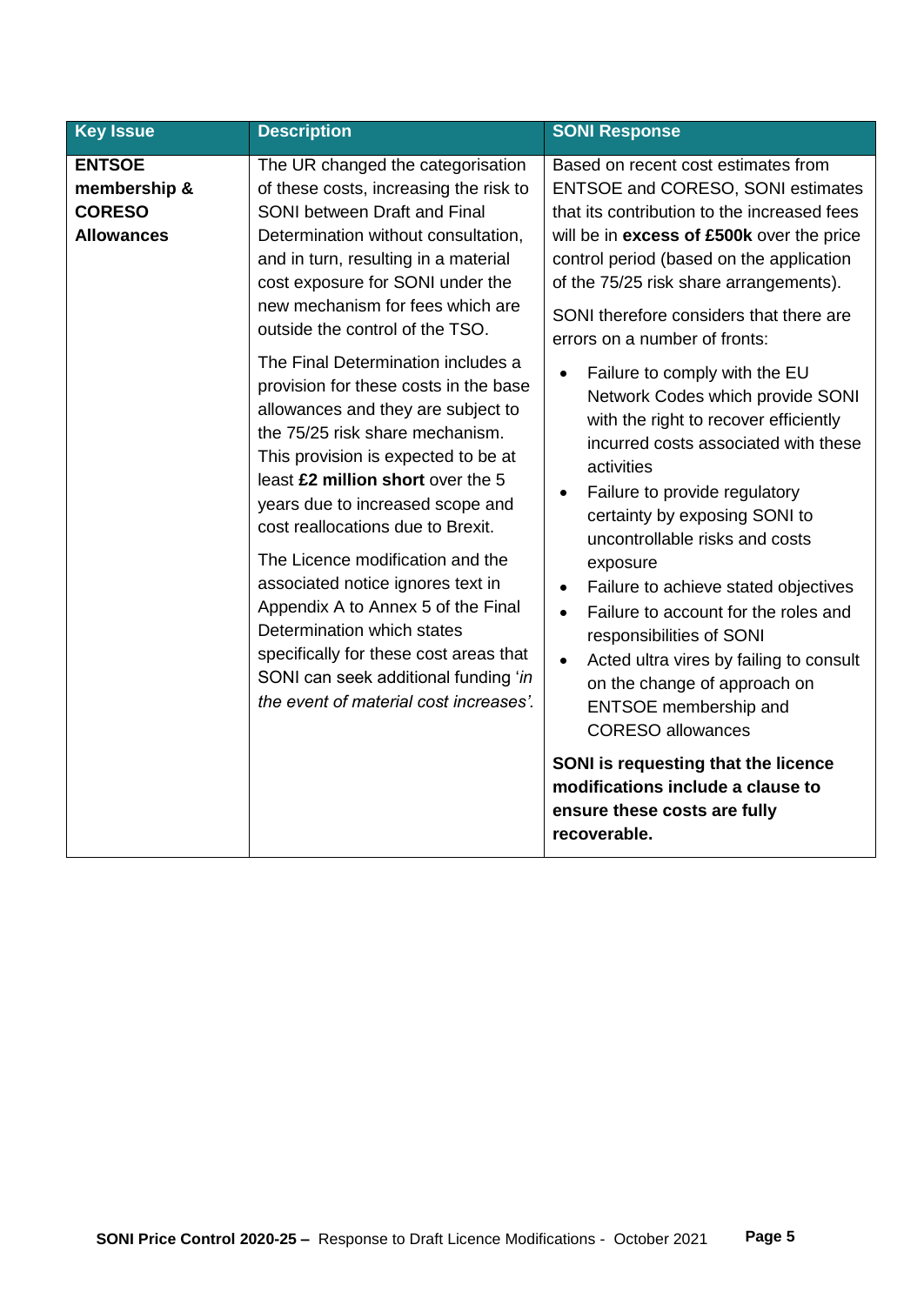| <b>Key Issue</b>                                 | <b>Description</b>                                                                                                                                                                                                                                              | <b>SONI Response</b>                                                                                                                                                                                                                                                                                                                                           |
|--------------------------------------------------|-----------------------------------------------------------------------------------------------------------------------------------------------------------------------------------------------------------------------------------------------------------------|----------------------------------------------------------------------------------------------------------------------------------------------------------------------------------------------------------------------------------------------------------------------------------------------------------------------------------------------------------------|
| <b>Delays in Price</b><br><b>Control Process</b> | The Price Control start date was<br>October 2020.                                                                                                                                                                                                               | SONI has identified three direct impacts<br>of the delay in the price control process:                                                                                                                                                                                                                                                                         |
|                                                  | The UR published a timetable in the<br>Final Determination stating that the<br>price control process would be<br>completed in April 2021.                                                                                                                       | The asymmetric risk proposal is<br>1)<br>significantly undervalued, as<br>SONI cannot avail of the new<br>uncertainty mechanisms.                                                                                                                                                                                                                              |
|                                                  | Based on the current status of<br>licence modifications it is now<br>expected that the process will not be<br>completed until 2022.                                                                                                                             | Therefore, the value of the<br>asymmetric risk premium for<br>Years 1 & 2 should be<br>recalculated to reflect the<br>additional risk imposed on SONI.                                                                                                                                                                                                         |
|                                                  | The scale of the delay is limiting<br>SONI's ability to implement the price<br>control fully and leaves SONI<br>without certainty around its ability to<br>retain revenues received through<br>tariffs since 1 Oct 2020, in addition<br>to other notable risks. | As the conditional cost sharing<br>2)<br>guidance associated with the<br>price control is not yet published,<br>the calculations cannot apply to<br>year 1 of the price control.                                                                                                                                                                               |
|                                                  |                                                                                                                                                                                                                                                                 | The Evaluative Performance<br>3)<br>Framework was due to apply from<br>year 3 of the price control<br>following the completion of a<br>transition year. SONI agrees that<br>the transition year is a key aspect<br>of this framework and requests<br>that the incentive arrangements<br>are deferred by 1 year to allow a<br>transition year to be progressed. |
|                                                  |                                                                                                                                                                                                                                                                 | SONI is requesting that the licence<br>modifications are adjusted to reflect<br>the impact of the delay in completing<br>the price control process                                                                                                                                                                                                             |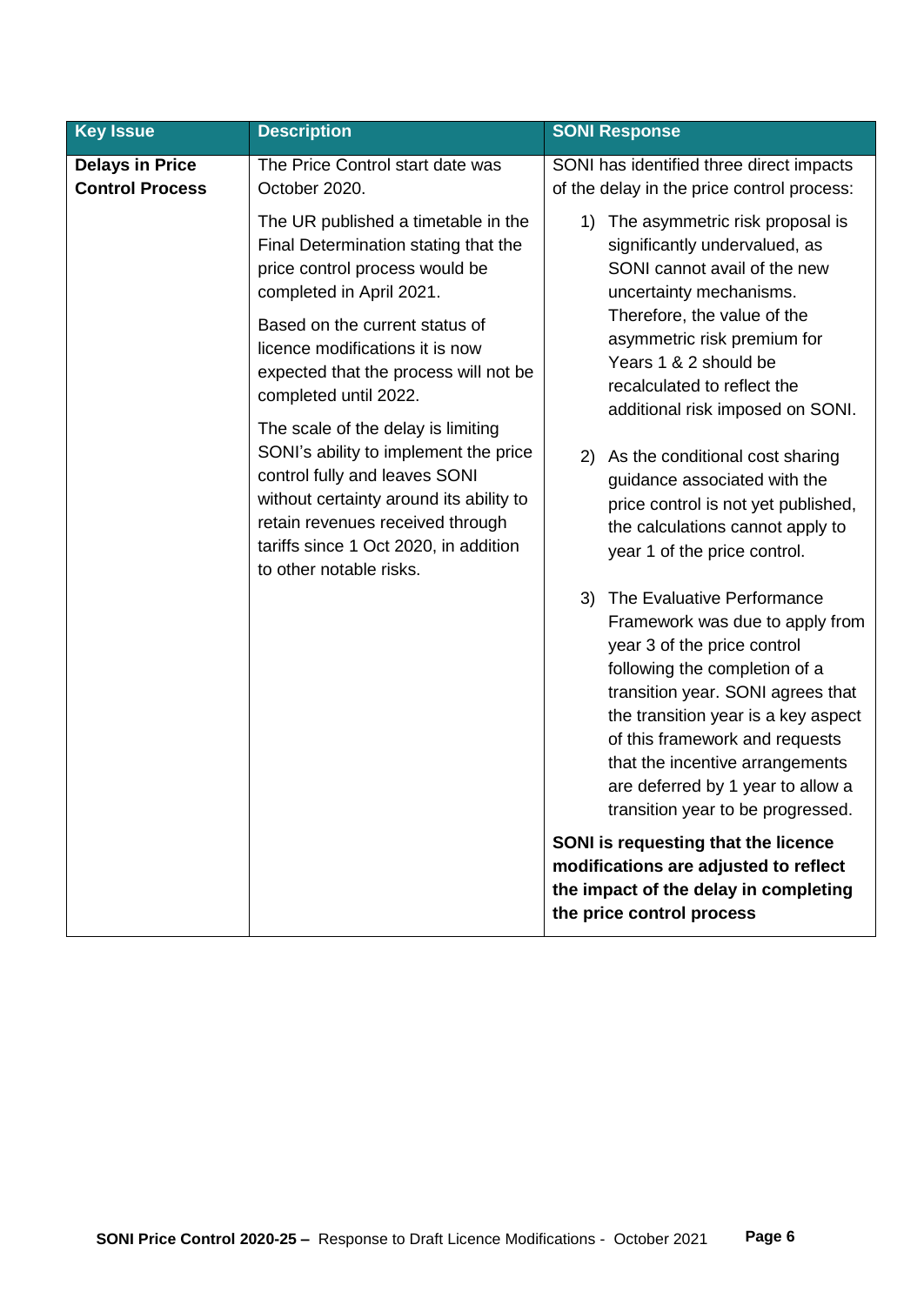| <b>Hard Coded and</b><br>The UR set a value for the<br><b>Understated Value</b><br>Asymmetric Risk Premium (in line<br>for Asymmetric Risk<br>with the approach used by the CMA)<br>exposed to asymmetric risk over this<br><b>Premium</b>                                                                                                                                                                                                                                                                                                                                                                                                        | <b>Key Issue</b> | <b>Description</b>               | <b>SONI Response</b>                                                                                                                                                                                                                                   |
|---------------------------------------------------------------------------------------------------------------------------------------------------------------------------------------------------------------------------------------------------------------------------------------------------------------------------------------------------------------------------------------------------------------------------------------------------------------------------------------------------------------------------------------------------------------------------------------------------------------------------------------------------|------------------|----------------------------------|--------------------------------------------------------------------------------------------------------------------------------------------------------------------------------------------------------------------------------------------------------|
| the Asymmetric Risk Premium (ARAt)<br>UR understated the forecast of costs<br>term to ensure that the price control<br>that are applicable to the<br>remains consistent with the 2017 CMA<br>Asymmetric Risk Premium.<br>determination.<br>This reflects:<br>2<br>Rectification of an error in the UR<br>calculations<br>Correction of the treatment of<br><b>ENTSO-E &amp; CORESO costs</b><br>Recognition of the expected<br><b>Electricity Balancing Guideline</b><br>(EBGL) which the UR did not<br>consider in its estimates.<br>SONI is requesting that the licence<br>modifications are adjusted to reflect<br>per year to £225k per year. |                  | However, SONI considers that the | SONI has provided what we consider to<br>be the quantum of revenue where we are<br>price control, which should be reflected in<br>The impact of the delay in Years 1 &<br>significant expenditure required on<br>the value of the ARAt term from £136k |

# **Price Control Process**

1.8 SONI has sought to work with the UR over the past three years to ensure that a robust process was followed for the delivery of this Price Control. Despite the considerable resources that SONI has applied to this exercise, and the additional time taken by the UR to reach this stage, we have identified four aspects of the process that undermine this consultation exercise and, further impact the implementation of the Price Control itself. These shortcomings are outlined below, and expanded upon further in our detailed submission.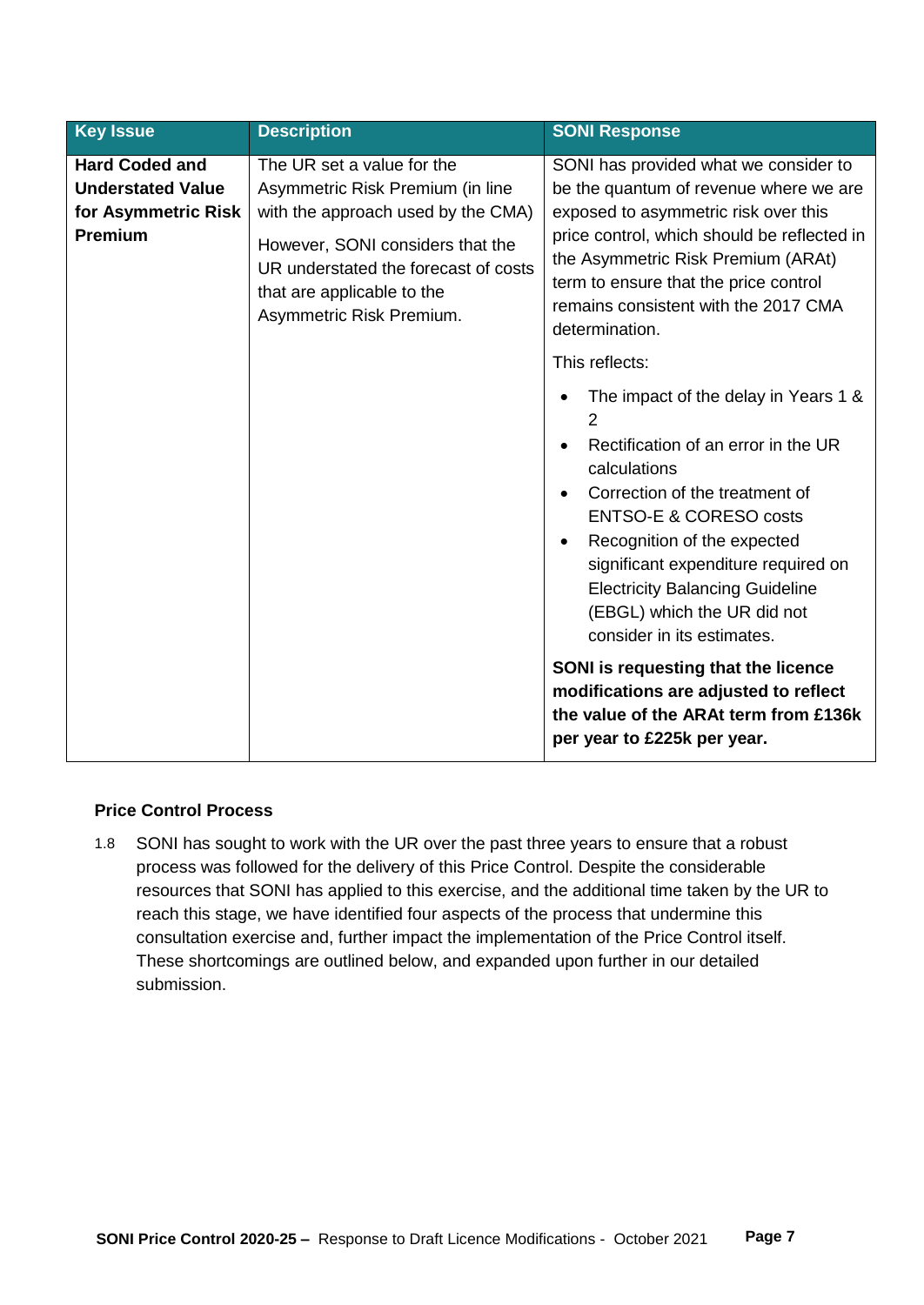| <b>Key Issue</b>                                          | <b>Description</b>                                                                                                                                                                                                                                                                                                                                                                                                                                                                                                                                                                                                                                                                                                                                                                                                                                                                                     | <b>SONI Response</b>                                                                                                                                                                                                                                                                                                                                                                                                                                                                                                                                                                                                                                                                                                                                                                                                                                                                                                                         |
|-----------------------------------------------------------|--------------------------------------------------------------------------------------------------------------------------------------------------------------------------------------------------------------------------------------------------------------------------------------------------------------------------------------------------------------------------------------------------------------------------------------------------------------------------------------------------------------------------------------------------------------------------------------------------------------------------------------------------------------------------------------------------------------------------------------------------------------------------------------------------------------------------------------------------------------------------------------------------------|----------------------------------------------------------------------------------------------------------------------------------------------------------------------------------------------------------------------------------------------------------------------------------------------------------------------------------------------------------------------------------------------------------------------------------------------------------------------------------------------------------------------------------------------------------------------------------------------------------------------------------------------------------------------------------------------------------------------------------------------------------------------------------------------------------------------------------------------------------------------------------------------------------------------------------------------|
| <b>Unpublished</b><br><b>Guidance</b><br><b>Documents</b> | SONI notes that the three guidance<br>documents referenced in the licence<br>modifications and Article 14 notice<br>have not been published. These<br>are:<br>Requirements and Guidance on<br>$\bullet$<br><b>Conditional Cost Sharing;</b><br>Requirements and Guidance on<br>$\bullet$<br>the Evaluative Performance<br>Framework; and<br>Requirements and Guidance on<br>$\bullet$<br>Uncertainty Mechanisms.<br>The UR is therefore requesting<br>stakeholders to comment on<br>modifications without the opportunity<br>to consider all the relevant<br>information.<br>We note that the recent draft<br>versions of the guidance documents<br>provided to SONI contains<br>significant changes to the versions<br>in the public domain (published in<br>Dec 2020 for consultation) and have<br>not been made available to other<br>parties who may wish to respond to<br>this Article 14 notice. | SONI considers this as an error in<br>process for three key reasons:<br>Failure to achieve stated objectives by<br>$\bullet$<br>not finalising a considerable amount of<br>guidance material (which is meant to<br>drive the application of the requisite<br>provisions of the price control).<br>To rely upon unpublished and non-<br>$\bullet$<br>consulted (but updated) guidance<br>documents and definitions to give<br>effect to these modifications is ultra<br>vires.<br>The UR has introduced modifications<br>$\bullet$<br>which bypass The Gas and Electricity<br>Licence Modification and Appeals<br>Regulations (Northern Ireland) 2015 -<br>as SONI has been denied an<br>appropriate appeal route to decisions<br>that will have a material impact on its<br>operations.<br>SONI considers that the UR will need<br>to undertake a further Article 14 notice<br>which includes the published final<br>guidance documentation. |
| <b>Control Decision</b><br>Paper'                         | <b>References to 'Price</b>   The Licence Modifications contain<br>17 references back to the 'Price<br><b>Control Decision Paper'</b><br>This is a move away from UK<br>regulatory practice whereby<br>the<br>decisions made by a regulator are<br>fully codified in the licences.                                                                                                                                                                                                                                                                                                                                                                                                                                                                                                                                                                                                                     | SONI considers this as a failure to<br>provide regulatory certainty and a<br>departure from UK regulatory practice.<br>The approach proposed by the UR is<br>flawed considering that the Final<br>Determination includes references to:<br>consultation documents that have<br>not yet been finalised;<br>deliverables which are not defined;<br>and<br>dates that have already passed.<br>SONI is requesting that all references<br>to the 'Price Control Decision Paper'<br>be removed from the licence.                                                                                                                                                                                                                                                                                                                                                                                                                                   |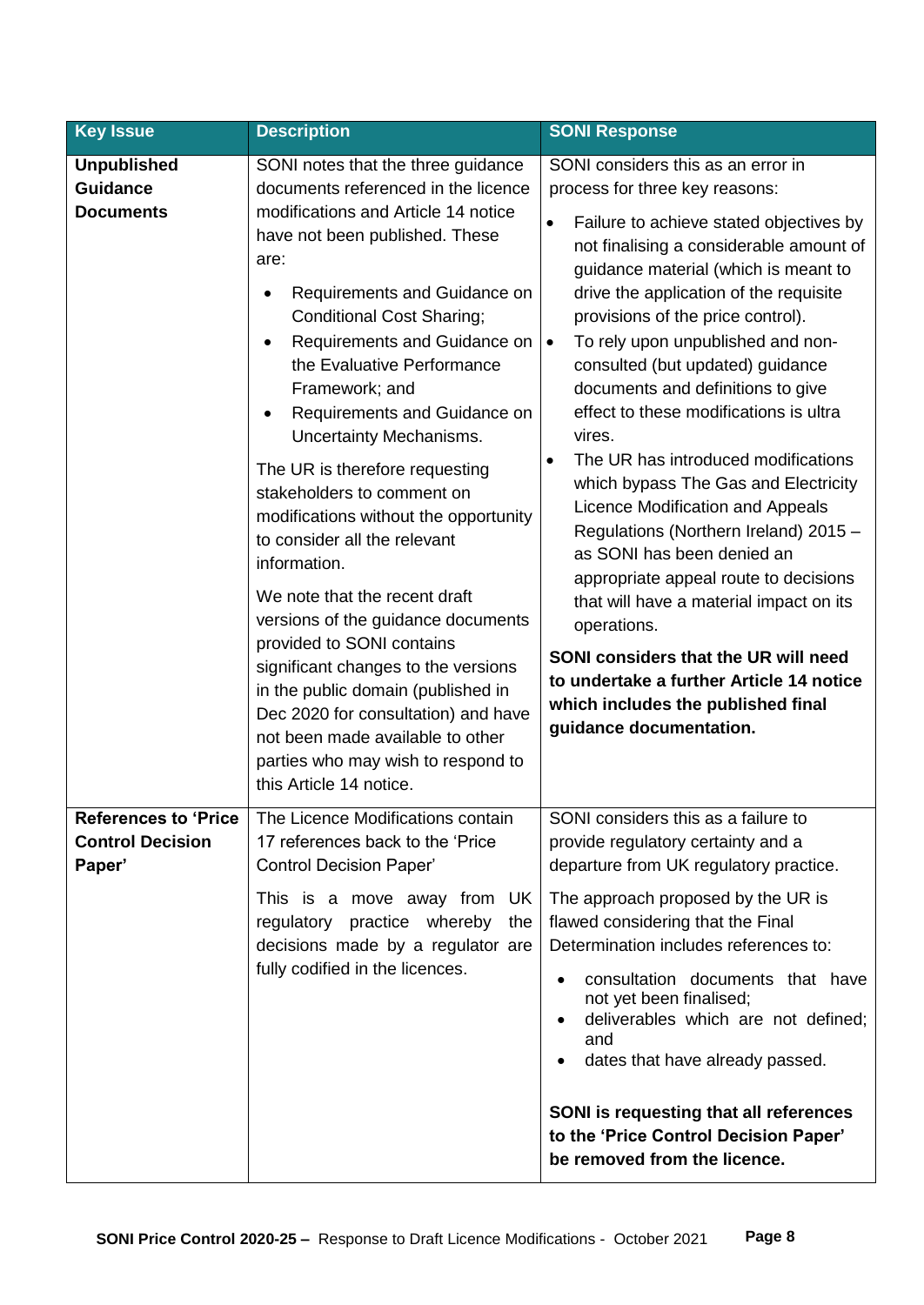| <b>Key Issue</b>                                                                   | <b>Description</b>                                                                                                                                                                         | <b>SONI Response</b>                                                                                                                                                                                                                                                                                                                                                                                                                                                                          |
|------------------------------------------------------------------------------------|--------------------------------------------------------------------------------------------------------------------------------------------------------------------------------------------|-----------------------------------------------------------------------------------------------------------------------------------------------------------------------------------------------------------------------------------------------------------------------------------------------------------------------------------------------------------------------------------------------------------------------------------------------------------------------------------------------|
| <b>Proposed</b><br><b>Allowance</b><br><b>Adjustments due to</b><br>under delivery | The Final Determination states that<br>the UR may adjust SONI's<br>allowances for non/partial delivery of<br>deliverables.<br>The processes for making any<br>adjustments are not defined. | SONI's considers that the UR approach is<br>erroneous due to two reasons:<br>$\bullet$<br>A failure by the UR to provide the<br>guidance and definitions necessary to<br>assess whether the objective has<br>been achieved; and<br>A failure to detail the effect of the<br>$\bullet$<br>licence modifications for this proposed<br>adjustment.<br>SONI is requesting that the UR                                                                                                             |
|                                                                                    |                                                                                                                                                                                            | provides additional clarity on any<br>adjustments they plan to undertake.<br>SONI has offered to support the UR in<br>this area.                                                                                                                                                                                                                                                                                                                                                              |
| Lack of definition of<br><b>Deliverables</b>                                       | The deliverables spreadsheet is<br>published in draft form.                                                                                                                                | SONI's considers that the UR approach is<br>erroneous due to two reasons:<br>A failure by the UR to provide the<br>$\bullet$<br>definitions necessary to assess<br>whether the objective has been<br>achieved; and<br>A failure to detail the effect of the<br>$\bullet$<br>licence modifications for this proposed<br>adjustment.<br>SONI is requesting that the UR<br>provides additional clarity on the<br>definition of deliverables. SONI has<br>offered to support the UR in this area. |

# **Lack of Clarity in Final Determination and Licence Modifications**

1.9 SONI acknowledges the considerable work that has gone into developing the suite of documentation required for a price control of this complexity. However, there are four areas where we are concerned that there is a lack of clarity across the Licence Modifications and Final Determination which introduce ambiguity to the operation of the control. As set out in the table below and expanded upon in our submission, these place inappropriate risk onto SONI that is not reflected within the package as a whole.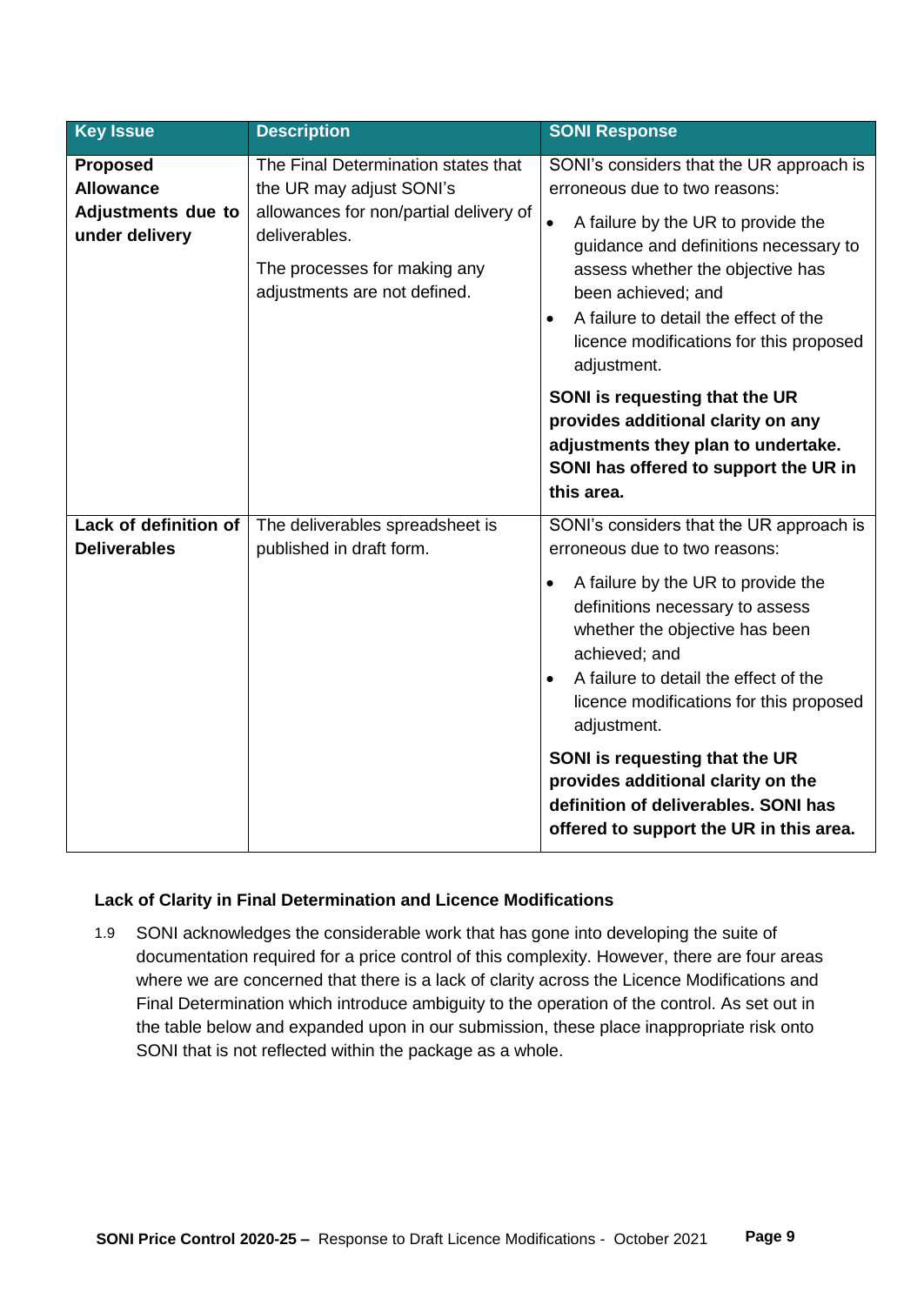| <b>Key Issue</b>                                                                                                                                                                                                                                                                        | <b>Description</b>                                                                                                                                                | <b>SONI Response</b>                                                                                                                                                                                                                                                                                                                                                                                                                                                                                                                                                                                                       |
|-----------------------------------------------------------------------------------------------------------------------------------------------------------------------------------------------------------------------------------------------------------------------------------------|-------------------------------------------------------------------------------------------------------------------------------------------------------------------|----------------------------------------------------------------------------------------------------------------------------------------------------------------------------------------------------------------------------------------------------------------------------------------------------------------------------------------------------------------------------------------------------------------------------------------------------------------------------------------------------------------------------------------------------------------------------------------------------------------------------|
| Introduction of term<br>"Manifestly<br>Unreasonable"                                                                                                                                                                                                                                    | The UR has introduced the term<br>'Manifestly Unreasonable' which<br>allows the UR to exclude actual<br>costs if they deem the costs meet<br>this undefined term. | SONI has demonstrated, via a worked<br>example, that the DIWE term will suffice<br>for any scenario thereby deeming the<br>introduction of "Manifestly Unreasonable"<br>unnecessary.                                                                                                                                                                                                                                                                                                                                                                                                                                       |
| SONI notes that significant work<br>was undertaken to introduce the<br>Demonstrably Inefficient or Wasteful<br>Expenditure (DIWE) term in the<br>licence. This includes detailed<br>guidance documentation.                                                                             |                                                                                                                                                                   | SONI is requesting that this term is<br>removed from the licence in its<br>entirety.                                                                                                                                                                                                                                                                                                                                                                                                                                                                                                                                       |
|                                                                                                                                                                                                                                                                                         | The introduction of the "Manifestly<br>Unreasonable" term creates<br>uncertainty as to when it will be<br>used rather than DIWE                                   |                                                                                                                                                                                                                                                                                                                                                                                                                                                                                                                                                                                                                            |
|                                                                                                                                                                                                                                                                                         | This concept was not consulted on<br>as part of the work on the price<br>control design.                                                                          |                                                                                                                                                                                                                                                                                                                                                                                                                                                                                                                                                                                                                            |
| <b>Removal of</b>                                                                                                                                                                                                                                                                       | The UR has removed the Dispatch                                                                                                                                   | SONI considers this incorrect as this                                                                                                                                                                                                                                                                                                                                                                                                                                                                                                                                                                                      |
| <b>Dispatch Balancing</b><br><b>Balancing Costs incentive formulae</b><br><b>Costs incentive</b><br>and associated definitions from the<br>licence, describing the incentive as<br>'no longer required'.<br>This was not referenced as part of<br>the work on the price control design. |                                                                                                                                                                   | incentive is a SEM Matter. The UR would<br>be acting ultra vires by removing this term<br>and the associated definitions because<br>their removal should be as a result of a<br>SEMC decision. The SEM Committee has<br>not yet consulted upon this matter.<br>SONI has a letter stating that the<br>incentive arrangements remain under<br>review. Therefore, the removal of the<br>licence formulae and definitions is<br>premature.<br>The deletions also cause other licence<br>conditions to be rendered incomplete<br>(condition 39).<br>SONI is requesting the UR to reinstate<br>this incentive and the associated |
|                                                                                                                                                                                                                                                                                         |                                                                                                                                                                   | definitions.                                                                                                                                                                                                                                                                                                                                                                                                                                                                                                                                                                                                               |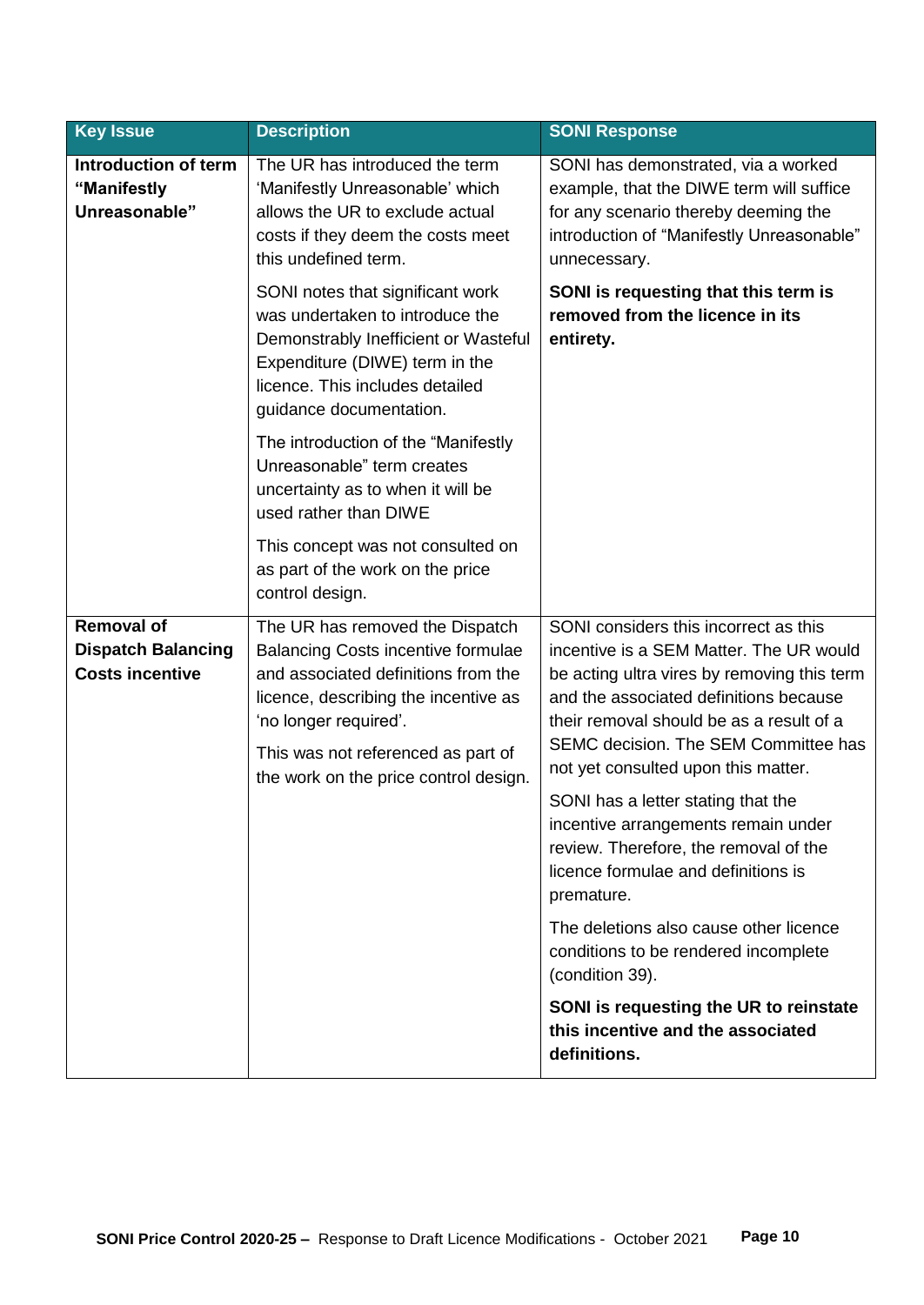| <b>Key Issue</b>                                                                                        | <b>Description</b>                                                                                                                                                                                                                                                                    | <b>SONI Response</b>                                                                                                                            |
|---------------------------------------------------------------------------------------------------------|---------------------------------------------------------------------------------------------------------------------------------------------------------------------------------------------------------------------------------------------------------------------------------------|-------------------------------------------------------------------------------------------------------------------------------------------------|
| <b>Selection of</b><br><b>Uncertainty</b><br><b>Mechanism for</b><br><b>Additional</b>                  | The UR has given itself the<br>unilateral ability to change the<br>uncertainty mechanism used in its<br>approvals.                                                                                                                                                                    | SONI is requesting clarity in the use of<br>these mechanisms.                                                                                   |
| <b>Approved Costs</b>                                                                                   | This may result in the risk profile<br>used by SONI when preparing its<br>submission to be inappropriate for<br>the mechanism eventually selected<br>by the UR and therefore not fully<br>considered in the UR decisions                                                              |                                                                                                                                                 |
| <b>AOt Definition -</b><br><b>Actual Operating</b><br><b>Expenditure and</b><br><b>AC_Rt Definition</b> | The UR has included wording that<br>does not allow SONI to recover all<br>of our actual costs associated with<br>our full suite of duties.                                                                                                                                            | SONI considers that this issue is easily<br>addressed by including additional drafting<br>that reflects the full remit of SONIs<br>obligations. |
|                                                                                                         | The drafting limits cost recovery to<br>'expenditure is incurred in the<br>performance of its activities that are<br>authorised by or subject to<br>obligations under the Licence'                                                                                                    | SONI has proposed alternative drafting<br>to address this concern.                                                                              |
|                                                                                                         | However, many of legal obligations<br>that apply to SONI are not<br>specifically defined in the licence.<br>Therefore, the current drafting is too<br>restrictive and would result in SONI<br>being unable to recover legitimate<br>costs in the Revenue Entitlement<br>calculations. |                                                                                                                                                 |

# <span id="page-10-0"></span>**Drafting of the Annex**

1.10 In addition to setting out its key concerns around the substance of the proposed modifications and the process followed to reach these erroneous conclusions, SONI also provides detailed comments on the updated licence text and formulae, along with proposed alternative drafting where relevant.

# <span id="page-10-1"></span>**Price Control Timelines**

1.11 While we set out the specific commercial impact of the delays to the 2020-25 price control within the key points above, we would also highlight our dissatisfaction around what we see as a continuing trend. Since 2010, SONI has entered a tariff year with a codified revenue entitlement on five occasions, leaving seven years with revenue uncertainty. This regulatory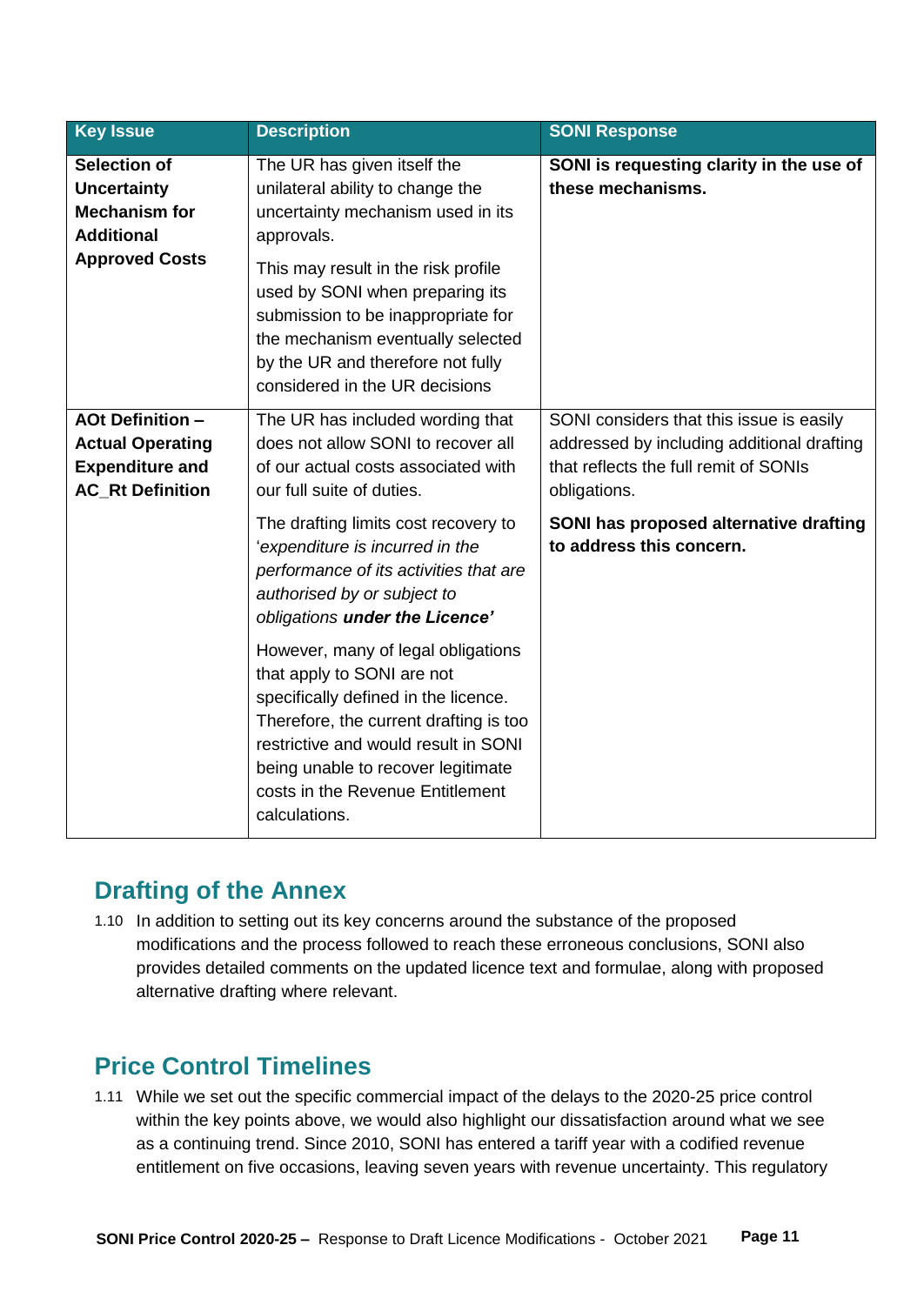instability and risk is compounded by delays to approvals under the uncertainty mechanisms, with the UR on occasion taking longer than the timeframe of four months set out in the CMA order.

1.12 While we do not focus on the cumulative impact of these sustained periods without funding certainty within this response, we would greatly welcome assurance from the UR that future price controls will be codified before the start of the period and that uncertainty mechanism decisions will be provided within the specified timeframe.

# <span id="page-11-0"></span>**Next Steps**

- 1.13 SONI notes that due to the invalidity of its consultation the UR will need to undertake a further Article 14 notice consultation. SONI would welcome early engagement with UR on the substance of this response. We consider that the concerns we have raised can be addressed through updated drafting of the licence modifications and guidance documentation. SONI is available to support the UR in these activities and where appropriate we have proposed alternative drafting in our response. Ultimately, SONI wishes to work with the UR to ensure that a sustainable outcome to this process is achieved, which will allow us to focus on delivering value for consumers in Northern Ireland.
- 1.14 In parallel, we will be progressing requests via the existing uncertainty mechanism to address the shortfall in funding for vital initiatives that will ensure the ongoing operation of the grid and markets and support the decarbonisation of Northern Ireland's energy supply.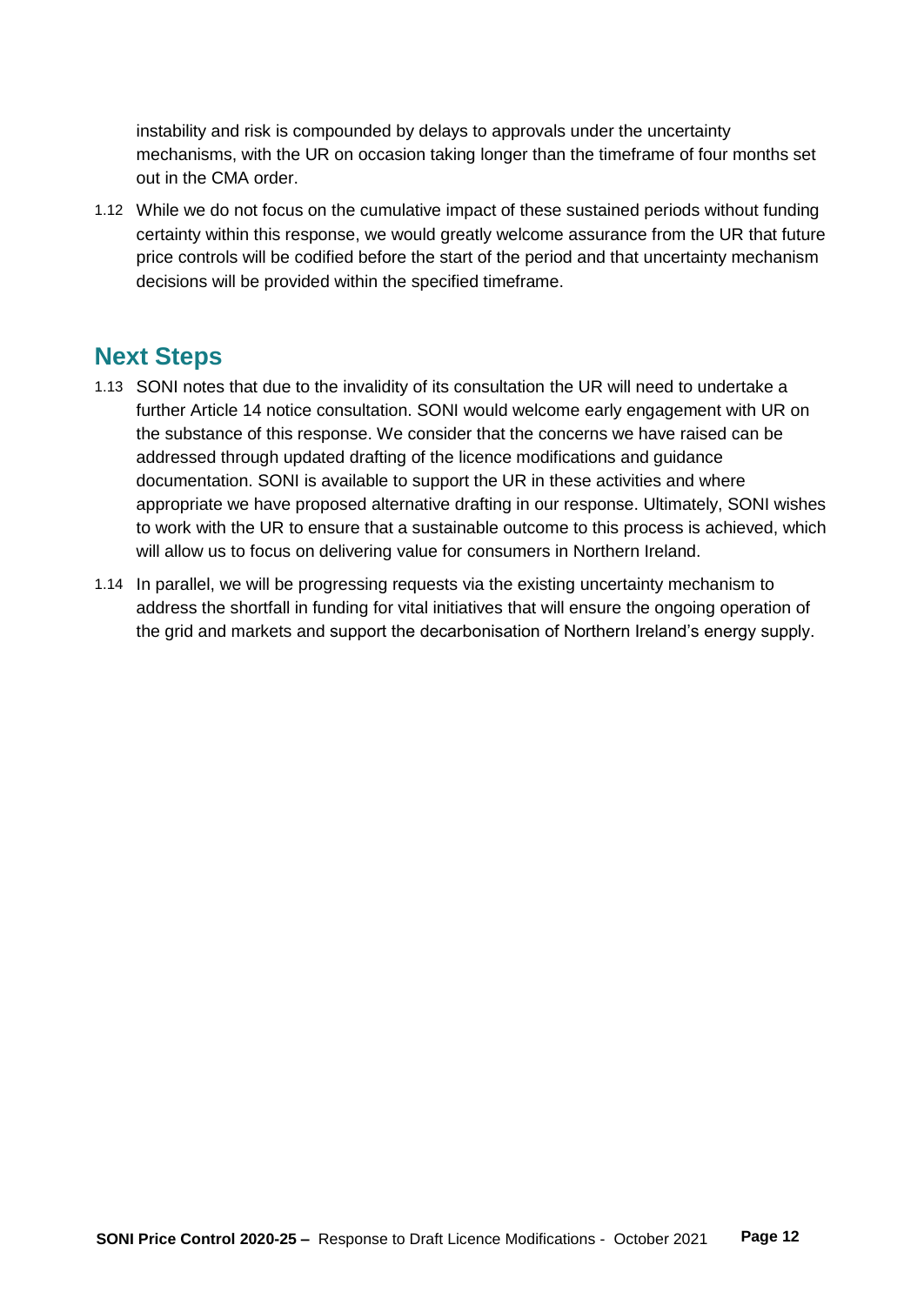# <span id="page-12-0"></span>2 Introduction

- 2.1 Actions over the period covered by this price control will set the direction for the further decarbonisation of the energy system in Northern Ireland and it is vital that SONI is able to play its part in that transition. Our response to this consultation is focused on ensuring that the funding provided to SONI through this update to its licence provides a sustainable foundation for the delivery of the new renewable energy targets, while ensuring ongoing compliance with the evolving legal framework in which we operate.
- 2.2 We acknowledge the substantial amount of work that has gone into this overhaul of SONI's revenue arrangements to update them for a new decade. This process has been ongoing for three years and has introduced a fresh approach. This formal consultation response is by necessity focused solely on the issues that remain to be resolved, however it should be read the context of the substantial transformation that the UR team has delivered.
- 2.3 In this paper, SONI has provided a comprehensive response to the proposed modifications to our Licence to Participate in Transmission. We highlight a number of substantial issues that we consider fundamental to SONI's revenue and the delivery of the objectives that the UR set out to achieve through this price control process.
- 2.4 Throughout this price control process, SONI has prioritised engagement with UR and has sought to provide as detailed information as was available to it at the time. While some delays to the process were inevitable because it took place in parallel with the development of decarbonisation strategies and a global pandemic, the nine month gap between the publication of the Final Determination on 21 December 2020 and the Proposed Licence Mods on 24 September 2021 was not signalled to stakeholders and is contrary to regulatory best practice. We have raised our significant concerns on the protracted process that SONI has been subjected to later in this paper.
- 2.5 It is worth noting however that in parallel with the price control process, SONI has continued to proactively progress initiatives such as the MIP Solver project, 'Shaping our Electricity Future' consultation, preparations for the Moyle upgrade project and supporting the high level design of the new arrangements for the procurement of System Services to ensure that the protracted process has a minimal effect on consumers.
- 2.6 SONI acknowledges receipt of a draft version of the licence modifications in late June 2021 and the engagement that followed over the summer months. However, we note that the majority of comments and concerns we fed back to the UR have not been considered or addressed in the published version of the licence modifications. We have therefore repeated many of the points previously raised through our earlier engagement.
- 2.7 We note that the UR is currently progressing a consultation on changes to SONI's governance arrangements in parallel to this price control process. We note that this consultation is taking place before the outcome of that parallel process is known. Therefore, this response is presented in the context of our current governance arrangements and the stated effect of the modifications as set out by UR can also only be construed and considered in that context.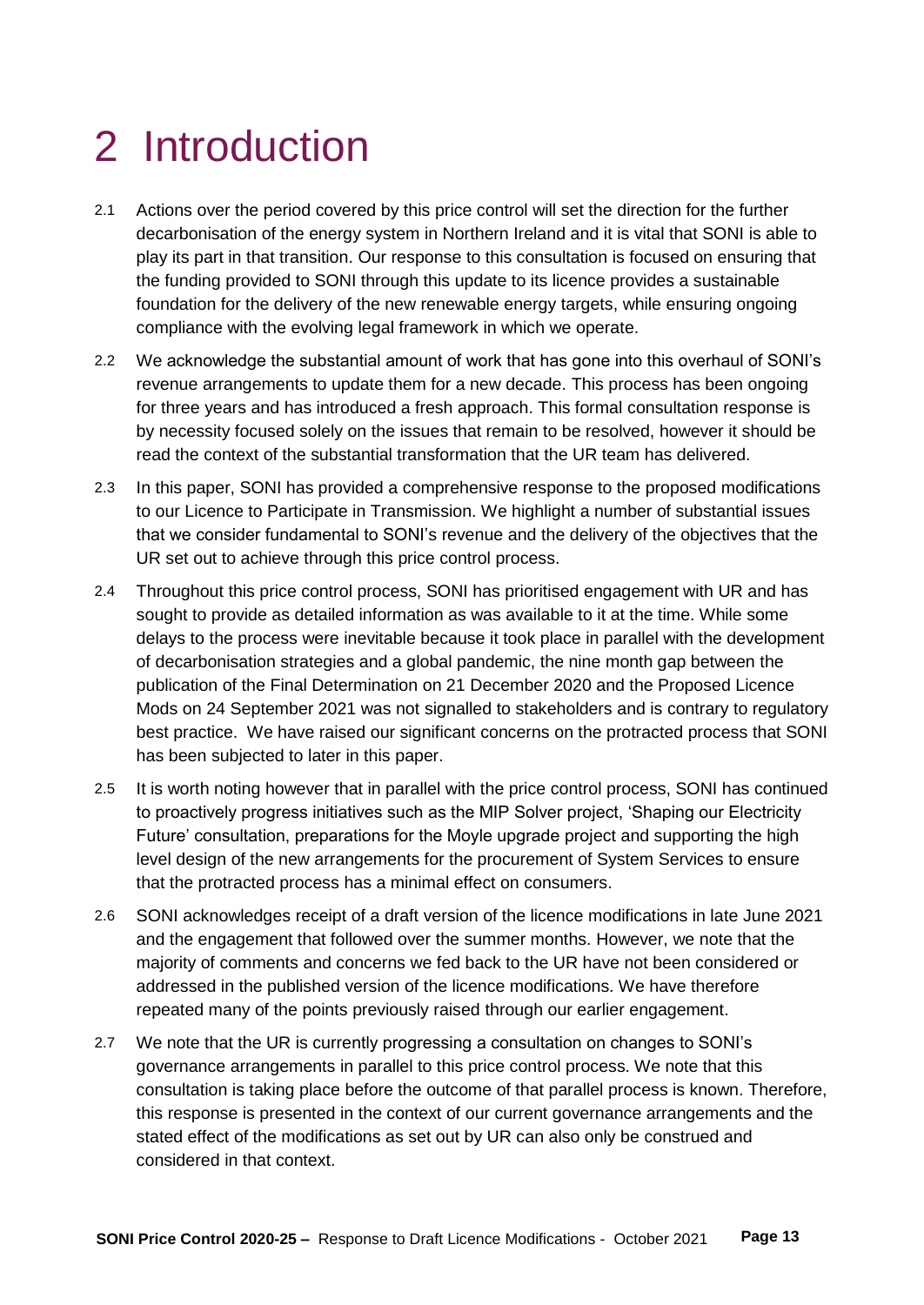- 2.8 As indicated in the Final Determination (Paras 1.15 1.17), we expect that depending on the UR's determination in relation to SONI governance, publication of a separate and specific Article 14 notice will be required including a reopening of the specific modifications here currently proposed. We will of course respond to any modifications that may follow from the governance review at the appropriate time.
- 2.9 We have structured our response under the following headings:
	- **Introduction**
	- Key Issues
	- SONI Concerns relating to Licence Modifications
- 2.10 SONI would welcome early engagement with UR on the substance of this response. We consider that the concerns we have raised can be addressed through updated drafting of the licence modifications and guidance documentation. SONI is available to support the UR in these activities and where appropriate we have proposed alternative drafting in our response. Ultimately, SONI wishes to work with the UR to ensure that a sustainable outcome to this process is achieved, which will allow us to put all of our focus onto delivering value for consumers in Northern Ireland.
- 2.11 SONI remains keen to progress the important work required to facilitate achievement of the new decarbonisation targets for Northern Ireland. The finalisation of these Licence modifications which introduce new frameworks for risk sharing and performance incentives, is a key enabler of that process. We therefore welcome the publication of this consultation and commit to working with the UR to bring this process to a close.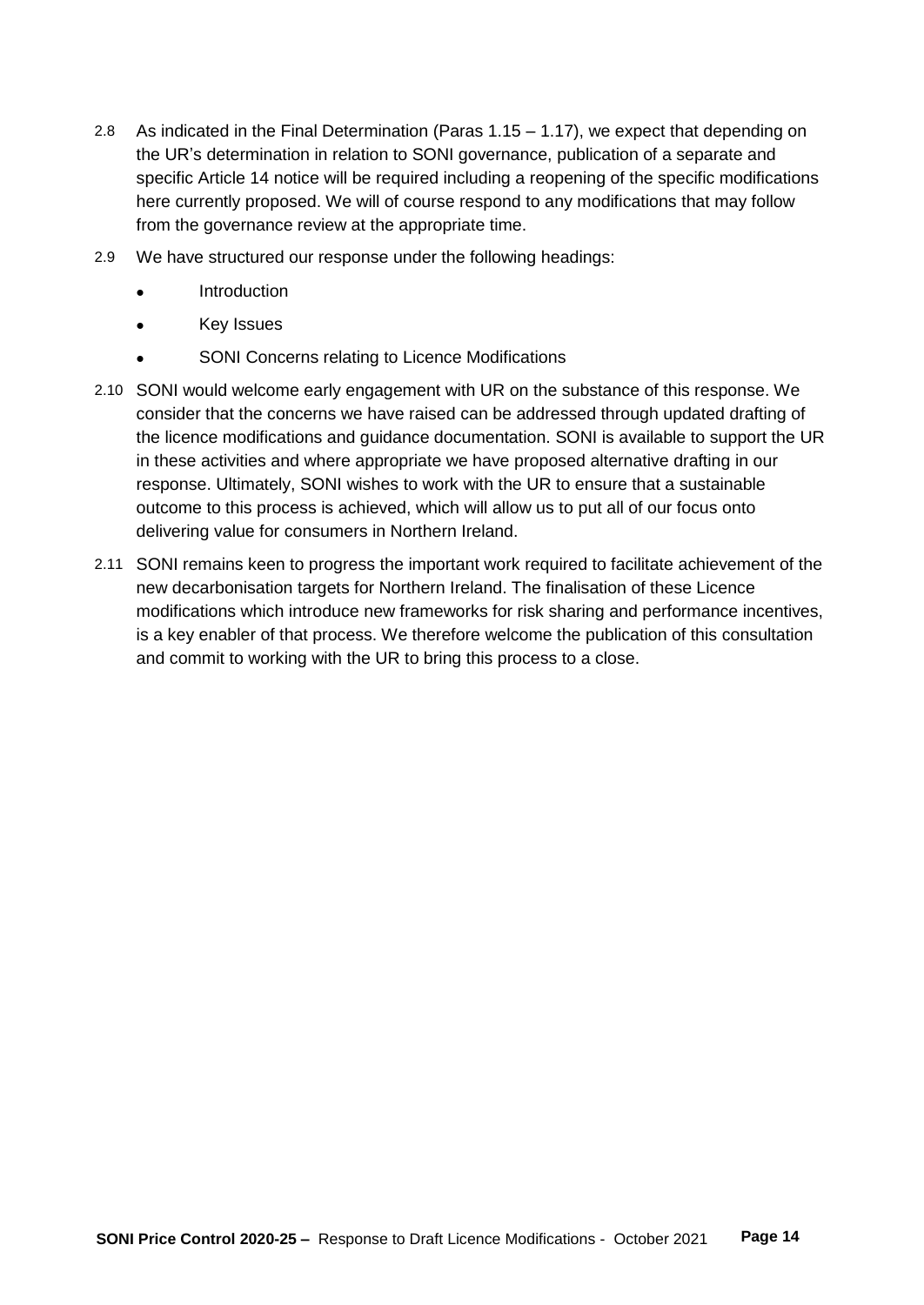# <span id="page-14-0"></span>3 Key Issues

3.1 SONI has carefully reviewed the proposed modifications and in this response sets out twelve key issues that we have identified across the proposed modifications and process followed to date. We present these in four groupings, which we hope will facilitate meaningful engagement around our concerns and the remedies necessary for each set. We begin by identifying incorrect references within the Article 14 notice, then highlight errors that have a material commercial impact on SONI. We then set out the main errors in the process to date, and finally we highlight areas with a lack of clarity with the Final Determination and Licence Modifications.

# <span id="page-14-1"></span>**Statutory Process**

# **Key Issue 1: Validity of the Notice pursuant to Article 14(2) of the Electricity (Northern Ireland) Order 1992**

- 3.2 The statutory processes around the modification of SONI's licences are set out in Article 14 of the Electricity (Northern Ireland) Order 1992. The notice issued by the UR appears to SONI to contain errors and falls short of the standard expected under the Northern Ireland regulatory framework.
- 3.3 The notice refers to an irrelevant section of the Electricity (NI) Order 1992. (Article 8.1 relates to Prohibition on unlicensed supply, etc.) and omits the correct legislation.
- 3.4 SONI considers that the Article 14 Notice published by the UR on 24 September 2021 to be invalid because it refers to legislation that is irrelevant to this process.
- 3.5 Furthermore, SONI notes the inclusion of the following paragraph in the Article 14 Notice appended to the Consultation paper:

*'The Final Determination provides a full statement of both the effects of the proposed modifications and the reasons for them, and should be treated as incorporated into this notice by reference. The Authority considers that the decisions made in the final determination, as embodied in the modifications, will ensure compliance with its duties at Article 12 of the Energy (Northern Ireland) Order 2003 during the period of the 2020-2025 price control'.*

- 3.6 SONI is very concerned about the inclusion of this wording as it implies that the obligation to codify the price control decisions into the licence is being bypassed. This in itself is considered substandard, as the Article 14(2) Notice and the accompanying modifications should provide a clear articulation of the obligations imposed on SONI. Instead this reference leaves ambiguity.
- 3.7 As a result of both of these concerns, SONI considers that the Article 14 notice is not valid.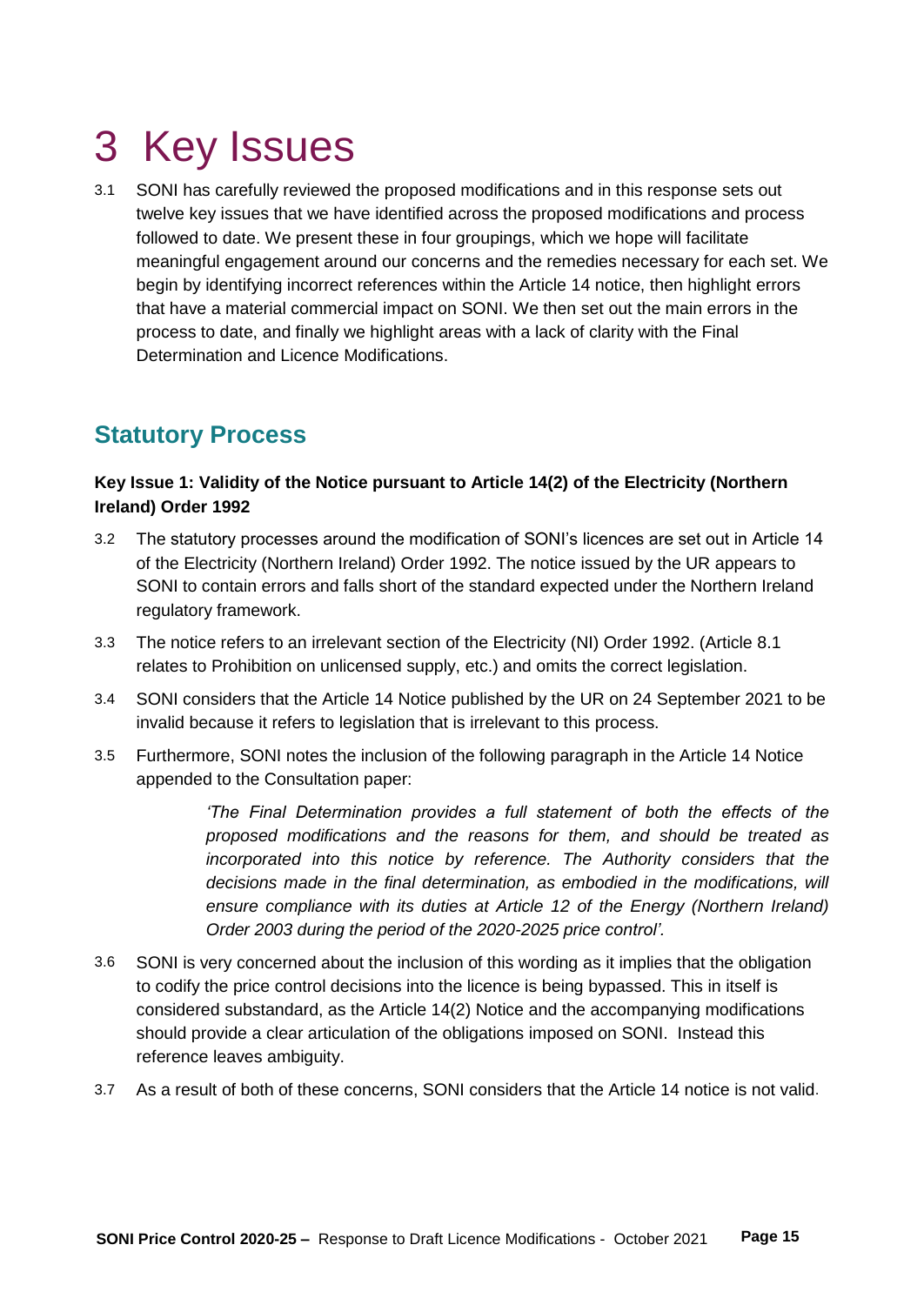# **SONI Position**

3.8 The errors identified undermine the legal integrity of the process undertaken by the UR. This Price Control will bind SONI for five years and therefore, we are keen to ensure it is legally sound. As such, SONI is committed to working with the UR in resolving the issues related to the Notice. The sanitisation of this process will require a new Article 14 Notice and consultation to be initiated.

# <span id="page-15-0"></span>**Commercial Impact**

3.9 The UR approach paper states that "the price control framework for SONI should represent a financeable package, which covers reasonable remuneration for the costs and risks which SONI bears." When assessing these draft modifications, SONI has identified three areas where the proposals fall materially short of this stated aim. These are expanded upon below.

# **Key Issue 2: ENTSOE membership & CORESO Allowances**

- 3.10 SONI strongly objects to the removal of the right to recover ENTSO-E and CORESO membership costs via the Dt mechanism in paragraph 8.1. Until the publication of the Final Determination in December 2020, SONI's understanding was that it would be able to claim 100% of any efficiently incurred overspends via the conditional cost sharing mechanism<sup>2</sup>. We had therefore assumed that there was no risk of any over or under-recovery of the costs of our membership of ENTSO-E or CORESO given that we have very little control over:
	- our status as a member;
	- the scope of work undertaken by ENTSO-E and CORESO; and
	- the cost of that work.
- 3.11 The future trend of these obligations was extremely uncertain until the terms of the UK departure from the EU was confirmed in late 2020. Had the UK government decided to leave without an agreement, it is highly probably that SONI would have had to resign from its membership of ENTSO-E and future cooperation with EU TSOs through CORESO would have been unlikely.
- 3.12 In addition to the categorisation of costs in Figure 8 of the Draft Determination, the UR provided SONI with clear assurances<sup>3</sup> that the baseline would be uplifted for efficient increases in costs:

"*It is possible in practice for there to be an over-spend in one area and an underspend in another. In such cases, we would first look at the evidence that higher costs have been incurred in one area due to the efficient costs of justified improvement in performance, and if so this would effectively imply an uplift to the* 

 $\overline{a}$ 

 $2$  This was the approach consulted on in the Draft Determination

 $3$  see paragraph 6.65 of Appendix A to Annex 5 of the Draft Determination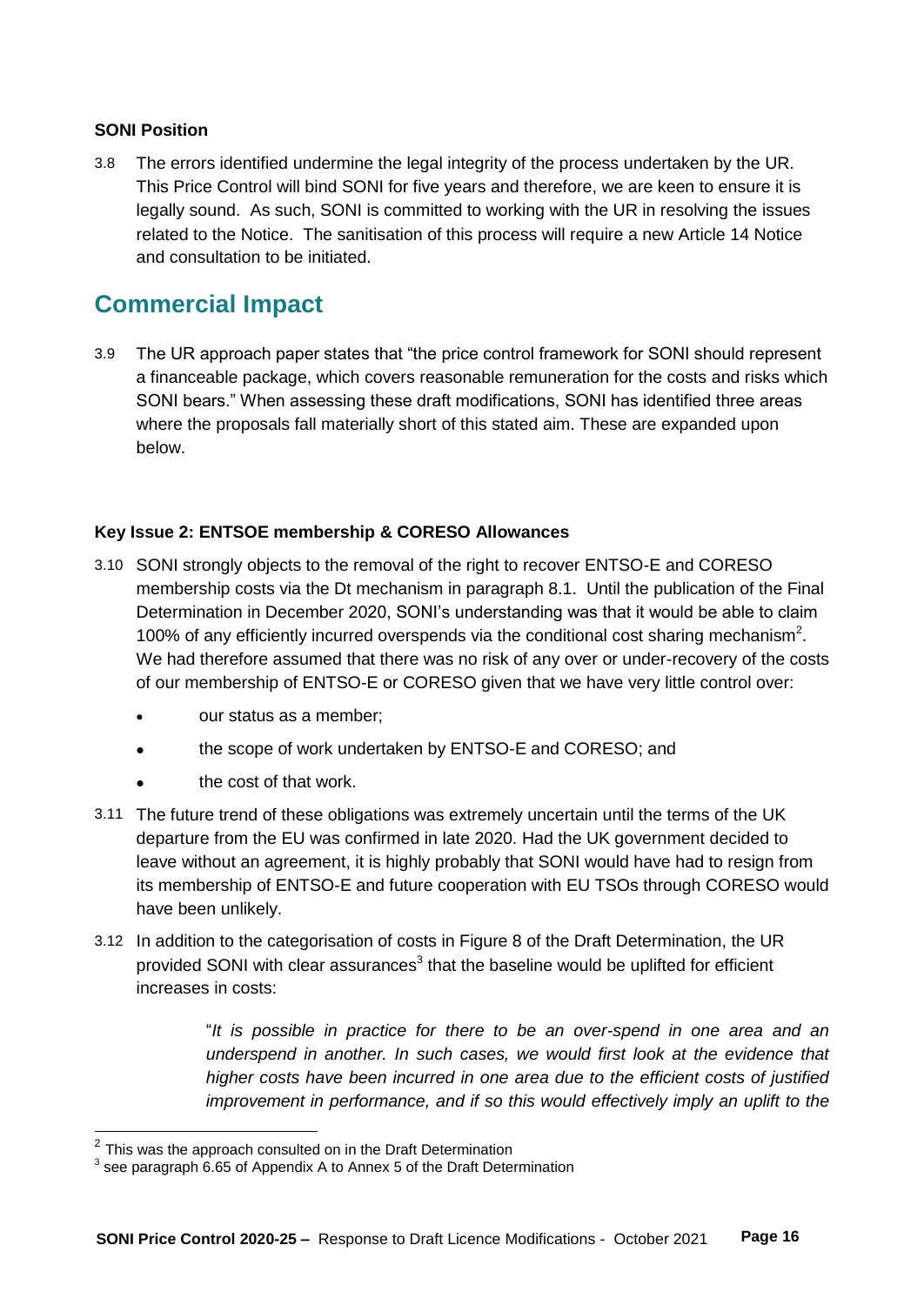*ex-ante baseline, from which the appropriate treatment of any under-spend against that uplifted baseline could then be assessed. This would enable a financial upside (reward) to SONI even if the overall spend was more than the baseline*."

- 3.13 This underpinned our response to that consultation and consequently SONI did not raise any specific concerns about the change in treatment because cost recovery appeared to be secure. Conversely there did not appear to be any possibility that SONI could have obtained a windfall (in relation to allowances for membership fees) if political circumstances meant that it was no longer able to be a member of these organisations.
- 3.14 The approach proposed by the UR in its Draft Determination was that all costs under the price control (except System Services, TNPP work, TUoS and CAIRt) would be subject to the conditional cost sharing mechanism (see Figure 8 of the Draft Determination). However, in the Final Determination, the UR changed this position and altered the mechanism such that a subset of costs would sit outside the Conditional Cost Sharing arrangements as well as the introduction of a threshold before the conditional cost sharing arrangements apply. The principle set out in Paragraph 6.65 of Appendix A to Annex 5 of the Draft Determination therefore no longer applied.
- 3.15 The impact of these changes is such that the cost for ENTSO-E and CORESO membership now sits outside the conditional cost sharing arrangements and are subject to a mechanistic cost sharing arrangement. We note that this is not clearly stated in the Final Determination (see our comments in section 4.7 in relation to Table A of Annex 1). This means that 25% of any overspend against the allowances will need to be funded by SONI. Considering both the unpredictable and uncontrollable nature of these costs and the fact that SONI has a legal obligation to retain membership, SONI deems this decision as incorrect.
- 3.16 SONI considers that this is an unintended consequence of the multiple changes made by the UR between its draft and final determination. As highlighted above, if the Brexit decisions had been different, this allowance would be a windfall for SONI, which we do not consider is in the interest of customers. SONI considers that the UR did not fully test the impact of the changes made between its Draft and Final Determination. This has resulted in a material exposure for SONI as discussed below. By making such a significant policy change in the Final Determination and one which will have a substantial financial impact on SONI, the Utility Regulator has denied us and any other stakeholder the opportunity to consider and comment on these issues.
- 3.17 It is only in recent months that SONI's future position in ENTSO-E and CORESO has been confirmed, while National Grid has had to resign from ENTSO-E and reduce its shareholding in CORESO. During this consultation period, SONI has been informed of an estimated increase in our ENTSO-E annual membership fee from less than £100k to approximately £350k per annum to reflect the post Brexit arrangements. This may increase further as the full outworking of National Grid's resignation emerges. The provision included in the price control baseline is £75k per annum, or £350k over the five years.
- 3.18 The services to be provided by CORESO are mandated by the Network Codes and regulatory approved methodologies. The UR included a provision of £135k per year for these costs. In January 2021, the UR approved SONI's recovery of its actual membership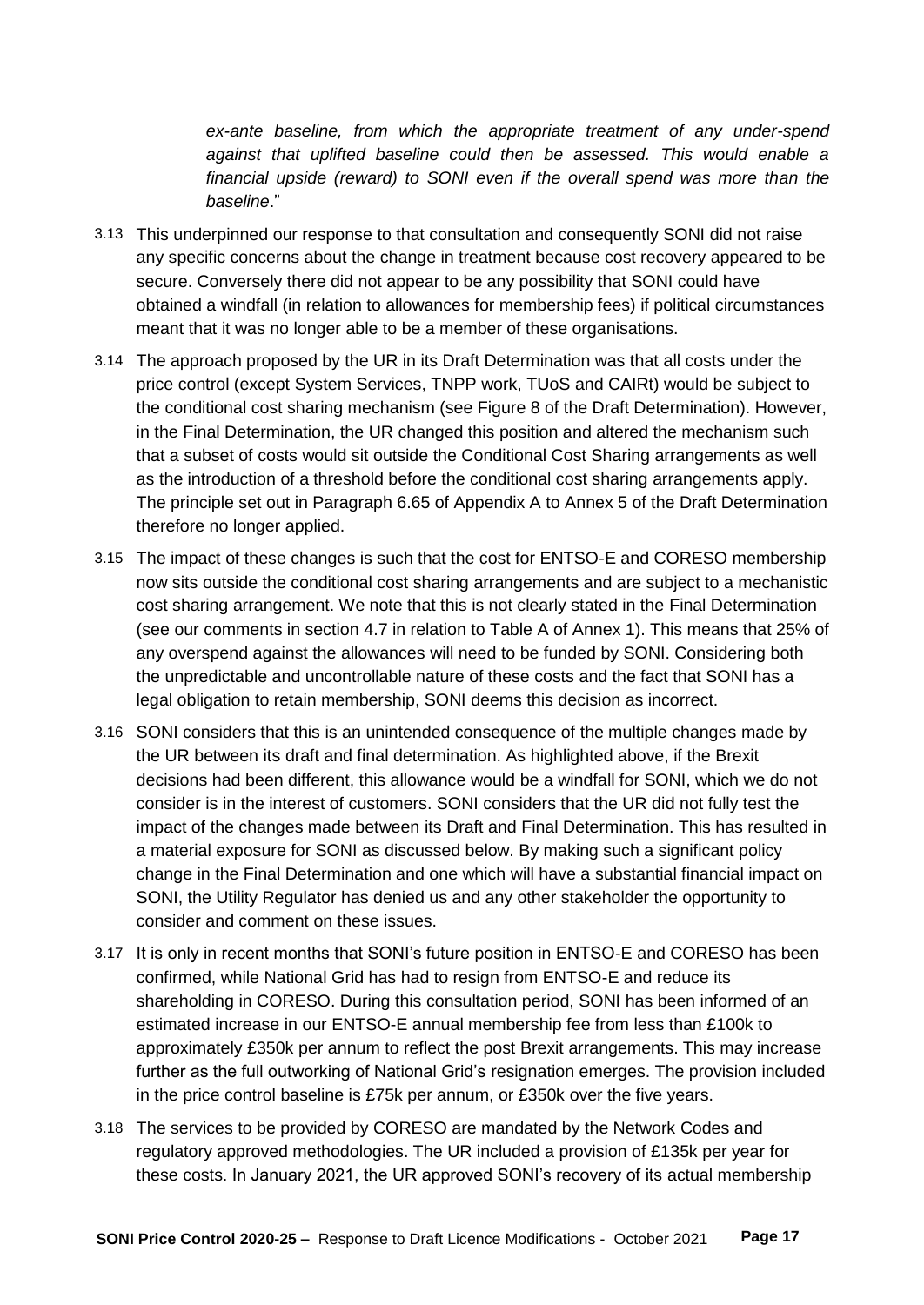fee for 2019/20 of £161k (in April 2014), a price which is notably higher than the price control provision.

- 3.19 The costs of the services to be provided over the remainder of the price control are still being developed, however the uplift to cover the provision of new services is expected to be measured in the hundreds of thousands of pounds.
- 3.20 As set out in Table 3.1 below, when these factors are combined, the UR's proposed price control package would leave SONI contributing more than half a million pounds towards these mandatory fees.

| <b>Ek</b>                                                    | 2020-21         | 2021-22 | 2022-23 | 2023-24 | $2024 - 25$ |
|--------------------------------------------------------------|-----------------|---------|---------|---------|-------------|
| Allowances for ENTSO-E and<br>CORESO membership <sup>4</sup> | 210             | 210     | 210     | 210     | 210         |
| Estimated costs for ENTSO-E<br>membership <sup>5</sup>       | 95 <sub>k</sub> | C.350k  | C. 350k | C.350k  | C. 350k     |
| Estimated costs for CORESO<br>membership <sup>6</sup>        | 210k            | >£400k  | >E400k  | >E400k  | >£400k      |
| Total membership costs                                       | 305             | >E750k  | >E750k  | >E750k  | >E750k      |
| Shortfall                                                    | 95              | >540    | >540    | >540    | >540        |
| SONI Exposure <sup>7</sup> to<br>uncontrollable costs (25%)  | 24              | >135    | >135    | >135    | >135        |
| <b>Total SONI Exposure</b>                                   |                 |         | >564    |         |             |

# **Table 3.1: ENTSO-E and CORESO Fees 2020-25**

3.21 This proposed approach also appears to contradict the relevant Network Codes, which all contain an obligation on the UR to allow recovery of the efficiently incurred costs of these activities. This obligation on the UR further calls into question the recent UR decisions of (15 July 2020 and 16 April 2021) where it refused to provide funding for SONI's

 $\overline{a}$ <sup>4</sup> This is based on the allowances included in the Final Determination.

<sup>5</sup> Estimate for ENTSO-E membership costs based on current estimate for 2022 and does not reflect the full impact of NGESO's resignation, therefore costs may be higher in future years  $6$  The CORESO budget process is ongoing. The quantum of the increase to reflect the new services is still being calculated but is expected to increase SONI's costs by several hundred thousand pounds

 $<sup>7</sup>$  This is the lowest amount that SONI would contribute. If efficiencies are found elsewhere, they</sup> would reduce the share paid for by customers under the current proposals, contradicting Paragraph 6.65 of the Appendix to Annex 5 of the Draft Determination.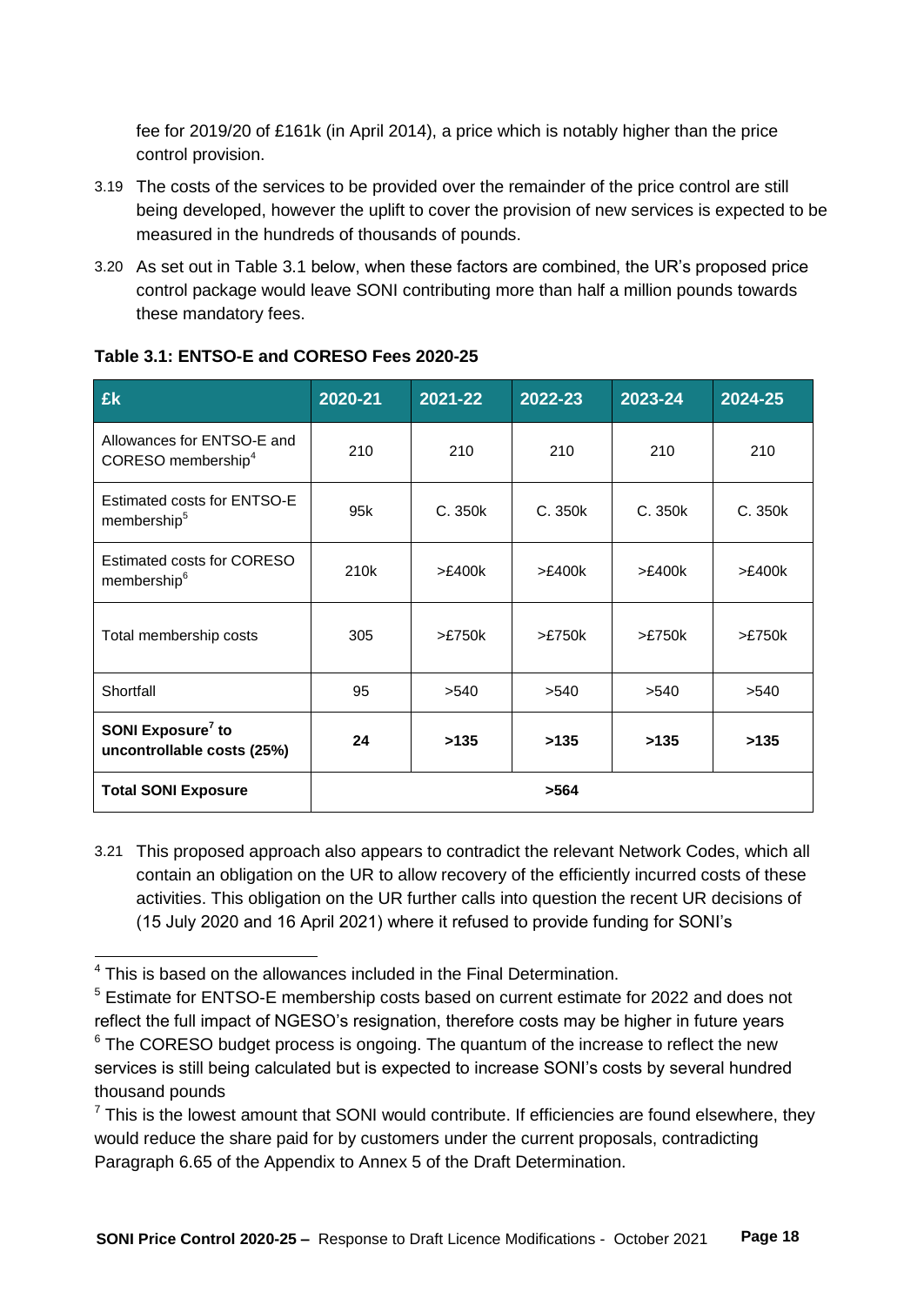membership of CORESO and ENTSO-E via the Dt uncertainty mechanism, despite this being contrary to the licence as currently extant.

3.22 The Final Determination contains the following narrative<sup>8</sup> specifically relating to licence fees, ENTSO-E and CORESO costs:

> '*This is subject to clarification that SONI will be able to make a submission for additional allowances under the Dt uncertainty mechanism in the event of material cost increases. We will consider any such submission on its merits and in line with any applicable regulatory guidance. Any such submission would need to exceed the materiality threshold*.'

- 3.23 It is therefore clear that it is the UR's intention that SONI can recover material cost increases associated with licence fees, ENTSO-E and CORESO costs via the Dt uncertainty mechanism. The drafting in the proposed licence modifications does not reflect this position and indeed the references to the ENTSO-E membership costs in paragraph 8.1 have been deleted.
- 3.24 We therefore request that the right to recover full costs that we incur efficiently (in line with European legislation) as a result of our mandated membership of ENTSO-E and CORESO via the Dt uncertainty mechanism is detailed in the Licence. In addition, we request that the UR rescinds its decisions of 15 July 2020 and 16 April 2021 because:
	- the UR is obliged to facilitate SONI's recovery of these costs under EU law which continues to apply in Northern Ireland following the UK departure from the EU;
	- the position of the all island electricity market is enshrined in the Trade and Cooperation Agreement (**TCA**) and NI Protocol. No action should be taken which could result in the UR and as a consequence, SONI, breaching the obligations flowing from this legislation;
	- the unavoidable increase in these costs if SONI was to remain a member of these organisations was not fully considered in the UR's Draft or Final Determination
	- different sections of the Final Determination are contradictory. The allowances have been included under the mechanistic cost sharing mechanism, however a provision to allow SONI to recover these costs, if there are material cost increases, is also stated.
	- it seems unintentional that the UR would have created a situation where SONI may have been able to retain a windfall had it be forced to resign from these organisations for external political reasons, therefore symmetrical treatment should be afforded; and
	- the UR made a significant change to the treatment of these costs between draft and final determination and the risks to SONI were not set out in the UR's consultation on its Draft Determination, therefore SONI was not provided with an opportunity to make representation on it or to highlight the major concerns the proposed approach creates.

 $\overline{a}$ 

<sup>&</sup>lt;sup>8</sup> See Annex 3 paragraph 4.75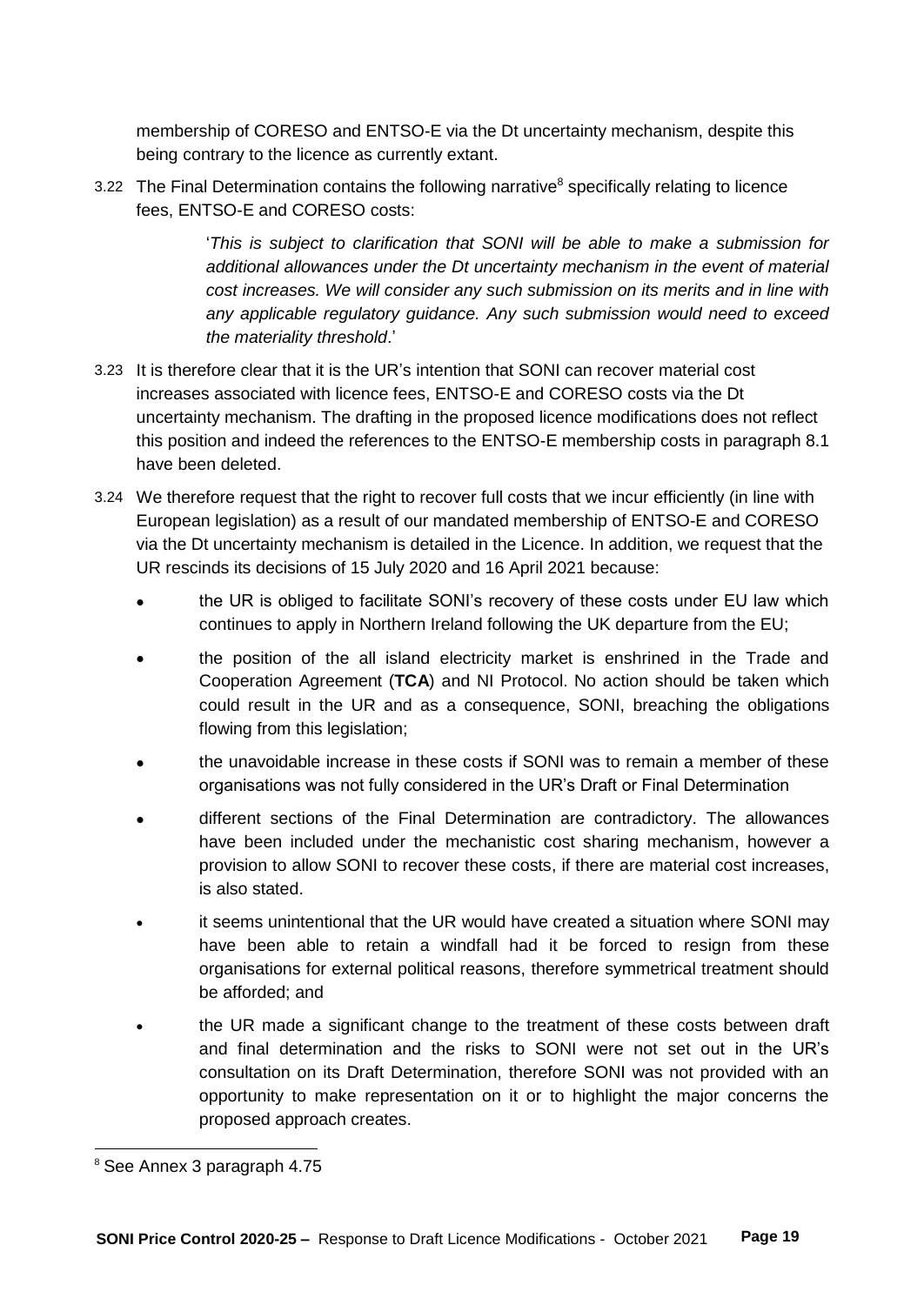# **SONI Position**

- 3.25 SONI considers this as a material issue. Furthermore, the current drafting is erroneous due to the following reasons:
	- Failure to provide regulatory certainty and expose SONI to risks and costs exposure
	- Failure to achieve stated objectives
	- Failure to account for the roles and responsibilities of SONI
	- Acted ultra vires by failing to consult on the change of approach on ENTSO-E membership and CORESO) allowances
- 3.26 SONI considers that further drafting is needed to properly reflect the UR's intentions as specified in the Final Determination into the Licence (along with the necessitated consultation). SONI's expectation is that all mandated European related costs should be full recoverable, considering under the current political landscape they are both unpredictable and uncontrollable. A de minimis threshold should not apply as the UR is legally obligated to ensure the TSO can recover all efficiently incurred costs.
- 3.27 SONI requests that the UR includes the necessary drafting in the licence modifications to fully reflect its intended treatment thus providing SONI with absolute certainty of full cost recovery for these mandatory activities and to address the material concerns detail above.

# **Key Issue 3: Delays in Price Control Process**

- 3.28 The Price Control start date was October 2020. The UR published a timetable in the Final Determination stating that the price control process would be completed in April 2021. However, based on the current status of licence modifications SONI estimates that the process will not be completed until 2022.
- 3.29 SONI has identified three direct impacts of the delay in the price control process which we discuss below.
- 3.30 In the Final Determination, the UR made reference to the delays in the price control process<sup>9</sup> highlighting both the impact of the submission of the SONI Business Plan and Covid 19 for the delays. SONI understands both these delays. SONI welcomed the clear timelines detailed in the Final Determination (Table 3) which, if adhered to, would have resulted in the price control fully being implemented seven months after the start date of the price control period. Whilst this delay would not have been ideal, SONI concluded it could manage the uncertainty for this time period. Indeed, the timing was such that SONI's revenue and risk position would have been known and understood before the annual tariffs were set for the second year of the price control.
- 3.31 Since the Final Determination was published, SONI has been engaging regularly with the UR to understand the remaining timeframes for the price control process. The UR has been

 9 Paragraph 1.9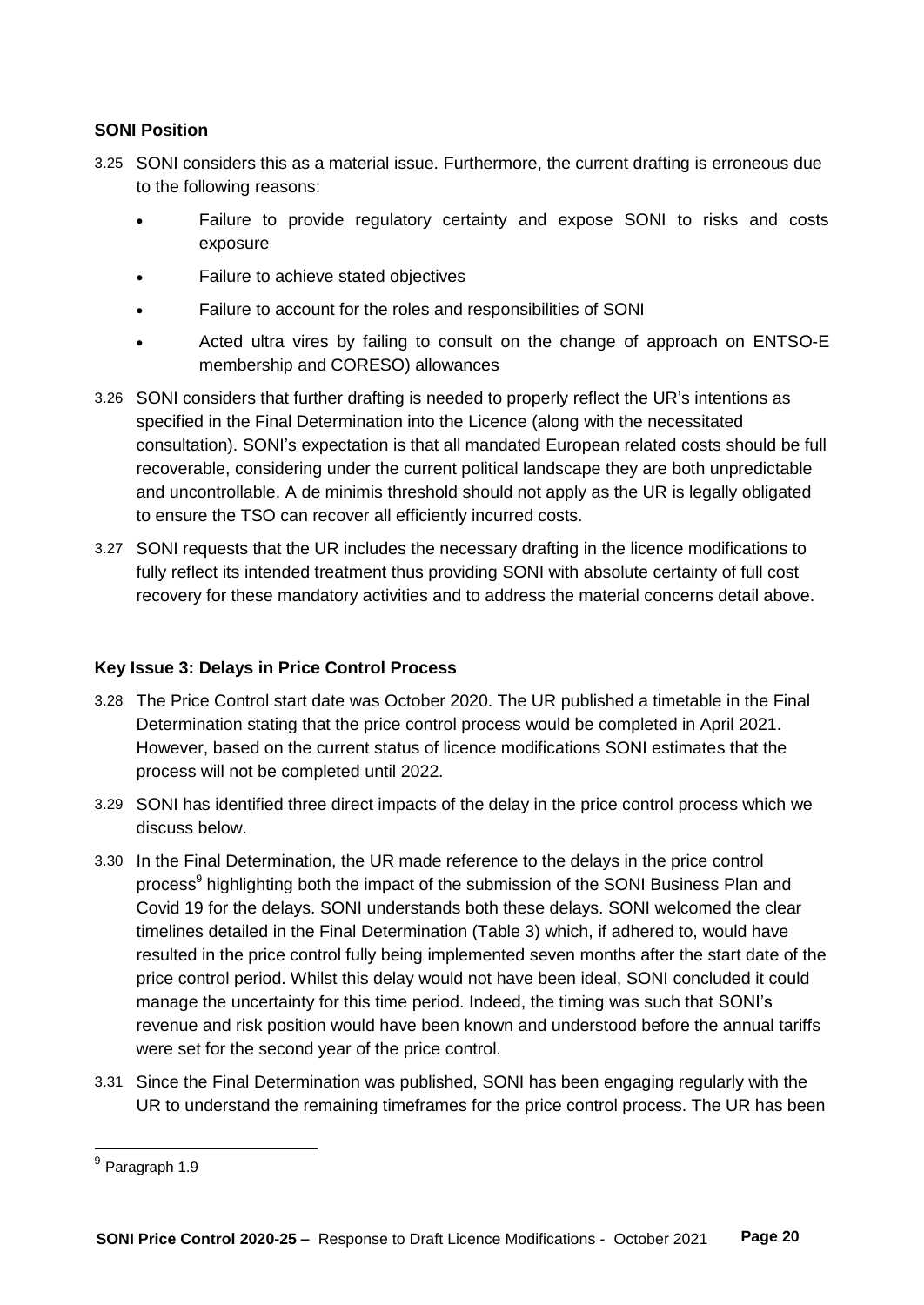reluctant to provide specific dates or provide any certainty on its timetable. SONI wrote formally to the UR in May 2021<sup>10</sup> to '*urge the UR to please provide certainty on the timeframe for the licence modifications and provide definitive dates for when the licence modifications will be provided to SONI'*. No response was received from the UR.

- 3.32 The delays imposed on SONI have had direct implications on the price control implementation. SONI notes that the UR will have to progress the publication of the guidance documents. The failure to provide the guidance documents alongside the Final Determination denies SONI and all stakeholders the opportunity to ascertain the effects of the licence mods. There is a lack of a timetable available for the completion of these activities. SONI is therefore in the position where year 1 and the vast majority of year 2 of the price control period will be completed without certainty in terms of revenue and therefore increased risk.
- 3.33 SONI has detailed below the key impacts on the price control implementation which are directly impacted by the UR delays, and hence the exposures now facing SONI. We have also set out the actions we consider the UR should take to address our concerns.

# **Key Issue 3.1: Limited ability to use the uncertainty mechanisms and impact on Asymmetric Risk allowance**

- 3.34 The UR has introduced two new uncertainty mechanism terms for the 2020-25 price control (Et and Vt). The delays in completing the price control process means that SONI cannot currently use either of these new mechanisms. Therefore, the intended incentive arrangements cannot be availed of during Year 1 and most of Year 2 which is to the detriment of customers.
- 3.35 During this prolonged delay period, SONI has no option but to progress funding requests via the existing Uncertainty Mechanisms (Dt and Zt). These mechanisms include asymmetric risk which is not accounted for under the Final Determination. Had SONI been aware of the significant delay, we would have signalled this risk to the UR and requested that this is compensated via the calculation of the ARAt term in the licence.
- 3.36 We therefore consider that the UR needs to revisit the calculation of the ARAt terms and reflect the cost of the additional risks that SONI is currently facing in the revenue entitlement. SONI has detailed the projects that it has or plans to progress in years 1 and 2 of the price control in Table 3.4 (see paragraph 3.63). As SONI will be progressing these via the Dt and Zt terms, the costs of the asymmetric risk should be included in the ARAt term.

# **SONI Position**

 $\overline{a}$ 

3.37 SONI considers that without this adjustment we will be assuming risk for which we will not be recompensed as a direct result of UR's delays. This would be in contradiction of the CMA's 2017 Decision. SONI considers that the UR has failed to provide regulatory certainty.

<sup>&</sup>lt;sup>10</sup> Letter from Kevin O'Neill to Tanya Hedley on 21 May 2021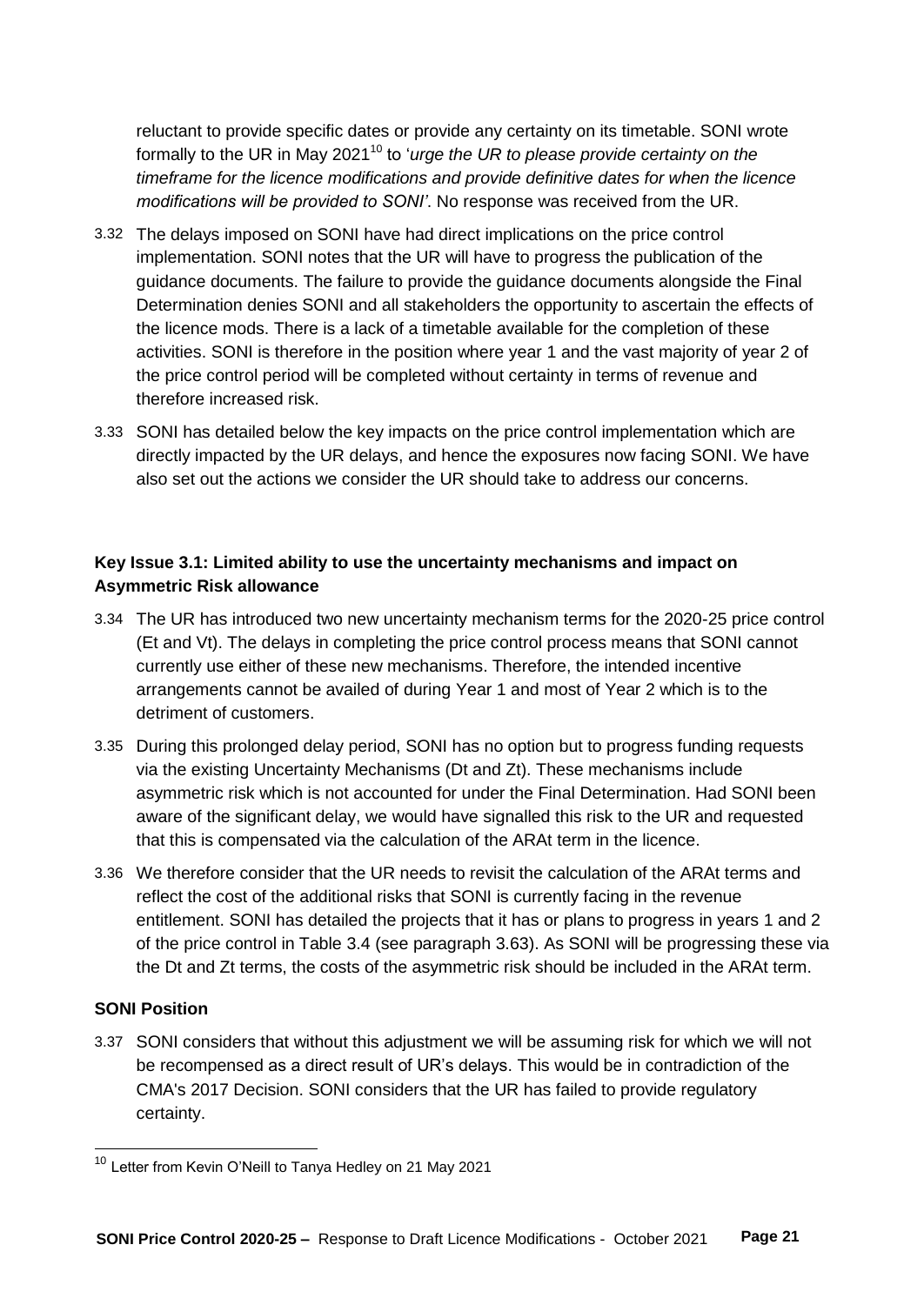3.38 SONI requests that the UR recognises the additional risks and reflect the cost of these in the ARAt term in the licence modifications.

# **Key Issue 3.2: Effective Date for introduction of Conditional Cost Sharing Mechanism**

- 3.39 SONI notes that there is no reference to a date for when the conditional cost sharing mechanism will apply.
- 3.40 Whilst SONI does not have visibility of the UR's timetable to complete the price control process, our expectation is that it will be well into 2022 before the process is completed when considering the statutory timelines. Based on this significant delay, SONI notes that the guidance documentation is unlikely to be in place to allow for the calculations of the Conditional Cost Sharing Mechanism terms (CSBAt and CSCA\_Rt) to be undertaken for Year 1 of the price control.
- 3.41 SONI considers that a pragmatic approach to this issue is to set both the CSBAt and CSCA\_Rt terms to zero for Year 1 of the price control. This should be included in the drafting of the licence.

# **SONI Position**

- 3.42 The finalisation of the Conditional Cost Sharing Guidance is under an indeterminate timetable. SONI considers the UR's approach results in a number of errors:
	- Failure to provide regulatory certainty
	- Failure to provide guidance and definitions necessary to assess whether the objective has been achieved
- 3.43 SONI requests that both the CSBAt and CSCA\_Rt terms are zero for Year 1 of the price control and the drafting of the licence is updated to reflect this..

# **Key Issue 3.3: Effective Date for introduction of Evaluation Performance Framework**

- 3.44 In the Annex, paragraph (e)(ii) states In Relevant Year t=3 and all subsequent Relevant years, EPt shall have a value.
- 3.45 SONI has been proactively preparing for the introduction of the Evaluative Performance Framework internally, however we consider that the implementation of the framework is dependent on:
	- having the necessary licence arrangements and guidance documentation in place and published; and
	- having the independent evaluation panel established and functioning.
- 3.46 The Final Determination advises ".we [The UR] decided that it was not practical to apply the framework for the year from October 2020 to September 2021. We also continue to see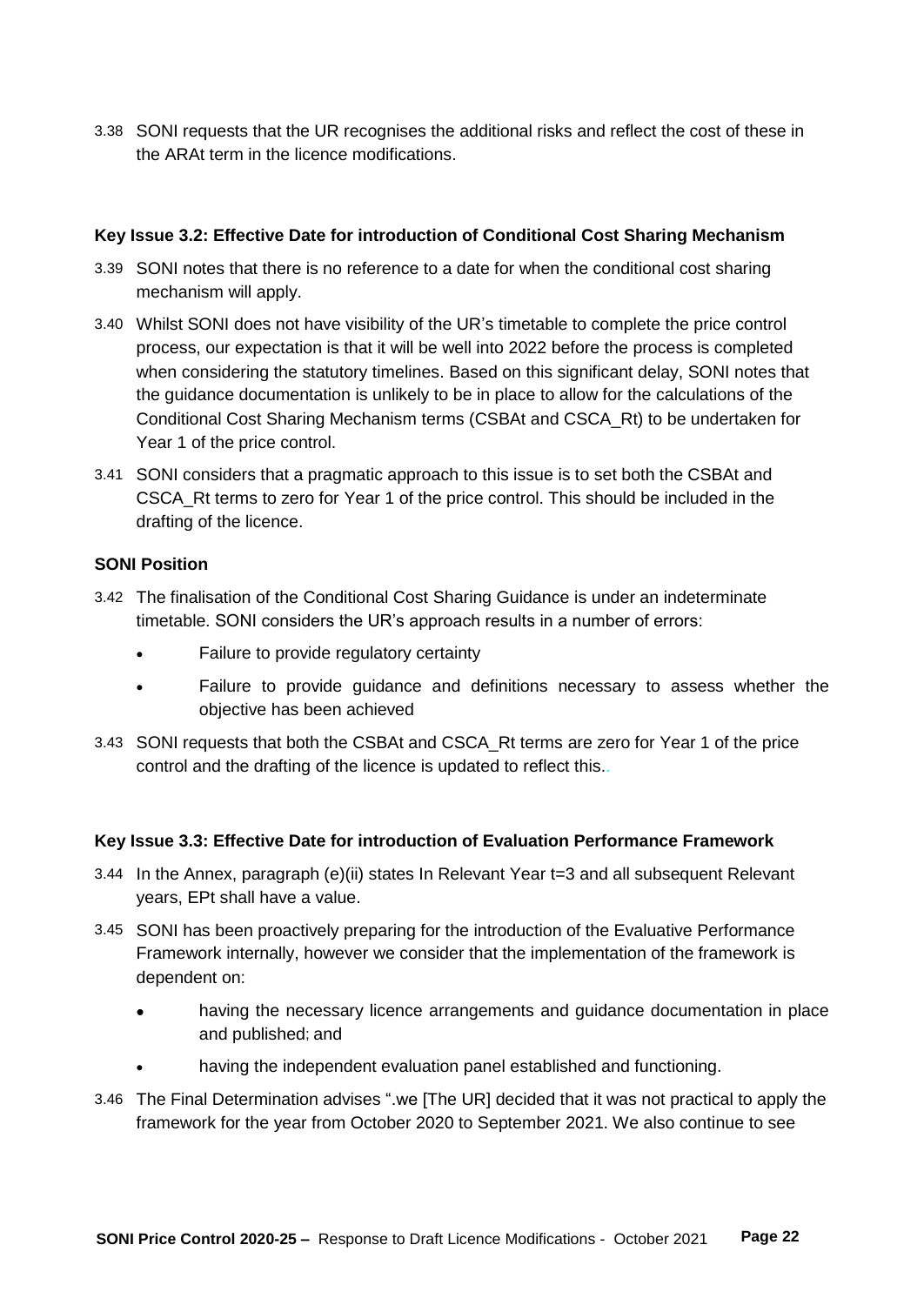value in a transition year in which the framework would apply but without the application of financial incentives $11$ ."

- 3.47 SONI agrees that a transition year is necessary to ensure that the new processes are established and the end to end process is 'tested' prior to the application of any financial incentives. The Licence Modifications are based on the Evaluation Performance Framework being in place from October 2022 (start of Year 3). However, the UR has not considered the impact of the significant delay in progressing the licence modifications and the publication of final guidance documentation for the Evaluative Performance Framework. The process as it stands will not allow time for an adequate transition year. When considering the statutory timelines, SONI considers that the price control may be in place during Q1/2022 at the earliest. This leaves a maximum of 6 months for a 'transition year'. SONI does not consider that this is practical as this time period will overlap with the preparation of the Year 3 assessments so the learnings from the transition period will not be available before the framework starts. SONI do not feel that the transition year should be lost simply as a result of the delays of the price control process.
- 3.48 In addition, SONI considers that for the framework to be successful, adequate time needs to be allowed for the Independent Panel to be appointed, become familiar with their duties and understand the activities they will be required to participate in. SONI has not considered the lead times required to have the Evaluation Panel recruited and in place in order to test the new processes end to end. This activity sits with the UR.
- 3.49 As a result of the above factors, SONI disagrees with the statement that the "*Relevant Year t=3 and in all* subsequent Relevant *Years that EPt shall have a value*". SONI considers that it is in all parties (SONI, Independent Panel, Customers, Stakeholders and the UR) interests to have a full transition year without the application of financial incentives (as specified in the final determination).
- 3.50 Therefore, SONI proposes that the wording should be amended to advise "In Relevant Years t=1, t=2 and t=3, EPt shall equal zero" and "In Relevant Year t=4 and subsequent Relevant Years, EPt shall have a value".

# **SONI Position**

- 3.51 The finalisation of the Evaluation Performance Framework Guidance is under an indeterminate timetable. SONI considers the UR's approach results in a number of errors:
	- Failure to provide regulatory certainty
	- Failure to provide guidance and definitions necessary to assess whether the objective has been achieved
- 3.52 SONI requests that the wording should be amended to advise "In Relevant Years t=1, t=2 and t=3, EPt shall equal zero" and "In Relevant Year t=4 and subsequent Relevant Years, EPt shall have a value".

 $\overline{a}$ 

<sup>11</sup> Para 4.37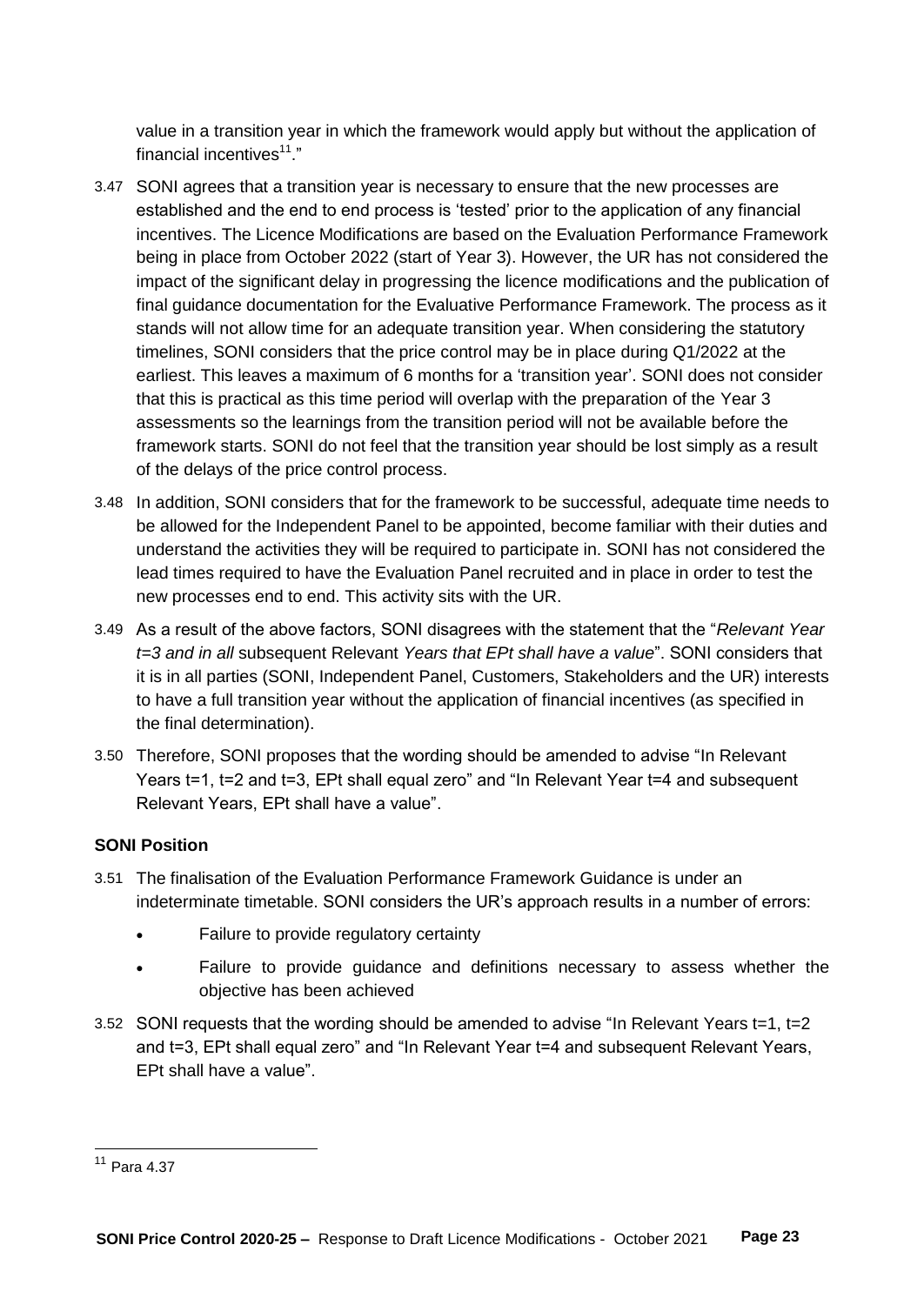3.53 SONI would welcome engagement with the UR to agree a plan for the transition year and the timeframes and processes in relation to the establishment of the Independent panel.

# **Trend of Delays in SONI Price Control Processes**

3.54 For completion, SONI has noted a recurring trend with regards delays to its price controls. As shown in Table 3.2 below, it is important to note that the final decisions on the licence modifications for SONI's last two price controls were published 24 months and 17 months after the start of each period respectively. As evidenced in Table 3.3, SONI has commenced seven of the last twelve tariff years without a codified revenue entitlement, introducing atypical operating challenges to the business. SONI is not aware of any other utility in the UK that has been subject to recurring delays of this nature and who has therefore been exposed to such periods of revenue uncertainty.

| <b>Price Control</b><br><b>Period</b> | <b>Start Date</b> | <b>FD Published</b> | <b>Final Licence</b><br><b>Mods Decision</b> | <b>Gap with</b><br>revenue<br>uncertainty |
|---------------------------------------|-------------------|---------------------|----------------------------------------------|-------------------------------------------|
| 2010-15                               | 1 Oct 2010        | 6 May 2011          | 11 Sept 2012                                 | 24 months                                 |
| 2015-20                               | 1 Oct 2015        | 24 Feb 2016         | 14 Mar 2017 <sup>12</sup>                    | 17 months                                 |
| 2020-25                               | 1 Oct 2020        | 15 Dec 2020         | TBC                                          | >13 months                                |

 $\overline{a}$ 

<sup>&</sup>lt;sup>12</sup> Excludes the CMA appeals process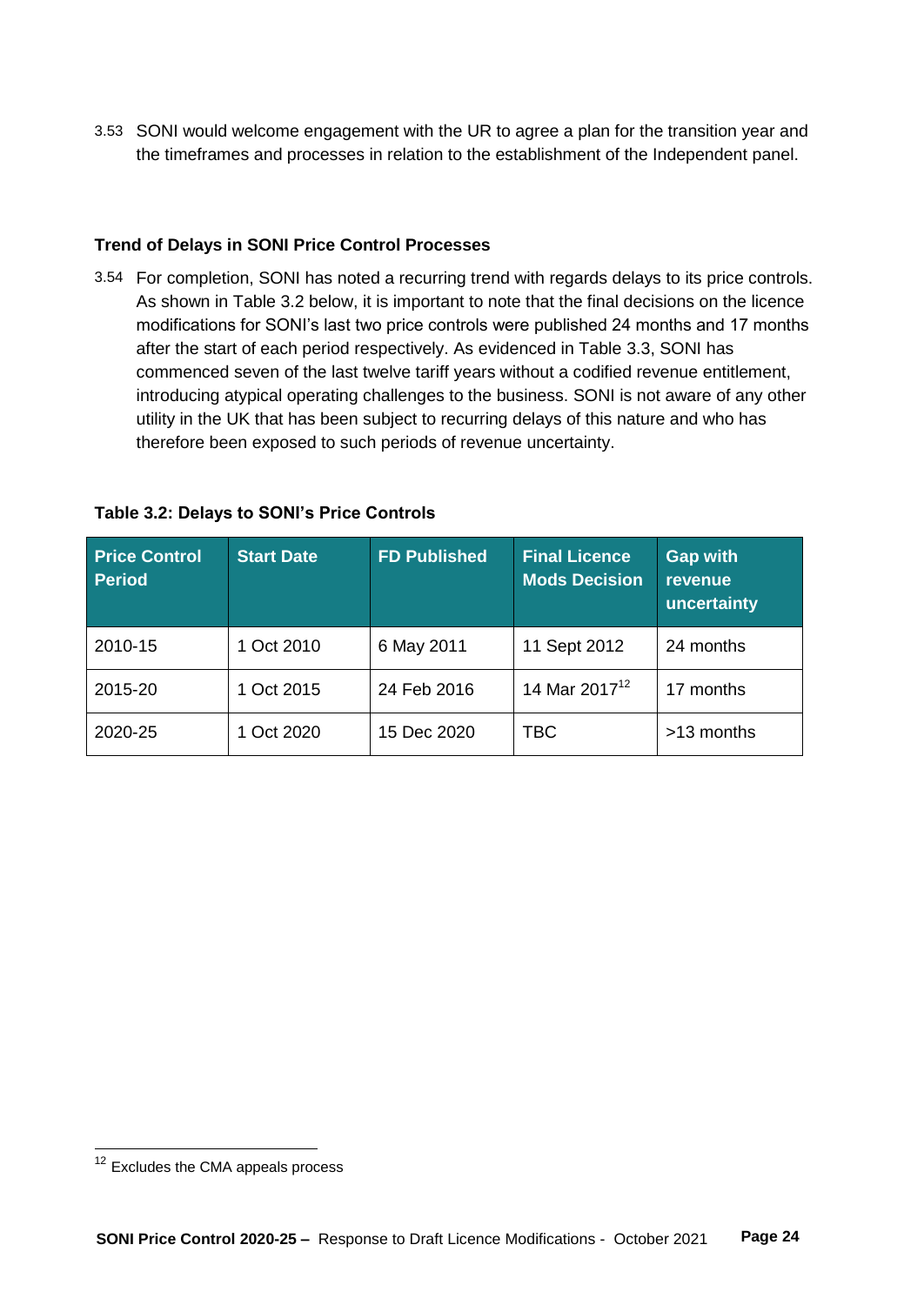**Table 3.3: Tariff Years where SONI has had a codified revenue entitlement in place at the start**

| <b>Tariff Year</b><br><b>Beginning</b> | <b>Revenue parameters</b><br>codified at start of tariff<br>year |
|----------------------------------------|------------------------------------------------------------------|
| Oct-10                                 | <b>No</b>                                                        |
| Oct-11                                 | <b>No</b>                                                        |
| $Oct-12$                               | Yes                                                              |
| Oct-13                                 | Yes                                                              |
| $Oct-14$                               | Yes                                                              |
| Oct-15                                 | <b>No</b>                                                        |
| Oct-16                                 | <b>No</b>                                                        |
| Oct-17                                 | <b>No</b>                                                        |
| Oct-18                                 | Yes                                                              |
| Oct-19                                 | Yes                                                              |
| Oct-20                                 | <b>No</b>                                                        |
| $Oct-21$                               | <b>No</b>                                                        |

3.55 The undesirability of this situation was highlighted by the CMA in paragraph 8.8 of its final determination<sup>13</sup> of SONI 2015-20 Price Control, where it stated:

> *"We consider that regulatory procedures, which create delay or uncertainty or both*  for the licence holder, are not in the interests of consumers as they may have *adverse effects on the company's ability to carry out its statutory functions associated with the transmission of electricity."*

- 3.56 SONI also notes that the Market Operator Licence that SONI holds has not had the decisions fully codified into the corresponding Annex 1.
- 3.57 SONI welcomes further discussion on these concerns with the UR ahead of the next price control process to ensure that the time frames set out by the UR are adhered to.

# **Key Issue 4: Hard Coded and Understated Value for Asymmetric Risk Premium (ARAt)**

3.58 The UR has included a hard-coded value of £136k p.a. for SONI's asymmetric risk in the Final Determination and draft licence modifications. This mirrors the CMA approach of allowing a 3% return to cover the recognised risk associated with SONI being limited to

<sup>&</sup>lt;sup>13</sup> <https://assets.publishing.service.gov.uk/media/5a09a73ce5274a0ee5a1f189/soni-niaur-finaldetermination.pdf>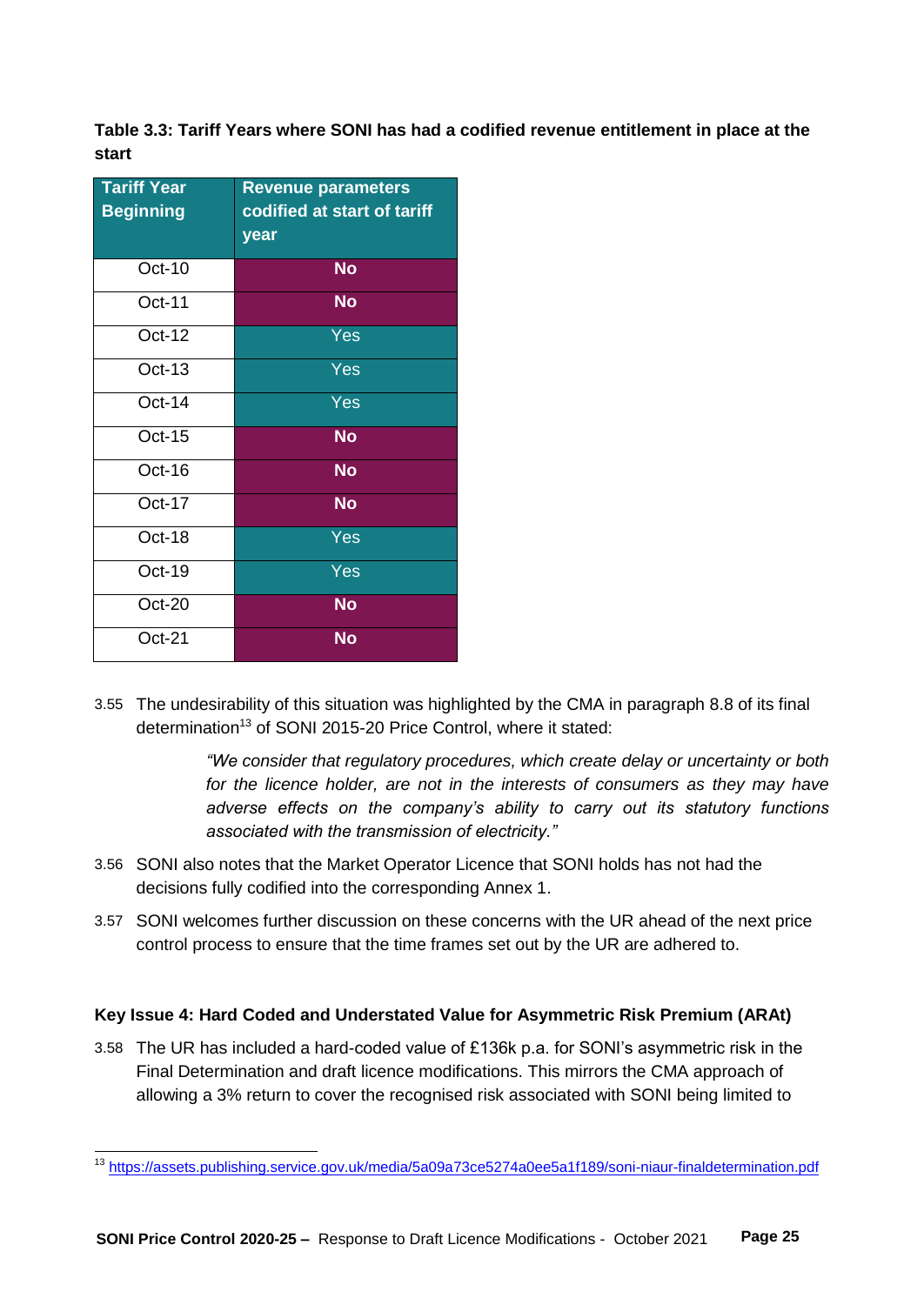recovering actual costs up to a cap. This relates specifically to costs in the Dt & Zt categories, network planning and TNPP expenditure.

- 3.59 In SONI's opinion, the UR has made an error in this calculation:
	- Firstly, the UR has introduced two new uncertainty mechanism terms in these licence mods, Et & Vt. For items in these categories, the risk will be allocated symmetrically. However, due to the delays to the licence modifications, SONI will not be able to avail of these mechanisms during the first two years of the price control. The quantum of the ARAt term should therefore be increased to reflect the reality of the additional asymmetric risk imposed on SONI by the UR delay.
	- In calculating the Asymmetric Risk Premium, the UR assumed a net annual allowance of £100K for the ENTSOE ITC function and the Interconnector Administrator function. This does not reflect the quantum of the UR approvals for these two items over the first two years of this price control. The risk being carried by SONI is clearly much higher than the level of revenue provided via the ARAt term. SONI considers that the actual risk should be reflected in the ARAt calculation. Therefore this line in the table should be a minimum of £649k p.a., as set out below.
- 3.60 When the SONI submission was made in 2019, the outcome of the Brexit process was still unknown, impacting projects that are required to align with the European Market. In particular, SONI highlighted two initiatives that were so uncertain that they could not be included within the business plan. These are:
	- Initiative G13: Electricity Balancing Guideline (EBGL) refers to the resources required to apply the requirements of the EBGL to current balancing practices. SONI proposed that this will be treated as part of the uncertainty mechanism.
	- Initiative G14: Multi-NEMO (Nominated Electricity Market Operators) Arrangements in the SEM will see the introduction of designated NEMOs into SEM. SONI proposed that this will be treated as part of the uncertainty mechanism
- 3.61 We would expect both of these initiatives to be processed through the Dt/Zt approach because of the magnitude of uncertainty and materiality of these costs. We note that the UR included a 'central estimate' of £250K per year to capture other Dt/Zt submissions. The rationale for this estimate is not clear in the Final Determination and estimate does not reflect the scale of costs that SONI expects to progress via the Dt/Zt uncertainty mechanisms.
- 3.62 These factors all understate the asymmetric risk that the UR is imposing onto SONI, with no offsetting factors. When combined over the five years, they combine to result in a material under-payment to SONI for the asymmetric risk. We therefore ask that this calculation is updated to correct for these clear errors and downward bias, as set out in Table 3.4 below.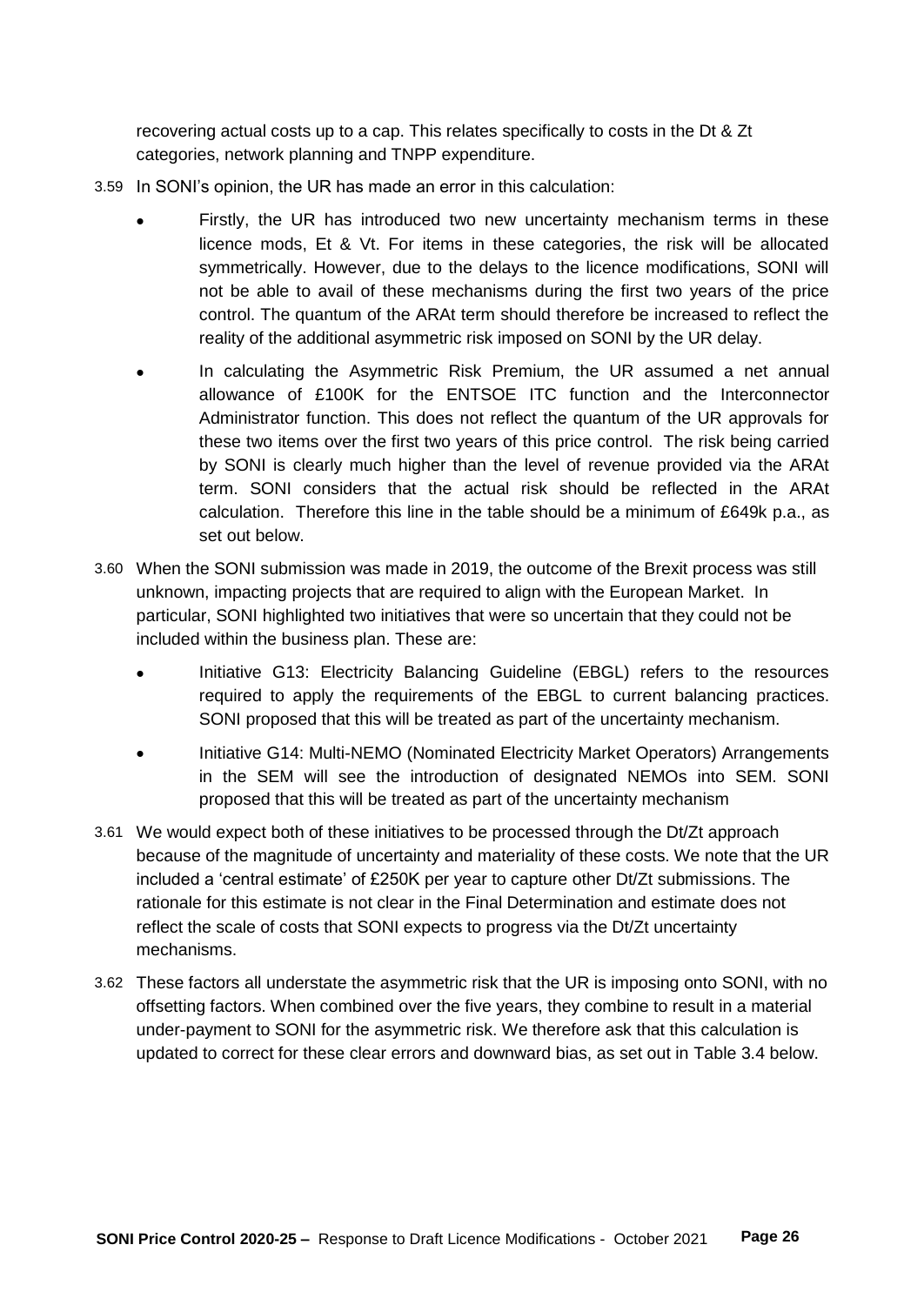# **Table 3.4 Calculation of ARAt**

# **SONI TSO Price Control (2020-2025) Business Plan**

#### **Asymmetric Risk**

|                    |                                                         |        |                 |                 | Forecast for SONI Price Control 2020-2025 |                 |                 |
|--------------------|---------------------------------------------------------|--------|-----------------|-----------------|-------------------------------------------|-----------------|-----------------|
|                    |                                                         |        | <b>RELEVANT</b> | <b>RELEVANT</b> | <b>RELEVANT</b>                           | <b>RELEVANT</b> | <b>RELEVANT</b> |
| <b>DESCRIPTION</b> |                                                         |        | <b>YEAR</b>     | <b>YEAR</b>     | <b>YEAR</b>                               | <b>YEAR</b>     | <b>YEAR</b>     |
|                    |                                                         |        | 2020-21         | 2021-22         | 2022-23                                   | 2023-24         | 2024-25         |
|                    |                                                         |        | <b>Apr-21</b>   | <b>Apr-22</b>   | <b>Apr-23</b>                             | Apr-24          | Apr-25          |
|                    |                                                         |        |                 |                 |                                           |                 |                 |
| A                  | <b>Cost Subject To Asymmetric Risk Allowance</b>        |        |                 |                 |                                           |                 |                 |
| 1                  | Network Planning                                        |        | 588             | 587             | 587                                       | 583             | 581             |
| 2a                 | <b>ENTSOE ITC Costs (Dt)</b>                            | Note 1 | 420             | 600             | 600                                       | 600             | 600             |
| 2 <sub>b</sub>     | Interconnector Administrator                            | Note 2 | 78              | 49              | 49                                        | 49              | 49              |
| 2c                 | Increase in ENTSOE & CORESO Costs                       | Note 3 | 80              | 540             | 540                                       | 540             | 540             |
| 3                  | Section 75 Pension Costs (Dt)                           |        | 143             | 143             | 143                                       | 143             | $\mathbf{0}$    |
| 4a                 | Dt Requests made in Years 1 & 2                         | Note 4 | $\overline{0}$  | 2.385           | $\mathbf{0}$                              | $\overline{0}$  | $\overline{0}$  |
| 4b                 | Other Dt Items (UR Estimate for year 3+)                |        | $\Omega$        | $\Omega$        | 120                                       | 120             | 120             |
| 5                  | <b>TNPP Spend</b>                                       |        | 5074            | 3991            | 3300                                      | 2784            | 2150            |
| 6a                 | Zt Requests made in Years 1 & 2                         | Note 5 | 209             | 7486            | $\Omega$                                  | $\Omega$        | $\Omega$        |
| 6b                 | Special Projects (Zt - UR Estimate for year 3+)         |        | $\Omega$        | $\Omega$        | 150                                       | 150             | 150             |
| 6c                 | Estimate for EBGL (as referenced in SONI Business Case) | Note 6 |                 | 500             | $\mathcal{P}$                             | $\mathcal{P}$   |                 |
| $\overline{7}$     | <b>Total [Capped Expenditue]</b>                        |        | 6,592           | 16.281          | 5,489                                     | 4,969           | 4,190           |
|                    |                                                         |        |                 |                 |                                           |                 |                 |
| 8                  | Annual average (years 3 - 5)                            |        | 7,504           | 7,504           | 7,504                                     | 7,504           | 7,504           |
|                    |                                                         |        |                 |                 |                                           |                 |                 |
| 9                  | Asymmetric Risk Allowance                               |        | 3.00%           | 3.00%           | 3.00%                                     | 3.00%           | 3.00%           |
|                    |                                                         |        |                 |                 |                                           |                 |                 |
| 10                 | Asjustment for asymmetric risk (Nt)                     |        | 225             | 225             | 225                                       | 225             | 225             |
|                    |                                                         |        |                 |                 |                                           |                 |                 |

**Value of ARAt term 225**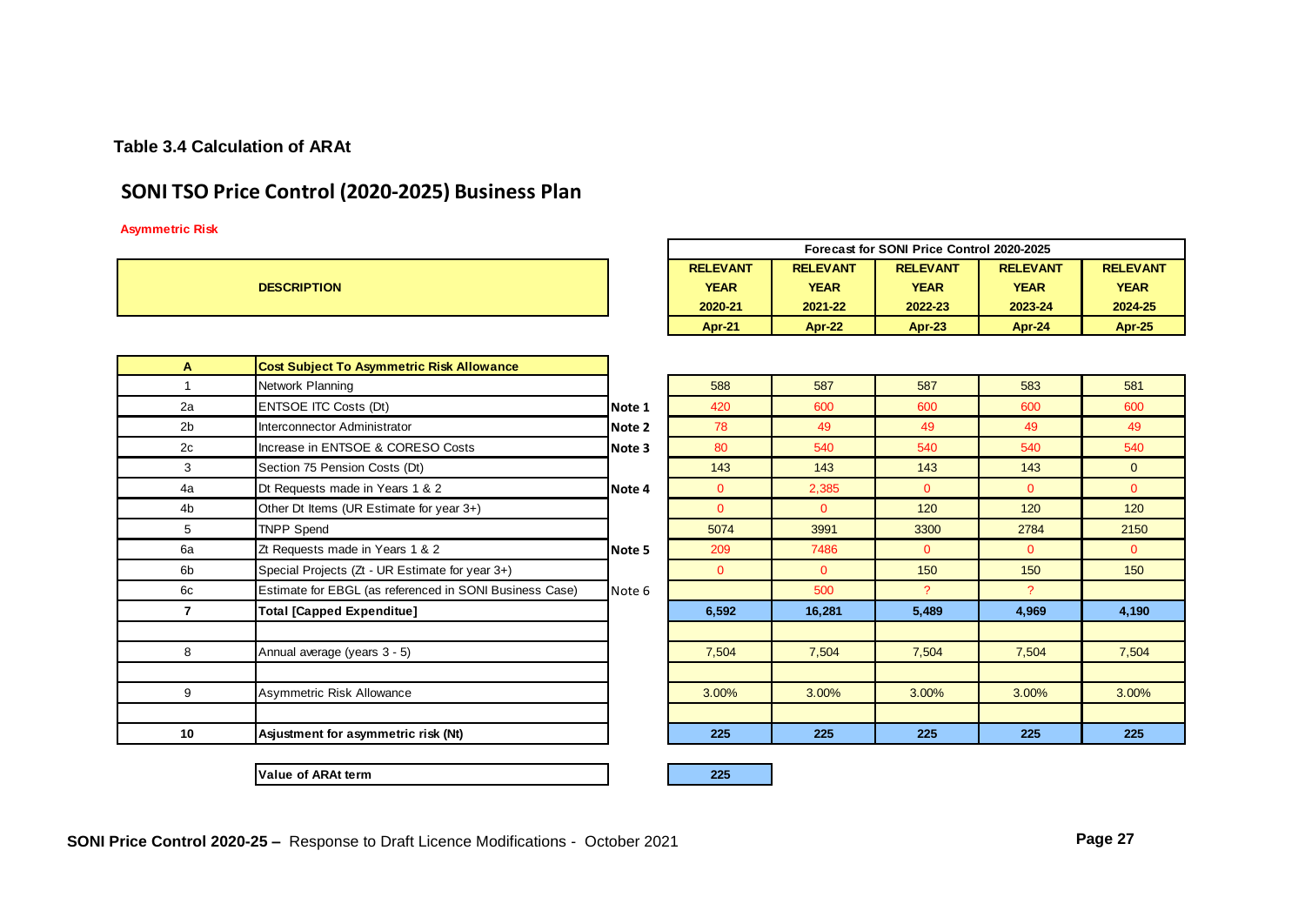#### **Note 1** Based on UR approvals of £420k in yr1 and 600k in yr2

#### **Note 2** UR approval of £49k in year 2 - expect outturn to be approved in yr 1

| Note <sub>3</sub> |                                               | 2020-21         | 2021-22             | 2022-23           | 2023-24 | 2024-25       |
|-------------------|-----------------------------------------------|-----------------|---------------------|-------------------|---------|---------------|
|                   | <b>European Related Costs</b>                 | <b>Apr-21</b>   | Apr-22              | <b>Apr-23</b>     | Apr-24  | <b>Apr-25</b> |
|                   | <b>Estimated costs for ENTSO-E membership</b> | 90              | 350                 | 350               | 350     | 350           |
|                   | Estimated costs for CORESO membership         | 200             | 400                 | 400               | 400     | 400           |
|                   | Less Allowance                                | $-210$          | $-210$              | $-210$            | $-210$  | $-210$        |
|                   | Increase in ENTSOE & CORESO Costs             | 80 <sup>r</sup> | 540 <sup>[1</sup> ] | 540 <sup>[1</sup> | 540     | 540           |

SONI ex-ante request of £90k for 2020/21 - request for 2021/22 out of date - £350k is low estimate

SONI ex-ante request of £200k for 2020/22 - request for 2021/22 out of date - £400k is low estimate

| Value of Dts raised or to be raised in years 1 & 2 | 2020-21 | 2020-21 |
|----------------------------------------------------|---------|---------|
| <b>Opex</b>                                        | Apr-21  | Apr-21  |
| <b>MIP Solver</b>                                  |         | 6       |
| <b>Connections Disputes</b>                        |         | 175     |
| Moyle Control System                               |         | 117     |
| <b>RES</b>                                         |         | 685     |
| Control Room Tools                                 |         | 188     |
| <b>DRBC</b>                                        |         | 300     |
| <b>Physical Security</b>                           |         | 467     |
| <b>Metering Systems</b>                            |         | 36      |
| <b>Transforming Engagement</b>                     |         | 411     |
| <b>Total Dt</b>                                    | o       | 2,385   |
|                                                    |         |         |

**Note 5** 

| <b>Capex</b>                   |     |       |
|--------------------------------|-----|-------|
| <b>MIP Solver</b>              | 186 |       |
| Moyle Control System           | 23  | 471   |
| <b>RES</b>                     |     | 2051  |
| Control Room Tools             |     | 1705  |
| <b>DRBC</b>                    |     | 1745  |
| <b>Physical Security</b>       |     | 588   |
| <b>Metering Systems</b>        |     | 810   |
| <b>Transforming Engagement</b> |     | 115   |
| <b>Total Zt</b>                | 209 | 7,486 |

| 186 |       | Based on        |
|-----|-------|-----------------|
| 23  | 471   | Submissions     |
|     | 2051  |                 |
|     | 1705  | based on        |
|     | 1745  | 'Future' Tab in |
|     | 588   | FD Cost         |
|     | 810   | Allowances      |
|     | 115   |                 |
| 209 | 7,486 |                 |
|     |       |                 |

based on 'Future' Tab in FD Cost Allowances

Based on Submissions

#### **Note 6**

**Electricity Balancing Guidelines** – this was considered too uncertain to include in the Price Control for both EirGrid and SONI

There is a deadline to have this in place by May 2024. SONI is actively working with the UR on the development.

It is expect that this will need to be funded via the Dt and Zt mechanisms due to the nature of the project (similar to iSEM)

Therefore an estimate should be included in the ARAt term

An estimate of £500k has been included in year 2, however the full value of this risk needs to be considered when the HLD is completed.

**SONI Price Control 2020-25 –** Response to Draft Licence Modifications - October 2021 **Page 28**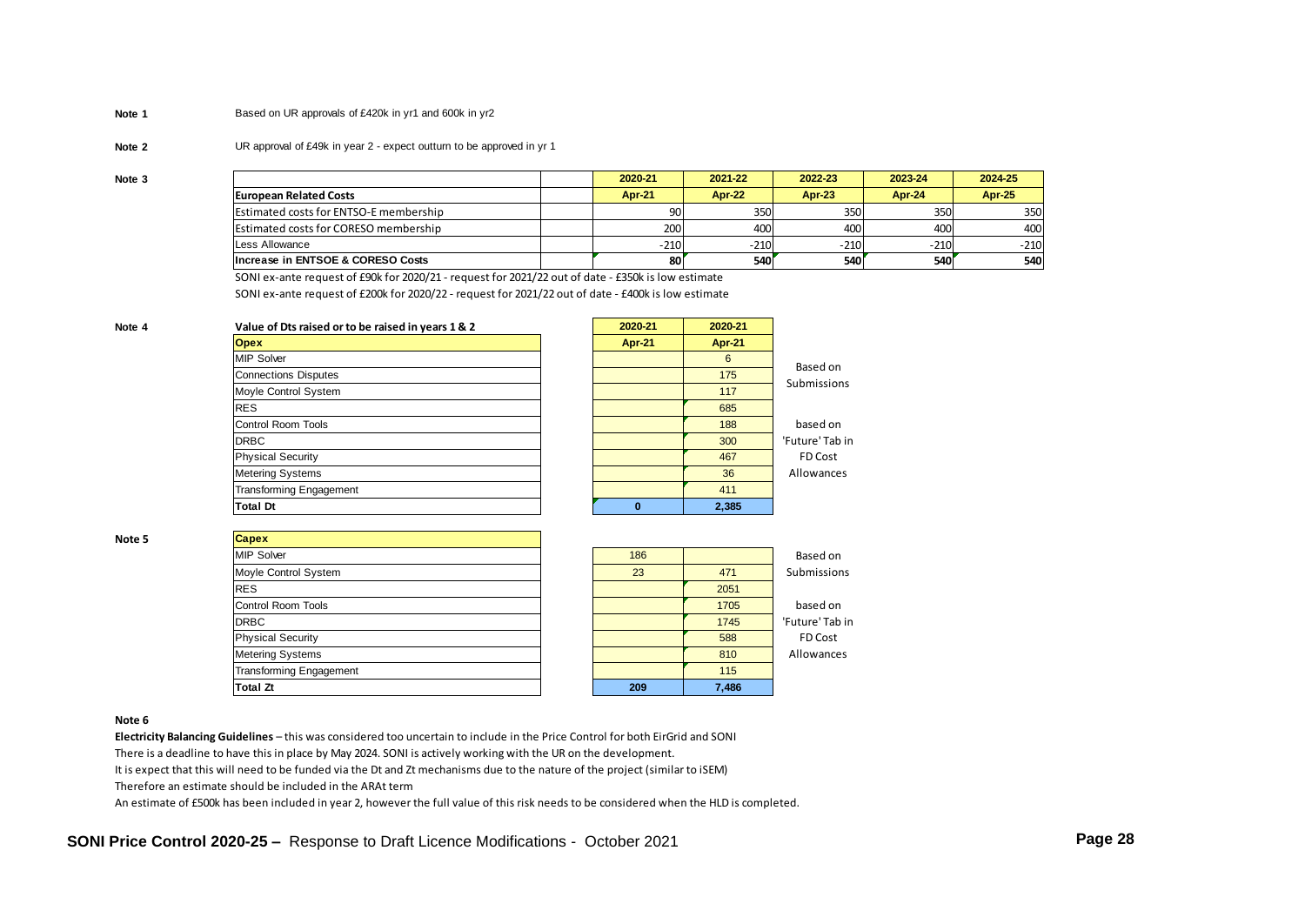# **SONI Position**

- 3.63 As indicated above, SONI would hold that the UR has not given full consideration to the impact the unavailability of the Et and Vt mechanism during the first two years of the price control has had on SONI's risk symmetry. SONI considers that the quantum of the ARAt term needs to be revised to take this into consideration. Therefore, SONI requests the calculation is updated and downward bias corrected as per the table above.
- 3.64 Of significance is the fact that this position and risk being attributed to SONI is contrary to the CMA's 2017 Decision. SONI considers that the UR's decisions and drafting creates a failure to provide regulatory certainty and expose SONI to risks and costs exposure.

# <span id="page-28-0"></span>**Price Control Process**

- 3.65 SONI has sought to work with the UR over the past three years to ensure that a robust process was followed for the delivery of this Price Control. SONI acknowledges that this process has been the most comprehensive review in relation to a SONI price control and there has been considerable resources applied to this exercise by SONI. We consider that there has been good engagement throughout the process leading up to the Final Determination.
- 3.66 However, we have identified three aspects of the process that undermine this consultation exercise and further impact the implementation of the Price Control itself. These are expanded upon below.

# **Key Issue 5: Unpublished Guidance Documents**

- 3.67 The SONI TSO Licence Modifications make reference to three guidance documents (the "guidance"):
	- Requirements and Guidance on Conditional Cost Sharing;
	- Requirements and Guidance on the Evaluative Performance Framework; and
	- Requirements and Guidance on Uncertainty Mechanisms.
- 3.68 At the time of publication of the UR Consultation on SONI TSO Licence Modifications, SONI had not been in receipt of a finalised version of the guidance documents. The UR however did provide a further updated draft version of these documents to SONI on 28 September 2021.
- 3.69 SONI is concerned that the fact that the guidance documents have not been published means that SONI and other stakeholders cannot fully assess whether the draft modifications achieve their stated effect and allow stakeholders to determine their impact. Some of the terms detailed in Annex 1 (e.g. CSBAt, EPF, Et, Vt) are dependent on the various guidance documents in order to determine the revenue impact. As such, the referenced guidance documents are not 'traditional' guidance documents that could be produced during the life of a price control process. Rather, they are fundamental to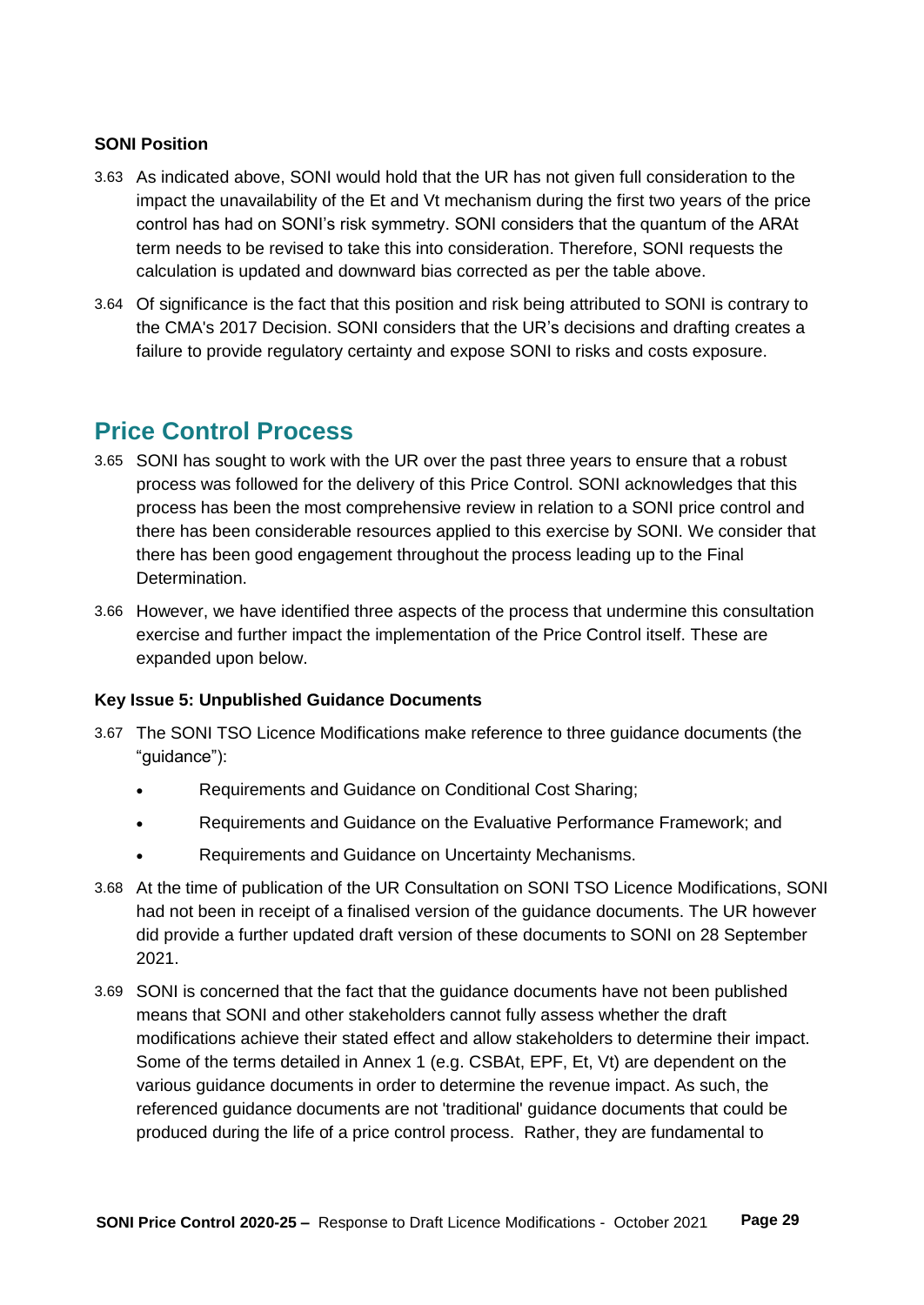implementing the Final Determination. This suggests that the process undertaken by the UR is incomplete.

- 3.70 SONI is concerned that the dates from which the guidance documentation applies from should be defined in the licence or guidance documents - this remains an unknown.
- 3.71 SONI notes that the UR values to "*be a best practice regulator: transparent, consistent, proportional, accountable and targeted*". SONI would interpret the transparent and consistent attributes as suitable rationale for publishing the finalised versions of the guidance document. SONI considers that the UR should follow the best practice procedures that it would apply to any other consultation process. These guidance documents formed part of a consultation process, and therefore the appropriate next steps in SONI's opinion would be to then publish a decision or response paper alongside the finalised versions of the guidance documents.
- 3.72 SONI notes that in the Price Control Final Determination, Table 2: Supporting final determination documentation and guidance includes the three sets of guidance as key parts of the price control. In addition, Table 3: *Price control process timeline* indicates that the final stage in the process is '*Statutory licence modification statement and guidance decision*'. SONI considers that this reinforces the obligation that the documents should be published, and the UR has not followed its own processes.
- 3.73 The finalisation of the guidance on Uncertainty mechanisms, Evaluative Performance Framework and Conditional Cost Sharing is under an indeterminate timetable that SONI believes to be inadequate. Further, it is put forward that the Consultation cannot in fact be valid under Article 14(2) of the Electricity Order as the effect of these modifications cannot be considered without the guidance documents that the UR has failed to provide. Key stakeholders and consumers as a whole have not been afforded the opportunity to review documents which will have a fundamental impact on determining how these modifications operate. The absence of any consultation, or guidance as to their exercise, is a clear breach of the principle of "predictability".
- 3.74 The Utility Regulator has a statutory ability to modify SONI's Licence. It is also acknowledged and accepted that the Utility Regulator can publish guidance documents to facilitate understanding of how modifications (which have then become conditions) are to operate. However, if the modifications themselves and their ramifications are incapable of being understood on their own then such actions are ultra vires. In addition, deferring the operative mechanics of these modifications to guidance documents will prohibit SONI from having any appeal avenue.

# **SONI Position**

- 3.75 In summary, SONI considers that the referenced guidance documents remaining unpublished is an error on a number of counts:
	- Failure to achieve stated objectives via its failure to finalise a considerable amount of guidance material which are meant to drive the application of the requisite provisions of the price control.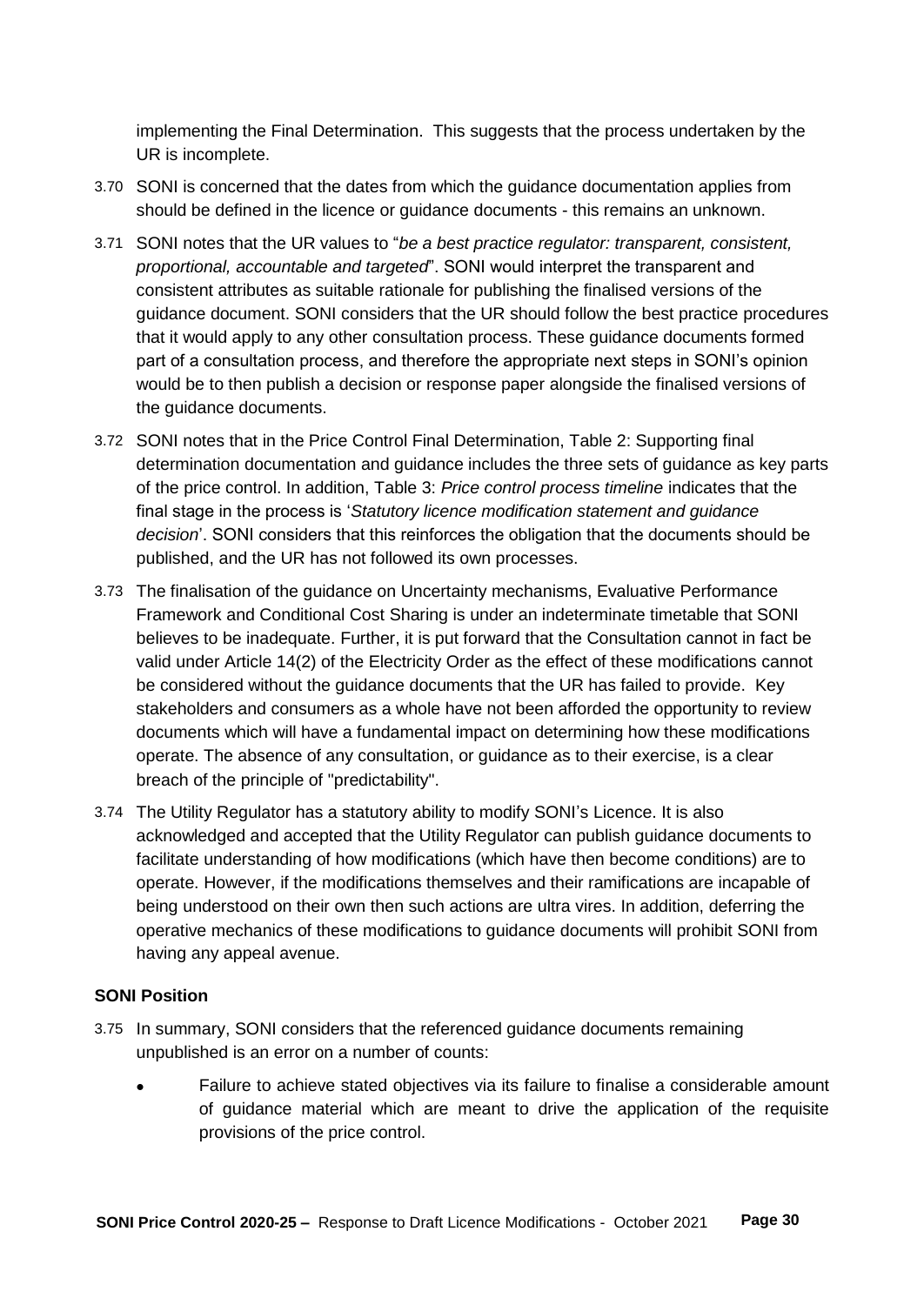- Failure to comply with the requirements of the Electricity Order by failing to introduce required guidance material which is needed to understand the effect of the proposed modifications.
- Failure to provide necessary material to understand the effect of the modifications does not comply with the requirements of a valid Article 14(2) Notice.
- To rely upon unpublished and non-consulted guidance documents and definitions to give effect to these modifications is ultra vires.
- The UR has introduced modifications which bypass The Gas and Electricity Licence Modification and Appeals Regulations (Northern Ireland) 2015 – by denying SONI and appropriate appeal route to decisions that will have a material impact on its operations.
- 3.76 SONI encourages the UR to set out a timetable for when the three sets of guidance referenced above will be published. SONI considers that these guidance documents should be published as part of a new Article 14 Notice process. SONI would welcome further engagement with the UR on the guidance documentation.

# **Key Issue 6: References to 'Price Control Decision Paper'**

- 3.77 There are 17 references<sup>14</sup> to the "Price Control Decision Paper" throughout the draft Annex. SONI expects the Licence Modifications to be standalone and codify the UR Final Determination. A number of the requirements laid out in the Decision Paper are no longer applicable. For example:
	- The Final Determination includes references to consultation documents (e.g. guidance documentation) that have not yet been finalised;
	- The Final Determination includes reference to deliverables which are not defined;
	- The Final Determination references some dates that have already passed (business cases for security related expenditure) thus making obligations retrospectively
- 3.78 SONI's rights and obligations are set out in the Licence which incorporates Annex 1 this is the purpose of the Licence. It is not appropriate for the Licence to direct the licensee to search for unclear rights and obligations by reference to a reading of the Final Determination and numerous Annexes. In addition to being contrary to good regulatory practice, it is particularly inappropriate given the inconsistencies between the Final Determination. SONI considers that the UR need to propose wording to fully transpose the Final Determination into the Licence. SONI is willing to support the UR in the development of this drafting.

 $\overline{a}$  $14$  SONI has addressed each of these individually throughout our response.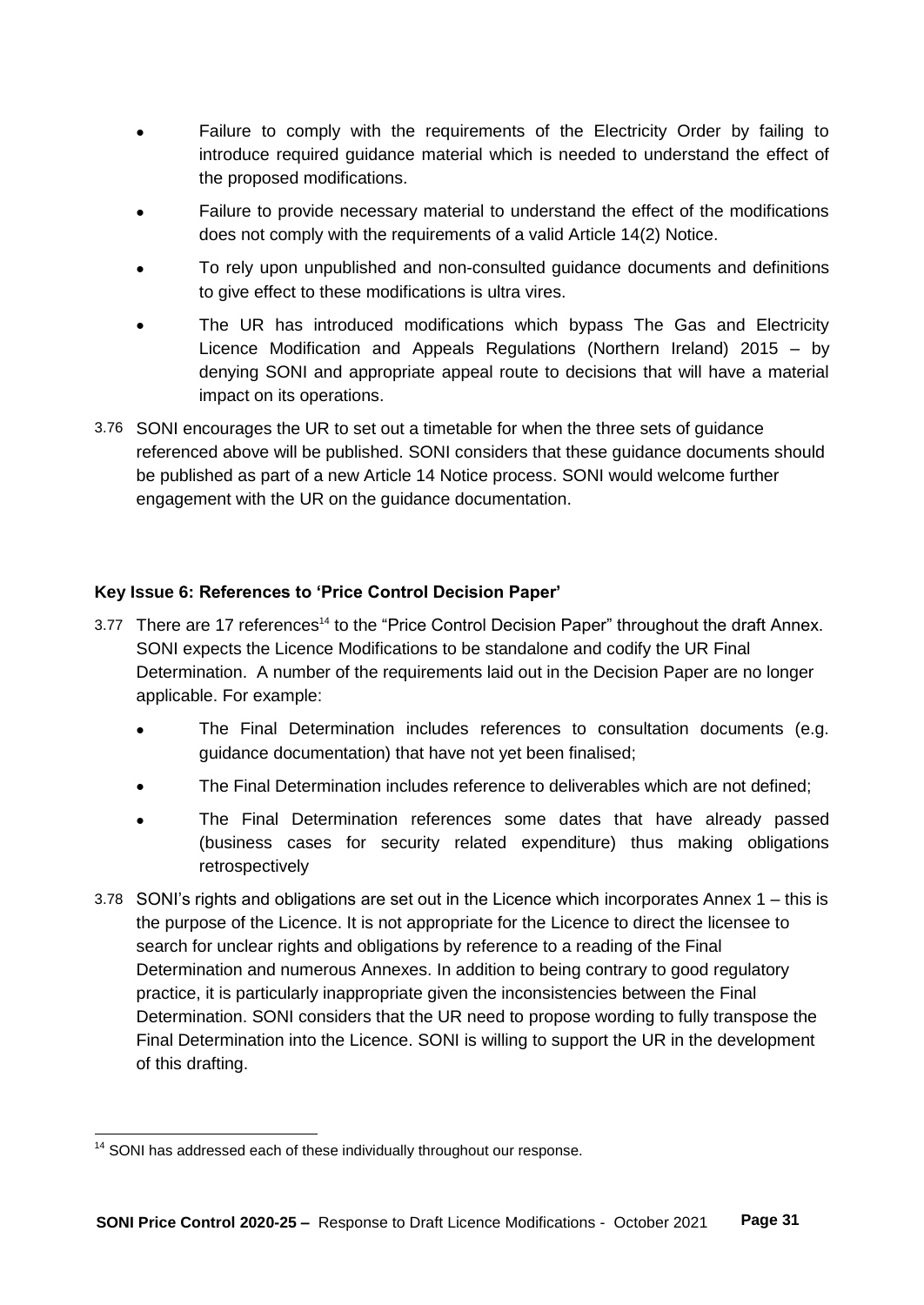# **SONI Position**

- 3.79 SONI considers that the approach undertaken by the UR is an error based on a failure to provide regulatory certainty and expose SONI to risks and costs exposure.
- 3.80 The open ended formal definition of "Price Control Decision Paper" means that subsequent decision papers relating to the price control can simply by incorporated by reference to the TSO Licence on an ongoing basis, without the need to implement any associated licence modifications and without offering SONI any opportunity to appeal such decision. SONI would consider this to be an unprecedented measure in UK regulation. In SONI's view, the requirement in Article 14(2) of the Electricity Order that the Utility Regulator gives notice setting out the proposed modifications and their effect has not been met in respect of this term.
- 3.81 SONI considers that the definition 'Price Control Decision Paper' and all references to it should be removed from the licence. We have commented on each of the 17 instances in section 4.3 of this paper.

# **Key Issue 7: Proposed Allowance Adjustments based on delivery**

- 3.82 The Final Determination references an approach to adjustments to revenue based on non/partial delivery of deliverables, but it does not detail how these adjustments will be undertaken<sup>15</sup>.
- 3.83 This does not allow SONI the ability to quantify the risks that it is exposed to when making decisions, for example – alternative means of achieving the same end. SONI considers this to be a fundamental gap in the codification of the licence and the lack of guidance or procedure as to how the UR would undertake this assessment creates a significant risk to SONI.
- 3.84 This omission reflects a failure to detail the effects of the licence modifications and in order to correct this, definitions for adjustments to be made to allowances on the basis of non/partial delivery of deliverables would be required. Without this neither SONI nor any stakeholder can ascertain the effect of the modifications and therefore the UR has not met the requirements of a compliant Article 14 (2) Notice.
- 3.85 In considering the above issues, SONI would refer to the analysis the CMA conducted as part of the Provisional Determination on the series of appeals arising out of Ofgem's Final Determinations as part of the RIIO-2 process. In its Final Determinations, Ofgem considered that there is an expectation of outperformance in RIIO-2 and therefore proposed a 25bp downward adjustment to the CAPM-based cost of equity. This revenue adjustment is referred to as an 'outperformance wedge'. It was argued that the adjustment would undermine performance improvements and investment incentives, and increase regulatory risk.

 $\overline{a}$ 

<sup>&</sup>lt;sup>15</sup> Final Determination Annex 2 Paragraphs 3.5 to 3.9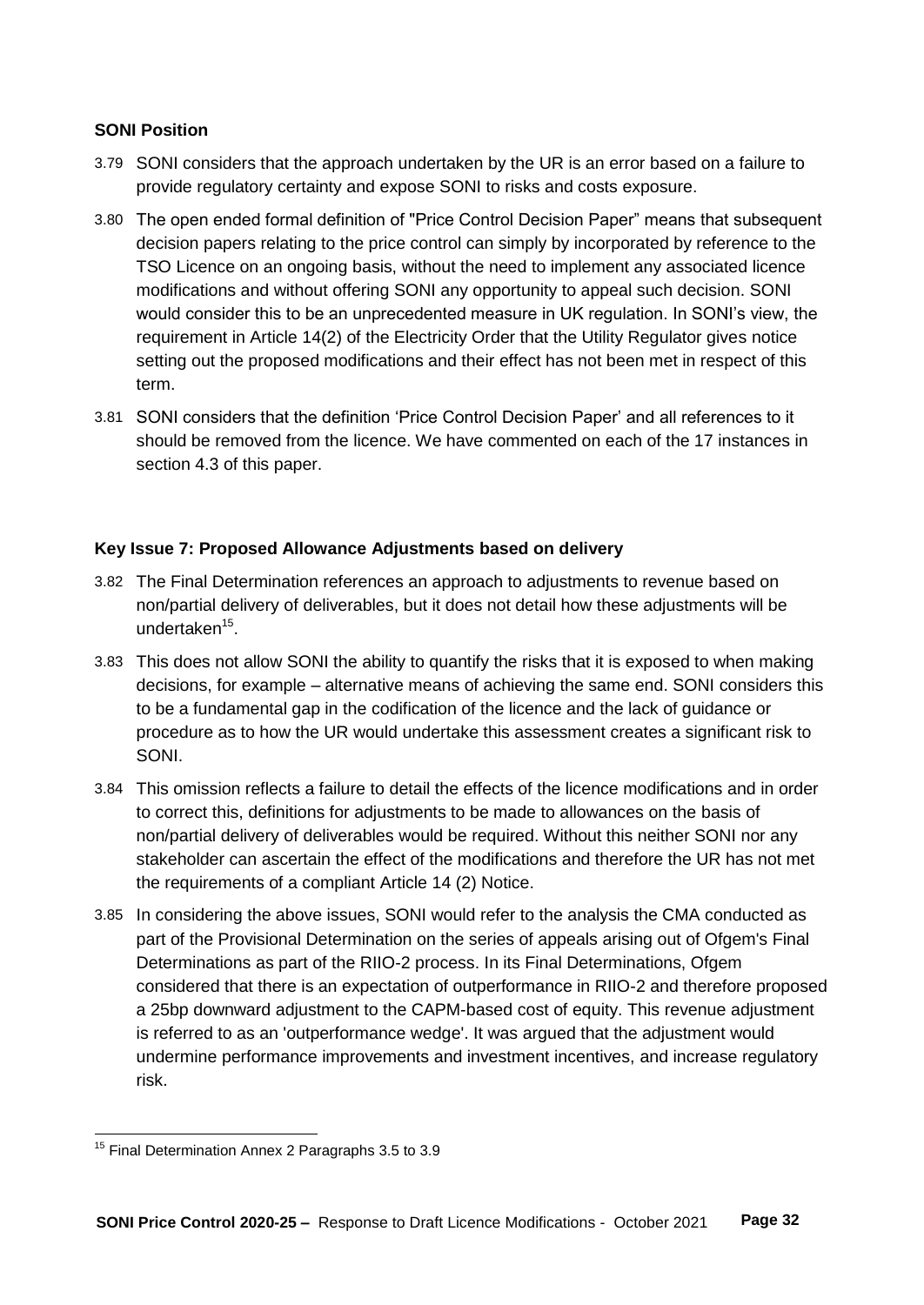3.86 The CMA has provisionally upheld the appeal concluding that Ofgem was wrong in introducing the outperformance wedge. The CMA considered that *'if introduced, might also undermine broader regulatory certainty which could result in increased costs to consumers over time*.' SONI considers that there is a read across to this issue as the current approach by the UR to a potential future undefined revenue adjustment leaves SONI exposed in a way that would undermine investors' confidence. SONI considers that the UR's proposition of adjustments based on performance would be interpreted in the same manner as the CMA provisional ruling in the above appeal.

# **SONI Position**

3.87 The Licence modifications are silent on how this process would be applied to SONI. SONI's position is that there is a failure by the UR to provide the guidance and definitions necessary to assess whether the objective has been achieved and similarly, there is a failure to detail the effect of the licence modifications for this proposed adjustment.

# **Key Issue 8: Definition of Deliverables**

3.88 As part of the final determination, the UR published a spreadsheet detailing the expected deliverables from the price control.

<https://www.uregni.gov.uk/publications/final-determination-soni-price-control-2020-2025>

- 3.89 This is referenced in paragraph 6.33 and 6.34 of the price control final determination and in Annex 2<sup>16</sup>.
- 3.90 SONI highlights the following concerns with the spreadsheet detailing the expected deliverables:
	- 1) The deliverables spreadsheet is incomplete. There is yellow text included where the URs expectation appears to be that SONI will populate the spreadsheet. SONI notes that in the Final Determination that the UR states<sup>17</sup> 'We will require SONI to further develop these over time. We expect development to be accounted for within our *Evaluative Performance Framework*.';
	- 2) The spreadsheet is highly granular and does not consider alternative solutions (e.g. it requests counts of various IT equipment (PCs, servers, firewalls etc.), but does not consider alternatives or substitutes (e.g. cloud-based solutions);
	- 3) The template was not consulted on. The Draft Determination included a 'UR Output Monitoring' file which presented a much more high-level approach to reporting; and
	- 4) The deliverables are not specifically referenced in the licence modifications. SONI considers this to be ambiguous and therefore creates uncertainty.

<sup>&</sup>lt;sup>16</sup> Annex 2 Services and Outcomes refers to this spreadsheet in paragraph 1.10 alongside footnote 1 referring to "UR Output Monitoring". This link takes the user to a page where it cannot be found.

<sup>&</sup>lt;sup>17</sup> Paragraph 6.34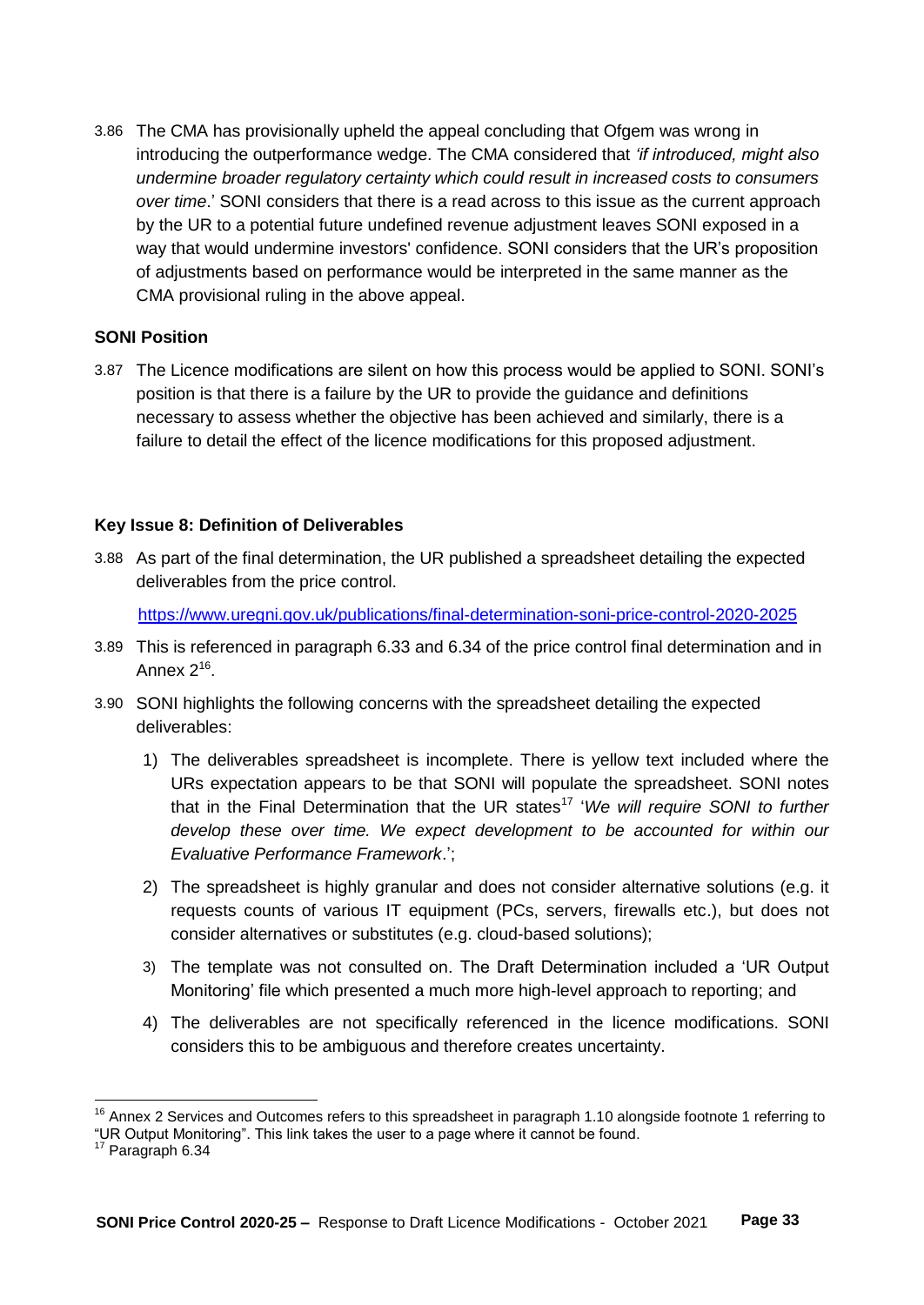3.91 SONI considers that the deliverables template as published is incomplete and therefore not fit for purpose. SONI considers that the significant change in both approach and detail required between the draft and final determination as not in keeping with good regulatory practice.

## **SONI Position**

- 3.92 SONI has significant concerns in relation to the lack of definition surrounding deliverables associated with the allowances for the strategic initiatives and how these will be treated under both the Conditional Cost Sharing Mechanism and the Evaluative Performance Framework. SONI considers that this presents errors based on a failure to detail the effect of the licence modifications and a failure to provide guidance and definitions necessary to assess whether the objective has been achieved
- 3.93 Given the focus in the Final Determination of the performance of SONI during the price control, SONI expects that both the guidance documentation and any associated deliverables should be fully defined and documented up front such that all parties understand what is expected. The licence modifications should reflect this. SONI stresses the importance of clarity, consistency and transparency in the definition of deliverables within the licence modification process. We are available to support the UR in advancing this aspect of the price control.

# <span id="page-33-0"></span>**Lack of Clarity in Final Determination and Modifications**

# **Key Issue 9: Introduction of term "Manifestly Unreasonable"**

- 3.94 The term '*Manifestly Unreasonable'* has been introduced as part of the SONI TSO Licence Modifications with reference to:
	- 1) The Cost Sharing Operating Expenditure Amount (CSBt Para 2.2d) And
	- 2) The Closing Asset Value (CRAB\_Rt Para 2.3d)
- 3.95 However, no definition has been provided within the Definition and Terms of the Annex document. Therefore, there are no set parameters by which to determine whether or not an item is "*Manifestly Unreasonable*".
- 3.96 The calculation for this amount CSBt (Para 2.2(d) is given by the formula:

$$
CSB_t = [AO_t - B_t] \times 75\% + CSBA_t
$$

3.97 The AOt term, being the relevant actual operational expenditure in year t, is the term that is notably affected by the conditions 2.2 (d) (B) 1) and 3) (see below), whereby it will be adjusted (reduced) by the amounts, as determined by the UR, deemed Demonstrably Wasteful or Inefficient (DIWE) *and/or* manifestly unreasonable.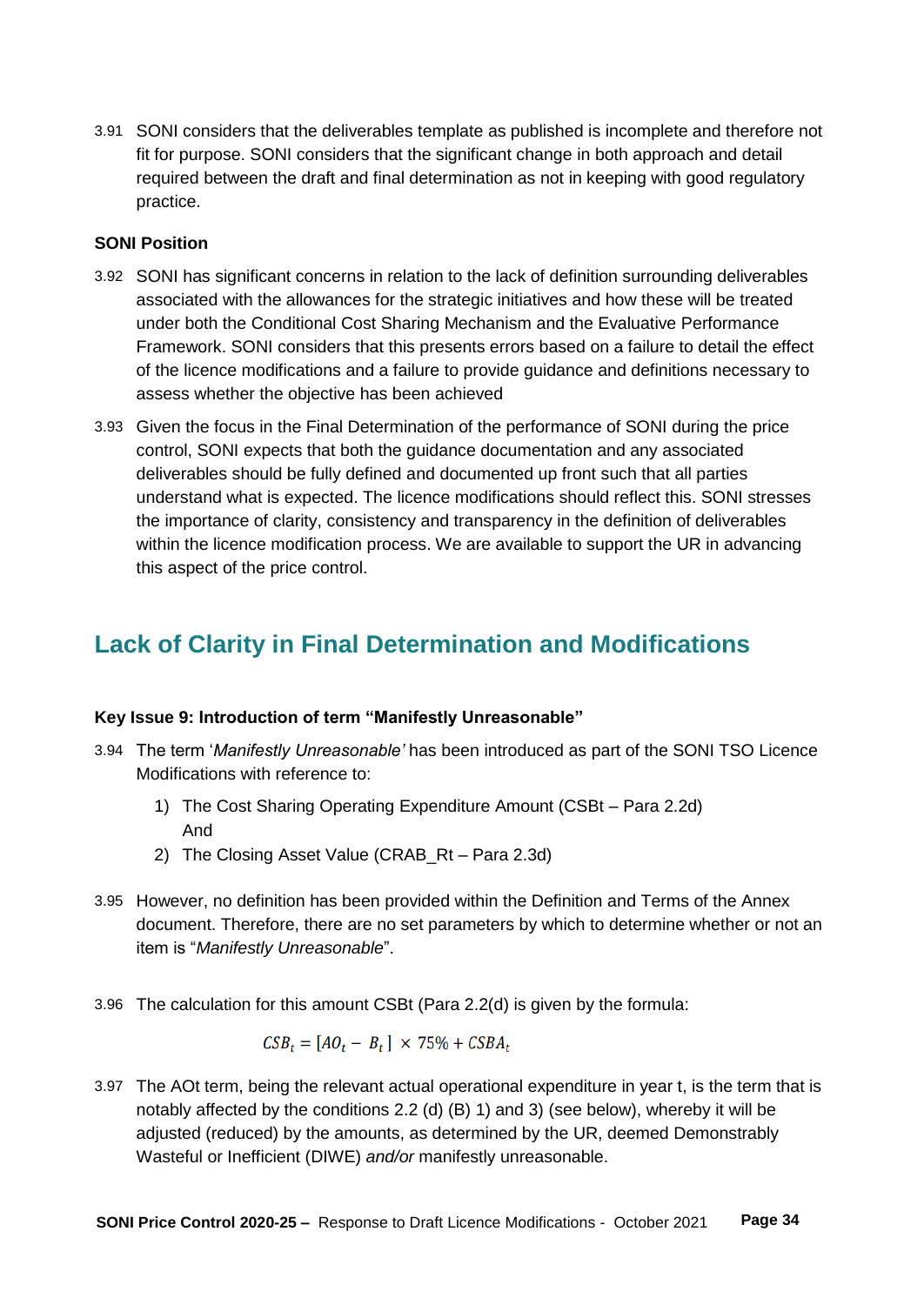#### 3.98 Para 2.2 (d) states:

- (B) *the sum of the amounts attributable to each of the following items:*
	- *1) that part (if any) of such costs that the Authority determines at any time to be Demonstrably Inefficient and Wasteful Expenditure;*
	- 3) *any part of such costs which the Authority may determine from time to time to be manifestly unreasonable to include in costs which are subject to the cost sharing arrangements*;
- 3.99 In addition, the term is also included within the Closing Asset Value (CRAB\_Rt Para 2.3d), and specifically the CSC\_Rt term whereby it is calculated by the following formula:

 $CSC_{-}R_{t} = [AC_{-}R_{t} - C_{-}R_{t}] \times 75\% + CSCA_{-}R_{t}$ 

- 3.100 Similarly, to the AOt term, the manifestly unreasonable condition will affect the AC\_Rt term for Actual Capital expenditure in year t.
- 3.101 Whilst the Utility Regulator has referenced such a term being contained within NIE Networks Licence, no similar terms are found in other transmission licences in the jurisdiction, nor in comparable GB licences. The reasoning that such a term is designed to create regulator parity with NIE Networks does not make sense. The term has existed within the DNO's & TAO licences for some time. As such, the Utility Regulator has had opportunities to amend SONI's licence to account for it, but has not. Further, it is not a replication of NIE's Licence condition which includes the requirement for the Utility Regulator to make a published decision.
- 3.102 At present the SONI Licence provides for adjustments in actual operational expenditure, as a result of (DIWE), under para 2.2 (c) (i) (A), but does not include an additional adjustment for expenditure deemed manifestly unreasonable.
- 3.103 This new term appears to overlap with and therefore, contradict the existing DIWE condition. This condition and its operation received extensive review by the CMA as part of its 2017 Decision. The Utility Regulator has not published any evidence or material that indicates that this condition is not functioning as intended and therefore ought to be replaced. Instead it has introduced a parallel condition with no substantive guidance as to when each or either is to apply
- 3.104 Furthermore, the parameters and management of implementing operational adjustments resulting from DIWE, is determined in accordance with the UR's published (July 2017) document *Guidance on the interpretation and application of the Demonstrably Inefficient or Wasteful Expenditure (DIWE)*. This detailed document benefits both the UR and the Licensee in that it provides clarity and understanding in the approach and processes to be applied in determining the exclusion of expenditure deemed inefficient or wasteful.
- 3.105 It is important to note the procedural element of the DIWE guidance (See flow chart below). This highlights that any deduction imposed on SONI will be as a result of a fair and detailed assessment and ensures the licensee (SONI) has a right to reply and provide evidence that may mitigate any DIWE penalty.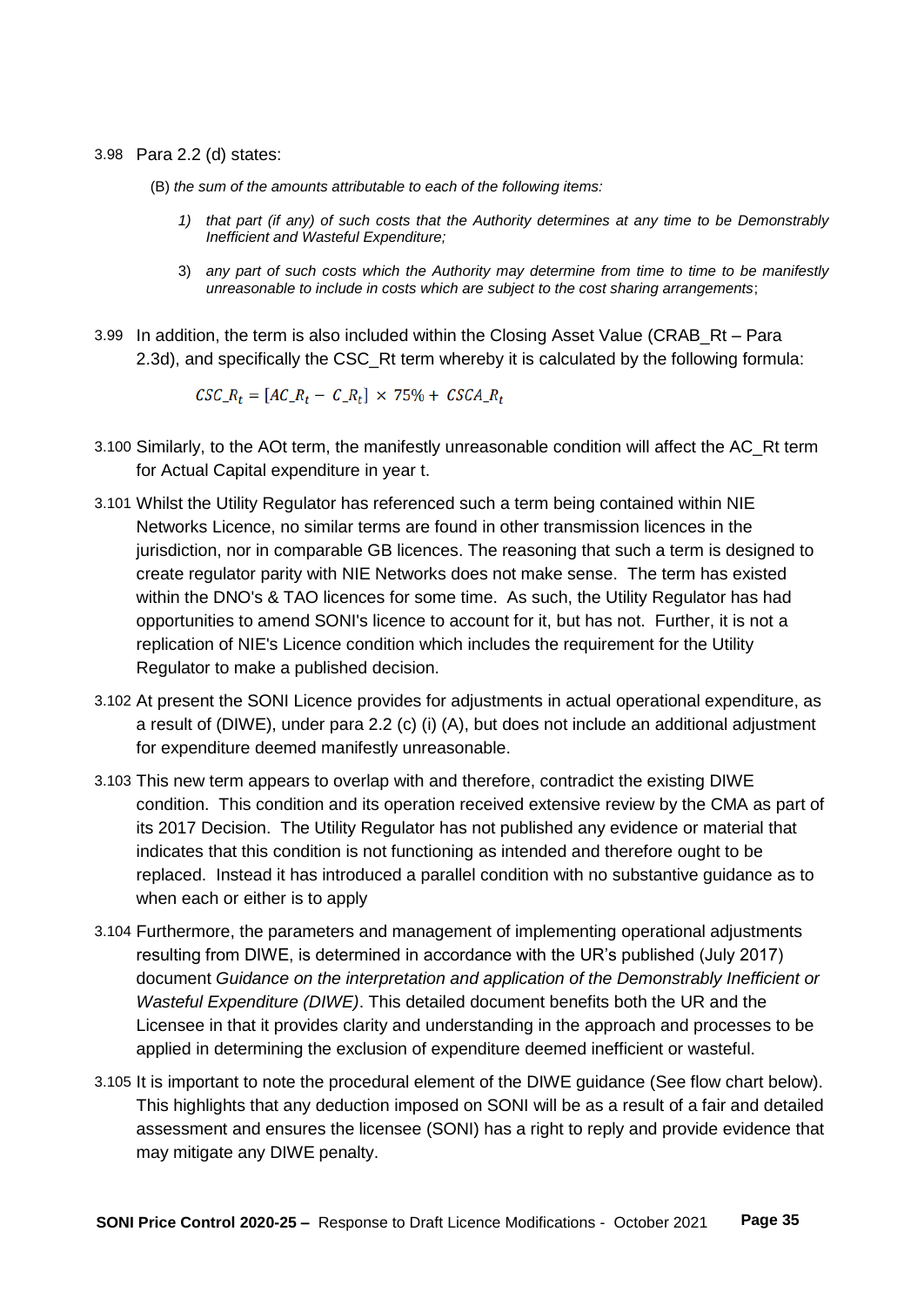- 3.106 Without this procedure, or any similar corresponding guidance in relation to manifestly unreasonable costs, SONI is exposed to being financially penalised in an imbalanced, onesided manner, without any right to challenge or appeal.
- 3.107 SONI notes that the UR stated in the consultation paper that

*'The effect of the drafting is to remove unreasonable costs from sharing calculations. This might include items which are not demonstrably inefficient but shouldn't be paid for by customers e.g. company fines.'*

3.108 SONI has completed a worked example where the DIWE process has been applied to a scenario where SONI has incurred a 'company fine'. As demonstrated below, SONI considers that this scenario is adequately dealt with using the clearly defined procedures in the DIWE guidance. Therefore, SONI fails to see when a scenario would arise where the 'manifestly unreasonable' terms would apply rather than DIWE.

#### **Worked Example**

3.109 The following hypothetical example highlights the procedural steps and resulting actions that clearly demonstrate a fair and reasonable resolution in evaluating SONI expenditure which may be considered DIWE.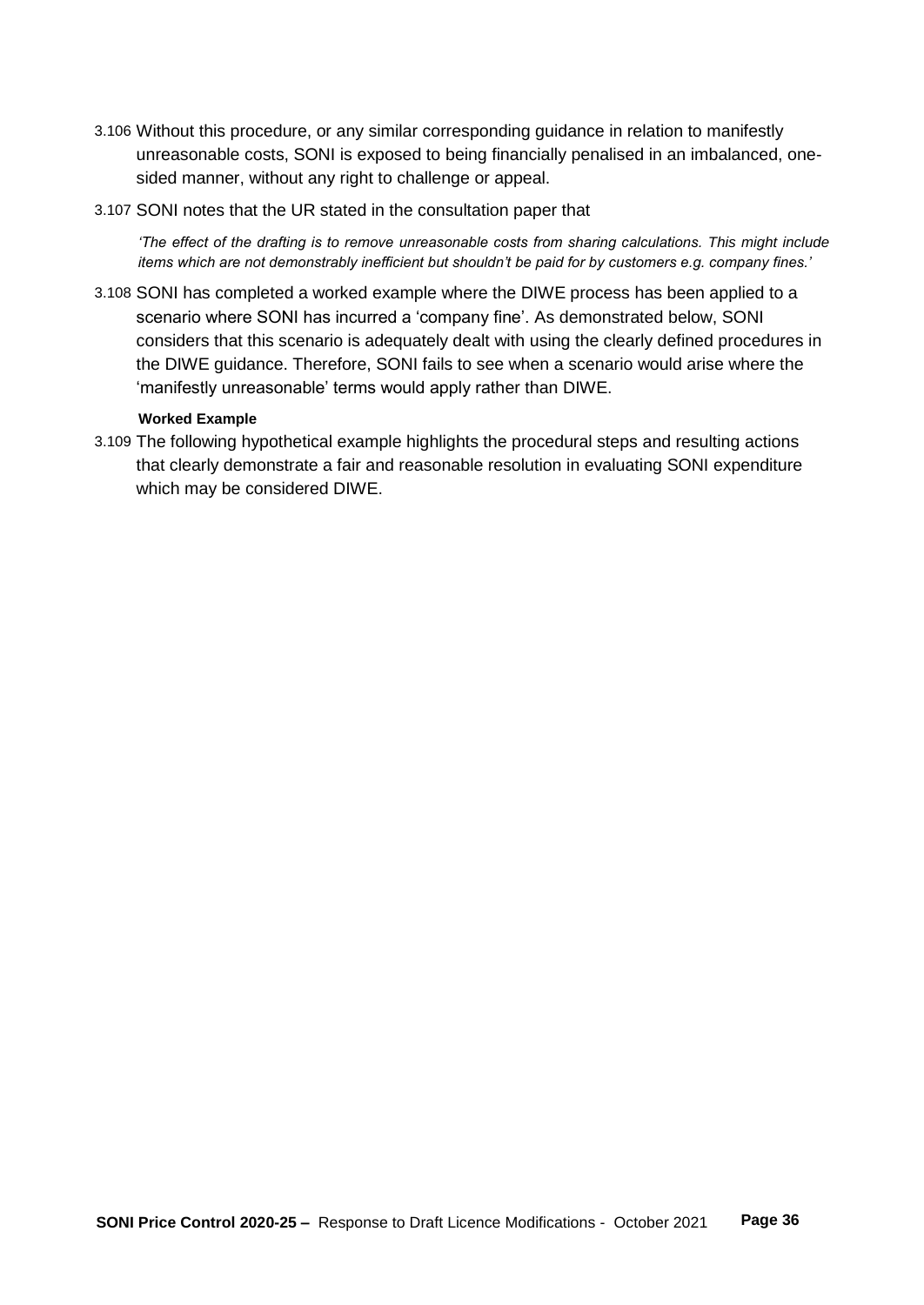|                                                                                                                                                                                                                                                                                                                                              | Working Hypothetical Example - Summarising procedure and possible outcomes of SONI Ltd being subject to a Company fine<br>levied as a result of its Operational Activities                                                                                                                                                                                                                                                                                                                             |
|----------------------------------------------------------------------------------------------------------------------------------------------------------------------------------------------------------------------------------------------------------------------------------------------------------------------------------------------|--------------------------------------------------------------------------------------------------------------------------------------------------------------------------------------------------------------------------------------------------------------------------------------------------------------------------------------------------------------------------------------------------------------------------------------------------------------------------------------------------------|
| <b>DIWE Procedural Elements</b>                                                                                                                                                                                                                                                                                                              | <b>Actions</b>                                                                                                                                                                                                                                                                                                                                                                                                                                                                                         |
| Procedure to Determine application of<br>Detrimental Wasteful or Inefficient Expenditure Condition                                                                                                                                                                                                                                           | SONI includes cost of fine within its Maximum Tariff Revenue<br>calculations, under the AOt term, with a view to it being<br>recovered through the tariff                                                                                                                                                                                                                                                                                                                                              |
| The UR will decide in its discretion whether or not to<br>undertake an assessment of whether specified expenditure<br>is DIWE. It may do so in particular where information has<br>come to the attention of the UR that expenditure incurred by<br>the Licensee might be DIWE                                                                | The UR, as part of its review of the RIGs (CCS Step 2-4), queries<br>the legitimacy of SONI including the cost of the fine as part of its<br>AOt term. The UR considers the fine to potentially fall under<br>DIWE.                                                                                                                                                                                                                                                                                    |
| The UR will usually seek to notify the Licensee as soon as<br>reasonably practicable if it decides to assess whether any<br>expenditure is DIWE. However, it reserves the right to carry<br>out an assessment at any time without such notice having<br>been given                                                                           | The UR informs SONI of its decision that it will be assessing this<br>expenditure (SONI's payment of fine) with a view that it may<br>not be approved under the terms of the DIWE guidance                                                                                                                                                                                                                                                                                                             |
| The UR will follow such procedures as it considers<br>appropriate in each case for the purpose of determining<br>whether expenditure is DIWE. These may include the use of<br>any audit, assessment or consultation in respect of the<br>expenditure and the conduct of the Licensee and/or its third<br>party contractors in relation to it | The UR conducts an assessment of the fine in accordance with<br>Paragraph 13 c) of the DIWE Guidance, including but not limited<br>to:<br>- the reasons for the fine being levied<br>- consultation with relevant body imposing the fine<br>- consultation with industry experts (Legal, financial, SMEs etc)<br>- assessment of SONI acting outside its operational remit<br>- review relevant legal frameworks and legislation<br>- consideration of fine to be justifiably recovered through tariff |
| in considering whether expenditure is DIWE, the UR will<br>have regard to all relevant information submitted by the<br>Licensee, and may request further information as part of its<br>review.                                                                                                                                               | SONI Ltd provides all relevant information to UR detailing how<br>the fine should be recovered through the tariff as an element of<br>its actual expenditure (AOt), including but not limited to, for<br>example:<br>- legal justification for inclusion in tariff<br>- legitimacy of the fine itself<br>- necessary operational requirements resulting in fine<br>current ongoing legal engagement disputing the fine                                                                                 |
| Where it identifies expenditure that it considers may be<br>DIWE, the UR will invite the Licensee to make<br>representations, and will take those representations into<br>account before making its final determination                                                                                                                      | SONI is given the opportunity to make representations based<br>on the information it has previously provided, whilst utilising<br>any other additional relevant information that has come to light<br>as part of the on-going process                                                                                                                                                                                                                                                                  |
| Where the UR determines that any expenditure is DIWE, it<br>will, in accordance with the definition of that term, provide<br>the Licensee with reasons for its decision                                                                                                                                                                      | The UR concludes its assessment and makes a fair and<br>informed decision as to whether the fine should be considered<br>DIWE. The UR provides SONI with a detailed reasoning behind<br>its decision. If required, the cost of fine is removed from the<br>AOt calculation in line with Annex 1 paragragh 2.2 (d) (ii) (B) 1)                                                                                                                                                                          |

 $\overline{a}$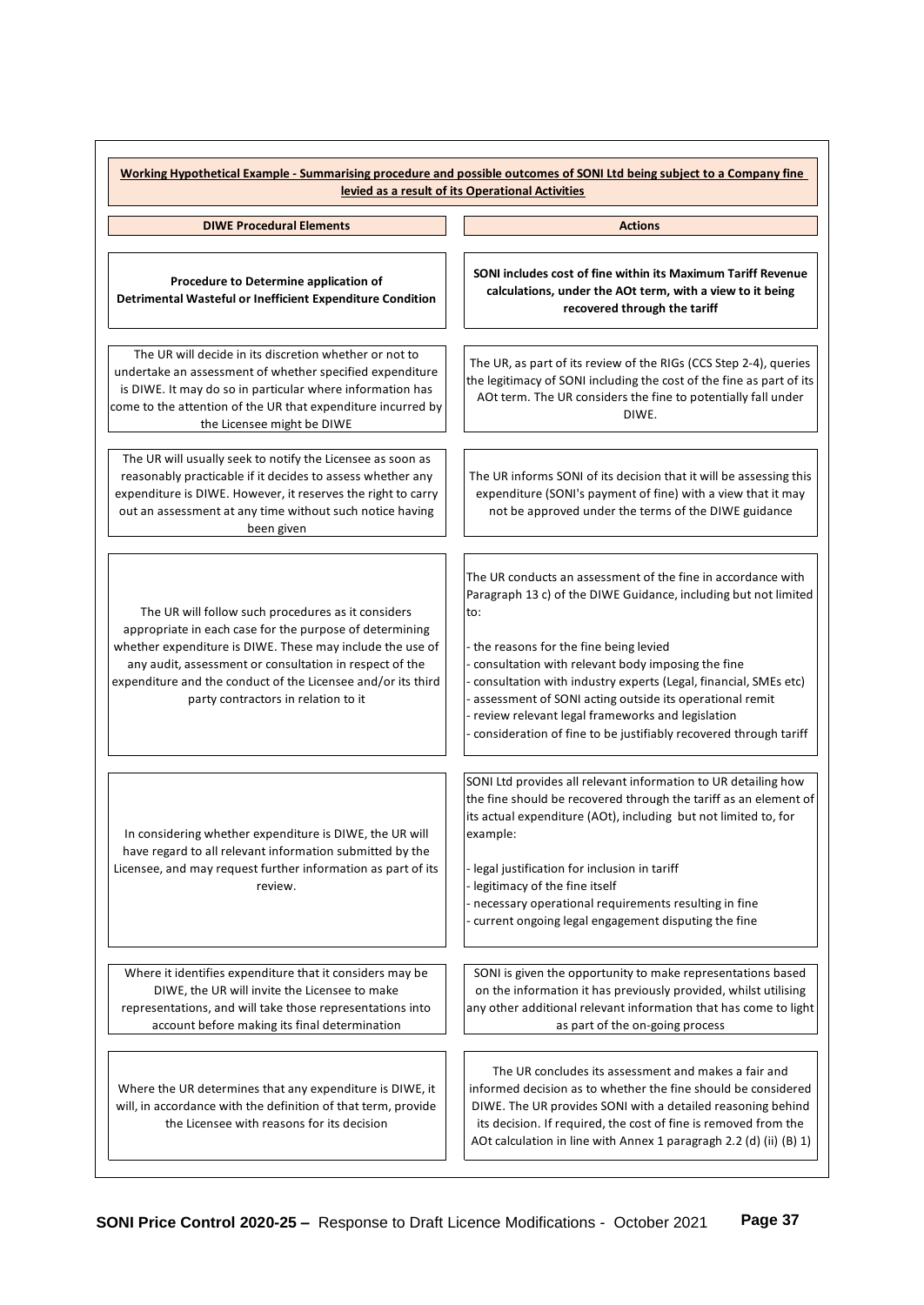# **SONI Position**

 $\overline{a}$ 

- 3.110 Upon review of the current DIWE guidance, and in particular the procedures as set out above, SONI has concluded that there would be no relevant scenario whereby the UR would have to reference the manifestly unreasonable term, that wouldn't already be captured under the DIWE conditions.
- 3.111 SONI also notes that the term 'manifestly unreasonable' does not have an agreed definition in case law. In a regulatory context, SONI has only found its use by Ofgem in the context of customer backbilling. Its use by the UR in the context of costs analysis appears to be a creature of its own creation. SONI therefore considers that its use would lead to future disagreements and challenges. Therefore its inclusion would undermine the purpose of the well understood and accepted DIWE process and guidance.
- 3.112 SONI considers that the UR's approach is an error as it fails to provide regulatory certainty
- 3.113 As such, we would request that the wording is removed in its entirety from the AOt term and the AC\_Rt term.

# **Key Issue 10: INCENTt Term & Deletion of DBC related definitions**

- 3.114 The UR has proposed the deletion of the 'INCENTt' term and the definitions associated with the Dispatch Balancing Costs Incentive included in Annex  $1^{18}$ . SONI notes that the deletion of these definitions and the INCENTt term does not appear to be referenced or signalled in the Final Determination.
- 3.115 The SONI Licence was updated at the start of the previous price control to codify a SEM Committee decision to implement an incentive on SONI and EirGrid to reduce dispatch balancing costs<sup>19</sup>. The magnitude of these costs was too difficult to predict over the early years of the new trading arrangements (I-SEM), so the SEM Committee decided to pause the mechanism.
- 3.116 The proposed licence modifications are premised on an incorrect assumption that this pause is permanent and the UR is therefore proposing to remove the references to Dispatch Balancing Costs that are contained in the annex. However, no corresponding changes are proposed to Condition 39 in the SONI Licence, which cross references the Annex for definitions of terms that will continue to apply under the reporting requirements.
- 3.117 The UR's reasons & effects relating to the proposed deletion are that 'the DBC incentive is no longer required' and that it 'tidies the licence'. The INCENTt term is also referred to as 'defunct'.
- 3.118 SONI notes that the UR has not made reference to a SEM Committee decision in relation to this incentive arrangement. Indeed, the assumption made by the UR that this incentive is no

<sup>&</sup>lt;sup>18</sup> Definitions marked for deletion are Dispatch Balancing Costs, Energy Imbalances, Ex Ante DBC Target, Ex Post DBC Target, Ex Post Adjustment, SEM Decision Paper, SO Interconnector Trade, Uninstructed imbalance

<sup>&</sup>lt;sup>19</sup> https://www.semcommittee.com/news-centre/incentivisation-all-island-dispatch-balancing-costs-decision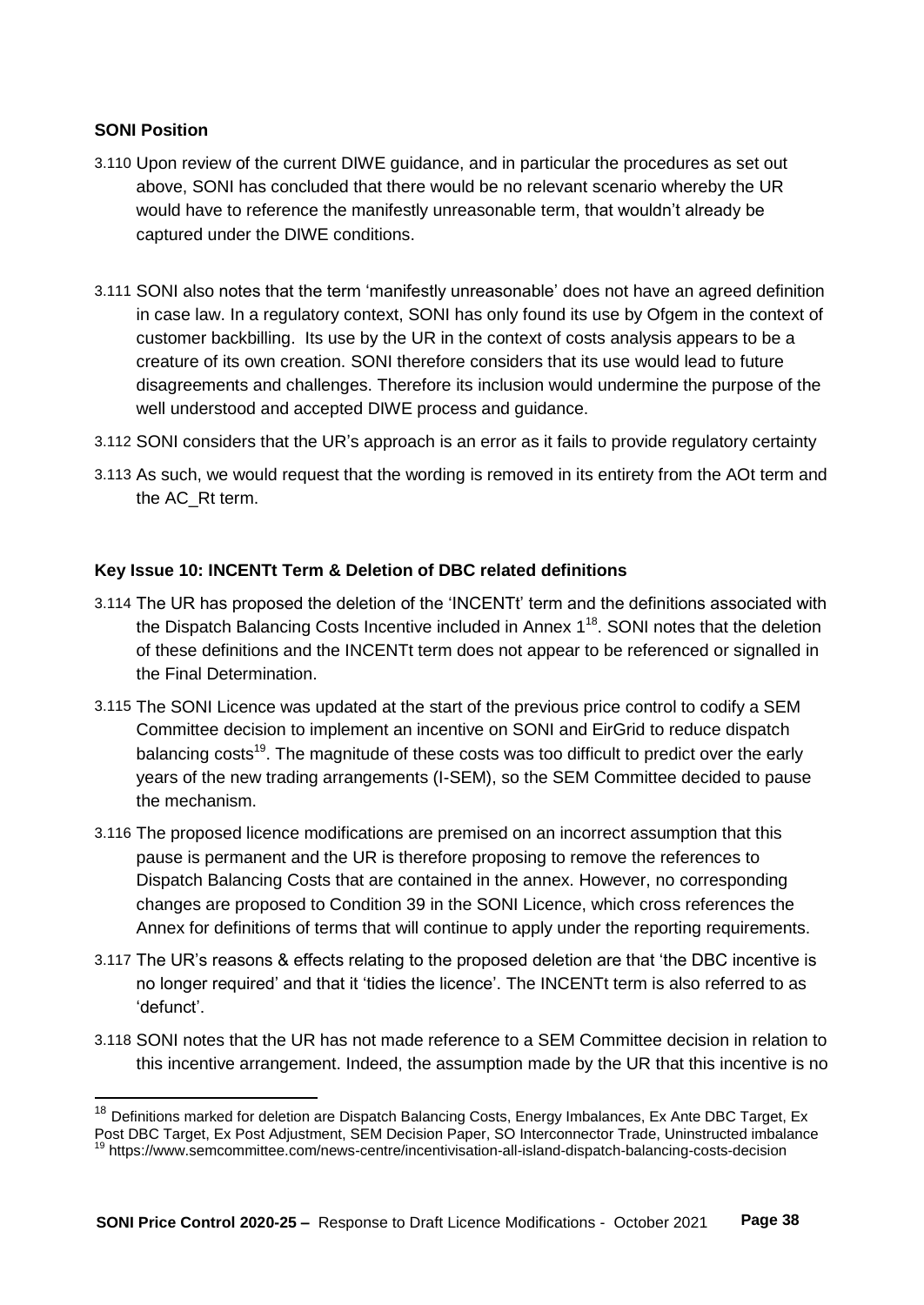longer required directly contradicts a letter received by the TSOs which was sent on behalf of the SEM Regulatory Authorities<sup>20</sup> on 9 March 2021, which states that:

> *"In relation to the TSOs' request for clarity on the RAs' approach for Imperfection Incentives in tariff years beyond 2019/20, please note that this matter is subject to ongoing consideration by the RAs. Notwithstanding, the RAs note that any potential update to the current Imperfections Incentive Mechanism (as set out in SEM-12-033) would require a public consultation, and would need to be included in the RAs annual work programme (currently not included in the RAs' 2021 work programme).*

> *The RAs will continue to consider the merits of including this potential work item in its future work programmes, and in the interim would welcome any further observations from the TSOs*  regarding the merits of continuing with an Imperfections Incentive Mechanism and potential *amendments to SEM-12-033."*

- 3.119 Such proposed modifications do not come within the scope of the Notice as they do not give effect to the Final Determination, and there is no legal basis on which the Licence can be modified in this regard under the current consultation.
- 3.120 SONI would refer to the SONI Price Control Final Determination 2015-2020 where the UR provides a summary of components in Section 1.2, paragraph 11 including:

*"INCENTt relates to the SONI portion of the all-island Dispatch Balancing Cost Incentive reward/penalty. This reflects the SEM Committee 'Incentivisation of All island Dispatch Balancing Costs' decision for which licence modifications were published in August 2015"*

3.121 SONI highlights that the UR indicated in the above, that this is a consequence of a SEM Committee decision. The SEM Committee has not reversed this decision, or published a modification to amend this decision. SONI considers these two actions as the only rationale acceptable in order to remove this requirement from the SONI TSO Licence as this ultimately should only transpire to make effective any a decision made by the SEM Committee in this matter.

# **SONI Position**

 $\overline{a}$ 

- 3.122 SONI therefore requests that these definitions and the associated algebra are reinserted into the Annex because:
	- The UR would be acting ultra vires by removing them as its removal should be as a result of a SEMC decision, which has not yet been consulted upon.
	- Condition 39 is rendered incomplete without them,
	- The reasons and effect paper does not highlight the deficiency created in Condition 39,
	- For these reasons, the UR's actions amount to an error in law.

 $^{20}$  Letter from David Egan to Sam Matthews ref: D/21/5654 of 9 March 2021.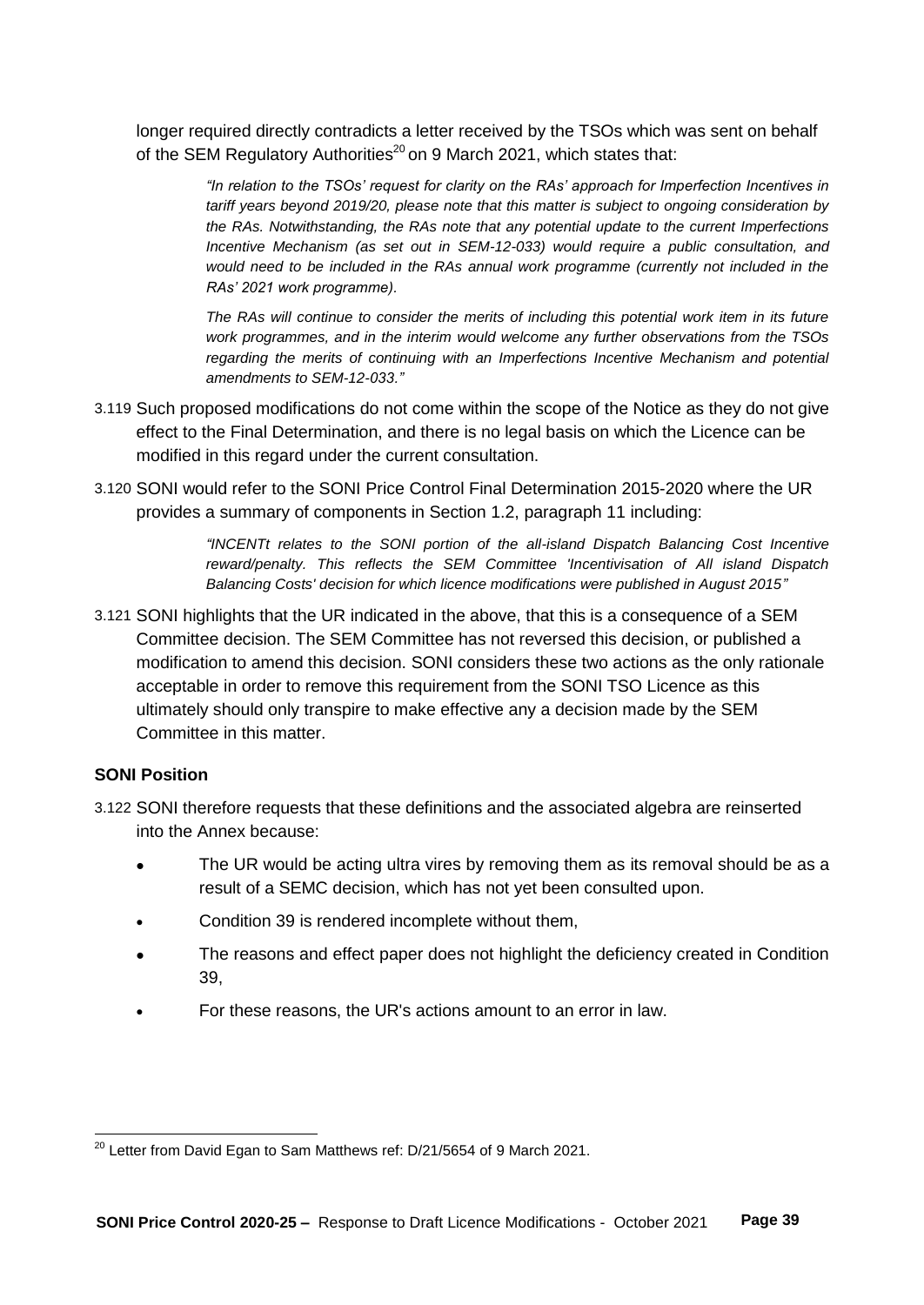# **Key Issue 11: Selection of Uncertainty Mechanism for Additional Approved Costs**

- 3.123 Under paragraphs 8.6 and 8.7, the drafting states that the UR will determine which of the four uncertainty mechanisms will be used for approval including the option of using a combination of the mechanisms.
- 3.124 The Dt and Zt terms will provide funding up to a 'cap'. The 'cap' approach does not provide an outperformance opportunity. The Et and Vt terms will provide funding based on a defined allowance and the mechanistic risk share (75:25) will apply to any over/under recovery. The current drafting does not consider the risk profile of the SONI submissions. For example, SONI may consider a project has elements of uncertainty (in terms of costs or timing) and therefore requests a cap (using Dt or Zt term). This approach allows SONI to deliver the project and recover its actual costs. In addition, during the project, SONI can submit a request for the cap to be increased (based on a robust justification). SONI will have relied on this provision when making its submission, and will therefore have excluded costs that may arise under some circumstances, knowing that it has the ability to rely on the uplift mechanism to mitigate the risk.
- 3.125 Out of the four mechanisms that the Utility Regulator has afforded itself, minimal detail is provided as to when one is to be used over another. SONI seeks clarification on the criteria the UR will use in making this decision. The licence modifications are silent on the risk profile being applied when SONI make a submission. This is a significant concern for SONI. For example, SONI may submit a Zt request for a project reflecting the uncertainty of the costs associated with the project. Based on the current drafting, the UR could determine an approval using Vt with a specific allowance and the use of the mechanistic cost sharing arrangement with no ability for SONI to challenge or appeal that decision, or even the opportunity to update its request to reflect the cost risks that it had not included within the original submission, but that it is now exposed to under the Vt approach.

# **SONI Position**

- 3.126 There is a failure to provide regulatory certainty as to how a submission will be treated, and therefore this exposes SONI to risks and cost exposure. SONI could be left in the position whereby the Utility Regulator could determine an approval based on an allowance rather than a cap that can be uplifted as uncertainties become known. This would expose SONI to a risk of an overspend and the financial impact of having to fund 25% of any overspend, which SONI may have no control over;
- 3.127 One of the UR's core values is around transparency, and SONI requests that the effects are detailed in a clear manner in the guidance documentation, alongside a clear process as to when each of the general uncertainty mechanisms is appropriate for selection when preparing a submission to the UR.

# **Key issue 12: AOt Definition and AC\_Rt Definition**

3.128 AOt is defined as: 'the actual Operating Expenditure incurred in Relevant Year t by the Licensee insofar as the expenditure is incurred in the performance of its activities that are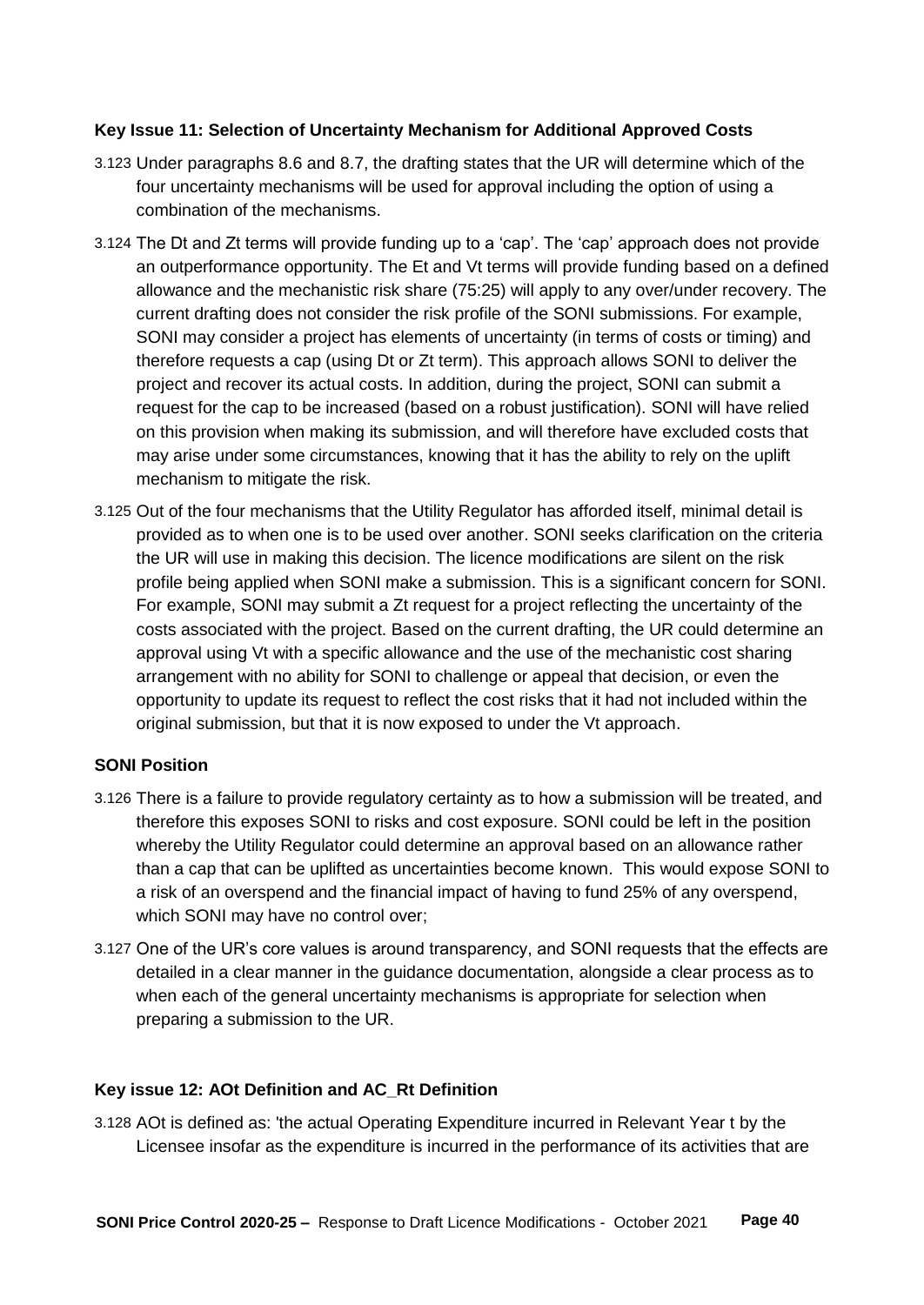authorised by or subject to obligations under the Licence….'. SONI considers that this wording fails to provide complete clarity over the costs covered in this area, leaving it open to ambiguity and it does not achieve its stated objectives.

- 3.129 SONI remains unconvinced by the need and basis for which the UR has put forward for this modification.
- 3.130 Throughout the Price Control Process, the Utility Regulator has emphasised that one of the intended objectives is to "*support SONI in delivering whole system outcomes*". The notion of "whole system outcomes" would appear to give acknowledgement to the fact that SONI has a wide range of legal duties and responsibilities which extend beyond those detailed within its Transmission Licence.
- 3.131 The current drafting is such that SONI will be unable to recover the actual costs for activities that are not specifically defined within its Licence, even though some of these have been explicitly funded by the UR through this price control process. We do not consider that this was an intended outcome by the UR when drafting the licence modifications. Examples of where such obligations arise that are not defined in the SONI licence and therein associated costs will be incurred include:
	- Cyber Security;
	- EU Network Code Implementation (including Common Grid Model and new arrangements for the procurement of System Services);
	- Ongoing operation of methodologies developed and/or approved under the Network Codes;
	- Work supporting the DfE, including the development of its Energy Strategy and publication of a winter outlook report;
	- Proactive work to decarbonise the electricity system, that goes beyond basic priority dispatch (for example there is no licence obligation which requires SONI to proactively increase SNSP);
	- Membership of ENTSO-E and CORESO; and
	- REMIT and other transparency initiatives.
- 3.132 Without the ability to recover costs for these obligations, SONI runs the risk of being unable to achieve them. In such a scenario SONI would be in position of breaching the legal obligations imposed on it, which in turn would mean that the Utility Regulator may be in breach of its statutory duties. As such there is no possible way that the current drafting can be deemed to support SONI in achieving whole system outcomes and therefore fails to account for the roles and responsibilities of SONI.

# **SONI Position**

3.133 SONI's position is that the current definition does not cover the full suite of legal obligations that SONI will need to incur costs against in order to fulfil its duties, and therefore considers there is an omission in the current drafting. SONI considers this omission is an error on the basis of: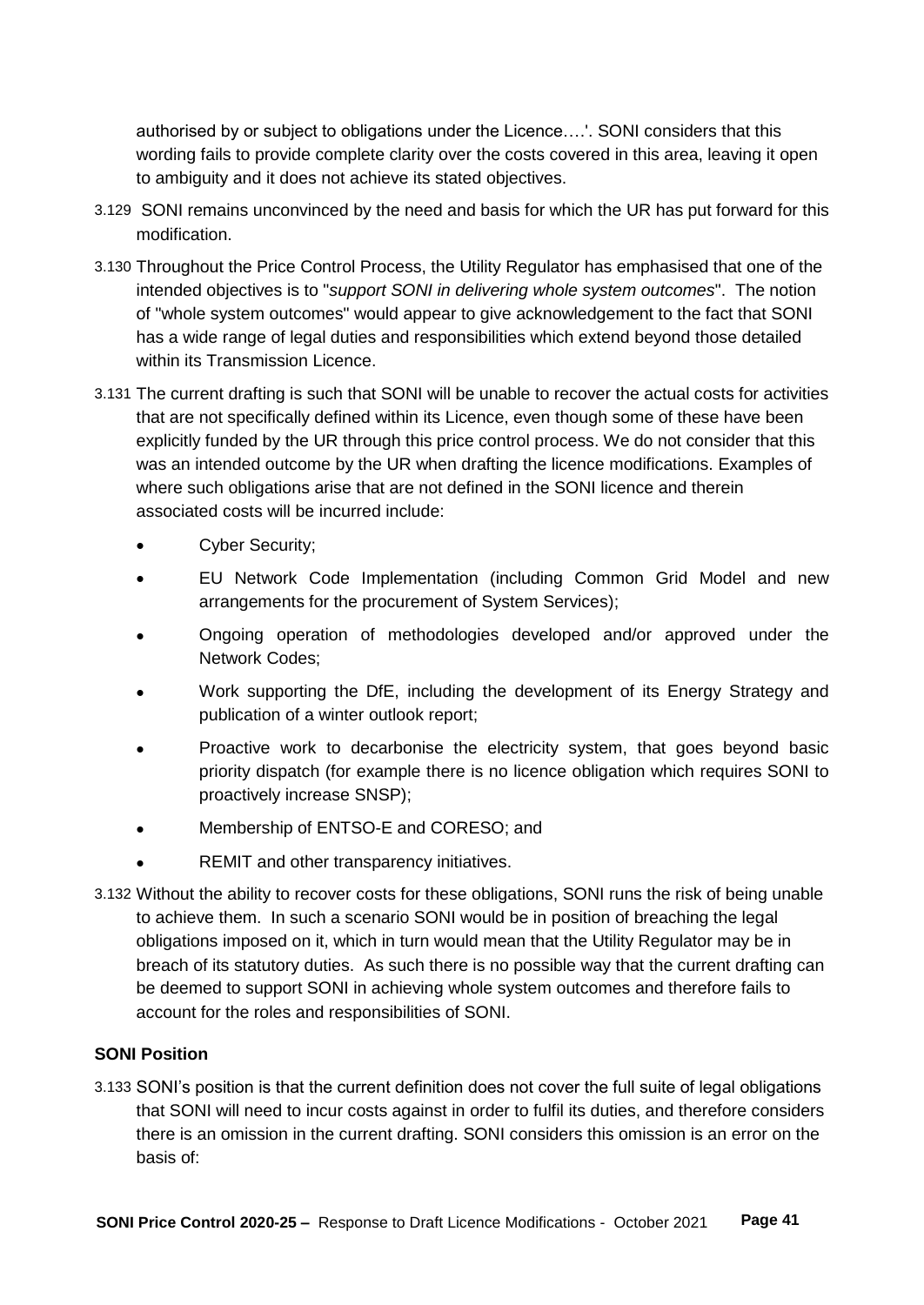failure to take into account the full extent of SONI's obligations in the Licence Modifications

3.134 SONI is available to support the UR in the necessary drafting of both of these terms.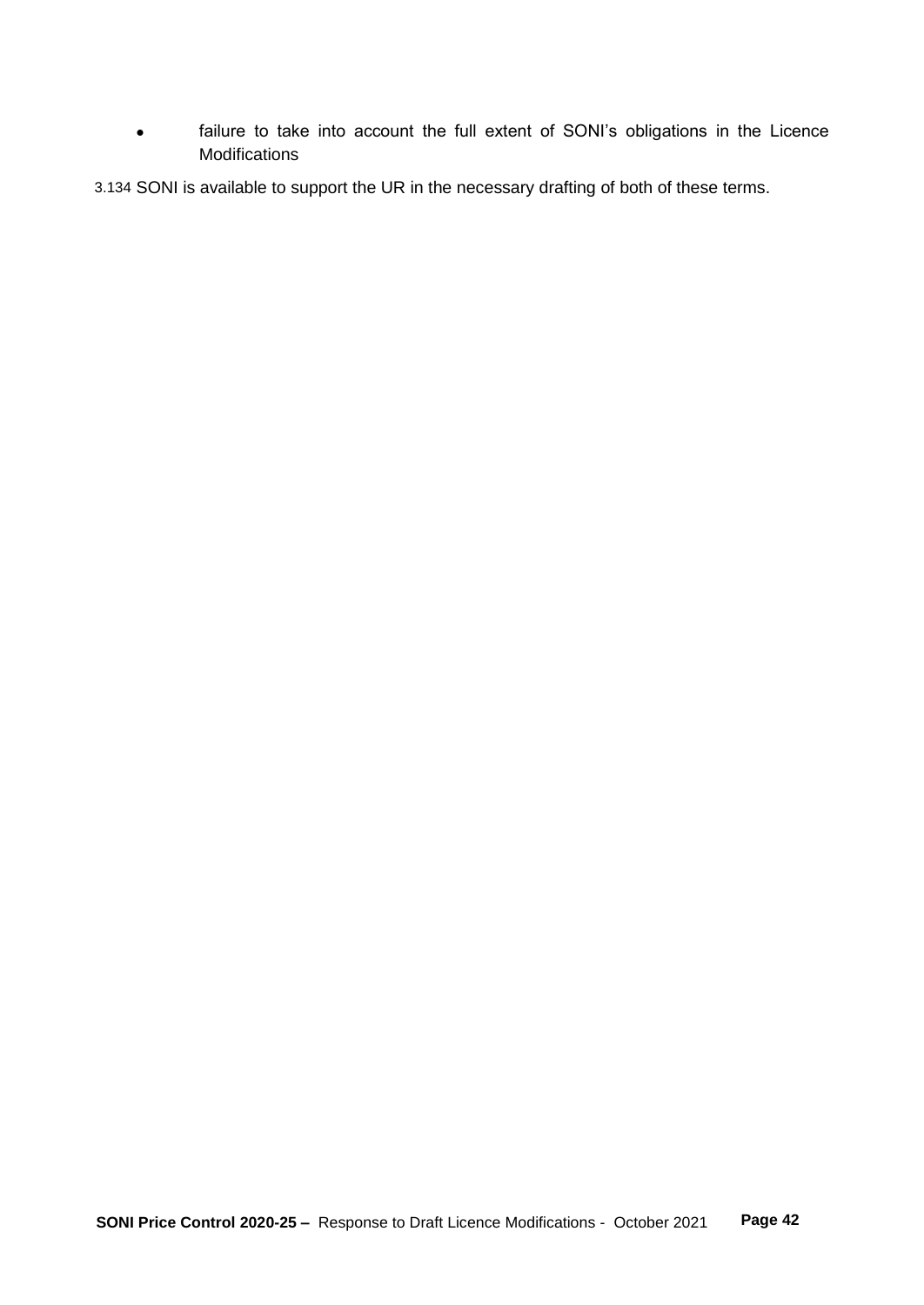# <span id="page-42-0"></span>4 SONI Concerns Relating to Licence **Modifications**

4.1 This section follows the format of the draft paragraphs of Annex 1 of the licence. SONI has provided our comments on each sub paragraph. We have also included our comments on the reasons & effects as detailed in the Article 14 Consultation paper.

| <b>Definition</b>    | <b>SONI Comments</b>                                                                          |
|----------------------|-----------------------------------------------------------------------------------------------|
|                      |                                                                                               |
| <b>Dispatch</b>      | These 8 definitions have been removed from the drafting licence. These are                    |
| <b>Balancing</b>     | discussed further under Key Issue 10: INCENTt Term & Deletion of DBC                          |
| <b>Costs</b>         | related definitions.                                                                          |
| <b>Energy</b>        | SONI considers that these definitions should be reinstated.                                   |
| <b>Imbalances</b>    |                                                                                               |
| <b>Ex Ante DBC</b>   |                                                                                               |
| <b>Target</b>        |                                                                                               |
| <b>Ex Post DBC</b>   |                                                                                               |
| <b>Target</b>        |                                                                                               |
| <b>Ex Post</b>       |                                                                                               |
| <b>Adjustment</b>    |                                                                                               |
| <b>SEM Decision</b>  |                                                                                               |
| Paper                |                                                                                               |
| <b>SO</b>            |                                                                                               |
| Interconnector       |                                                                                               |
| <b>Trade</b>         |                                                                                               |
| <b>Uninstructed</b>  |                                                                                               |
| imbalance            |                                                                                               |
| <b>Price Control</b> | SONI considers that this term is not required as the licence modifications                    |
| <b>Decision</b>      | should be stand alone and codify the Final Determination.                                     |
| Paper                | This is discussed further under Key Issue 6: References to 'Price Control Decision<br>Paper'. |

# <span id="page-42-1"></span>**Paragraph 1 - Definitions**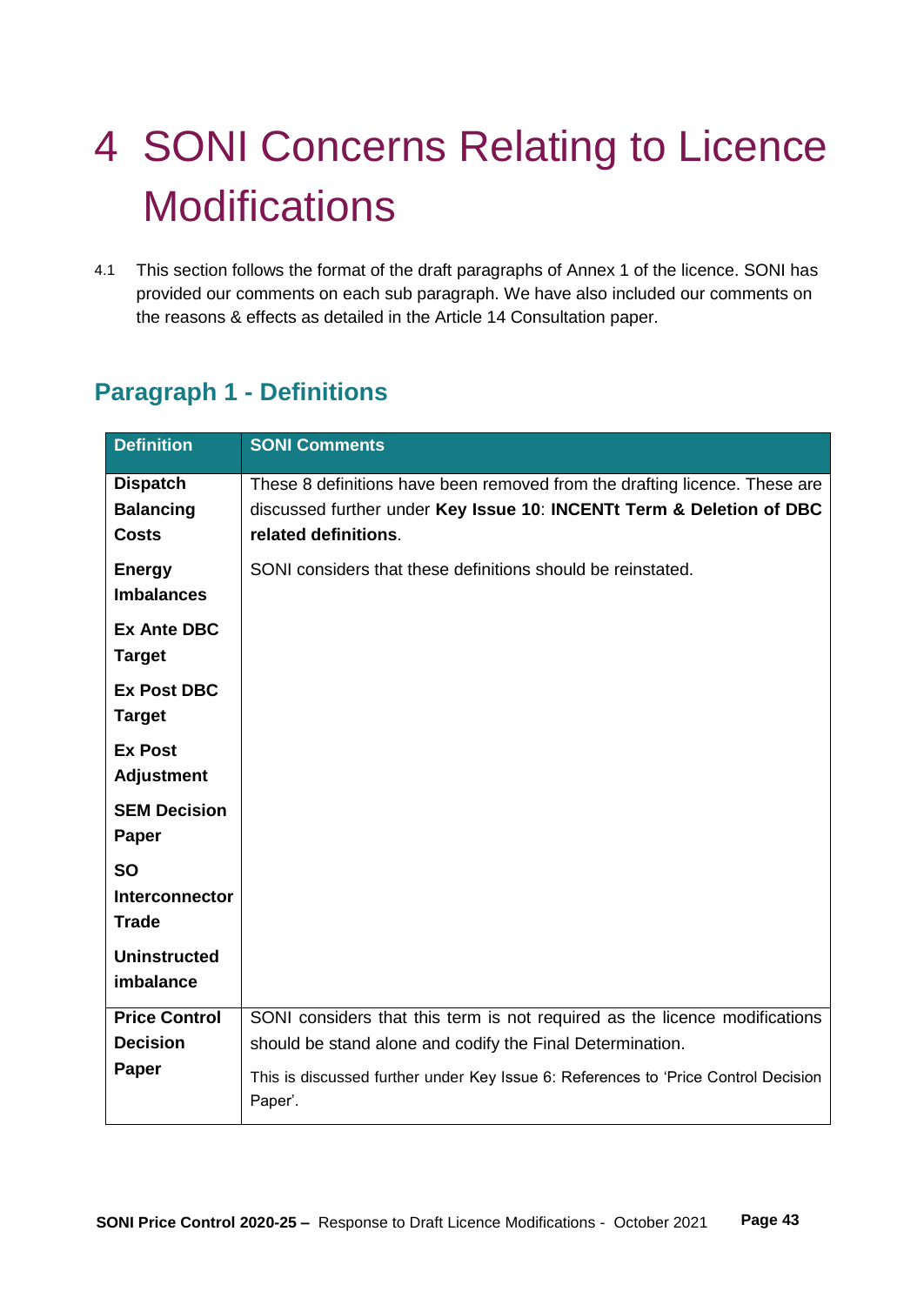| <b>Definition</b>                                     | <b>SONI Comments</b>                                                                                                                                                                                                                                                                                                                                                                                                                         |
|-------------------------------------------------------|----------------------------------------------------------------------------------------------------------------------------------------------------------------------------------------------------------------------------------------------------------------------------------------------------------------------------------------------------------------------------------------------------------------------------------------------|
| <b>Requirements</b><br>and Guidance                   | SONI notes the following wording included in the Reasons and Effects<br>table:                                                                                                                                                                                                                                                                                                                                                               |
| on Uncertainty<br><b>Mechanisms</b>                   | 'The amendment will improve clarity and better reflect our approach of<br>remuneration of costs incurred by SONI up to an approved cap as this<br>applies to opex and capex.'                                                                                                                                                                                                                                                                |
|                                                       | SONI considers that the wording 'up to an approved cap' is incorrect and<br>does not reflect the range of uncertainty mechanisms referenced in<br>Paragraph 8.6 and the guidance document. SONI requests that this is<br>clarified by the UR.                                                                                                                                                                                                |
|                                                       | This definition is also discussed further under Key Issue 5: Unpublished<br><b>Guidance Documents.</b>                                                                                                                                                                                                                                                                                                                                       |
| <b>Requirements</b>                                   | SONI considers that part (e) of this definition should be removed.                                                                                                                                                                                                                                                                                                                                                                           |
| and Guidance<br>on Conditional<br><b>Cost Sharing</b> | (e) such other matters as appear to the Authority to be expedient for the<br>purposes of giving effect to, and facilitating the operation of, the conditional<br>cost sharing arrangements as more fully described in the Price Control<br>Decision Paper.                                                                                                                                                                                   |
|                                                       | The Guidance Document should be stand alone and be such that the<br>Conditional Cost Sharing mechanism is predictable and clear in terms of<br>implementation.                                                                                                                                                                                                                                                                               |
|                                                       | The UR has awarded itself the ability to update the guidance and therefore<br>the reference back to the Price Control Decision Paper is not required.                                                                                                                                                                                                                                                                                        |
|                                                       | The Price Control Decision paper references out to the draft Conditional<br>Cost Sharing guidance which has not been finalised and therefore we<br>consider that the Final Determination is not an appropriate reference<br>(examples below);                                                                                                                                                                                                |
|                                                       | Final Determination - Para 5.40                                                                                                                                                                                                                                                                                                                                                                                                              |
|                                                       | We produced a draft guidance document for the application of the<br>conditional cost sharing approach, which we are publishing today for<br>consultation alongside our final determination.                                                                                                                                                                                                                                                  |
|                                                       | As a general point, there are numerous occasions in the Final<br>Determination where there the UR has referenced back to the Draft<br>Determination (e.g. 'adopt the scope of the conditional cost sharing<br>approach proposed in our draft determinations') which may introduce<br>additional complications/lack of clarity if the references to the Price Control<br>Decision Paper remains. The reliance on documents where matters have |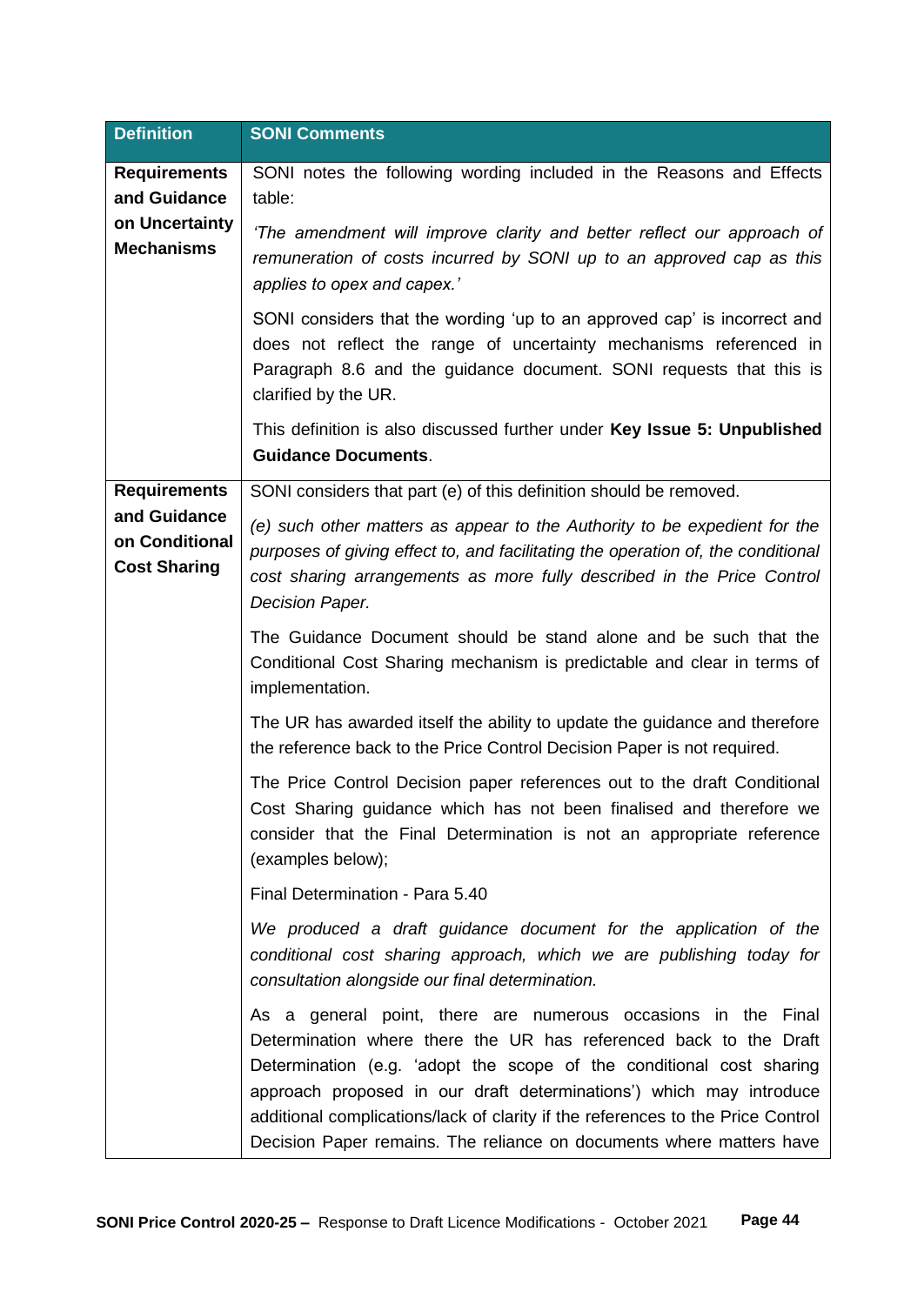| <b>Definition</b>                                                     | <b>SONI Comments</b>                                                                                                                                                                                                                                                                                                  |
|-----------------------------------------------------------------------|-----------------------------------------------------------------------------------------------------------------------------------------------------------------------------------------------------------------------------------------------------------------------------------------------------------------------|
|                                                                       | been updated to reflect the outcome of consultations raises a risk that there<br>is potential for conflict between them.                                                                                                                                                                                              |
|                                                                       | This definition is also discussed further under Key Issue 5: Unpublished<br><b>Guidance Documents.</b>                                                                                                                                                                                                                |
| <b>Requirements</b><br>and Guidance                                   | SONI considers that part (e) of this definition should be removed from this<br>definition.                                                                                                                                                                                                                            |
| on the<br><b>Evaluative</b><br><b>Performance</b><br><b>Framework</b> | (e) such other matters as appear to the Authority to be expedient for<br>the purposes of giving effect to, and facilitating the operation of, the<br>evaluative performance framework as more fully described in the<br>Price Control Decision Paper.                                                                 |
|                                                                       | The Guidance Document should be stand alone and be such that the<br>Evaluative Performance Framework mechanism is predictable and clear in<br>terms of implementation.                                                                                                                                                |
|                                                                       | The UR has awarded itself the ability to update the guidance and therefore<br>the reference back to the Price Control Decision Paper is not required.                                                                                                                                                                 |
|                                                                       | The Price Control Decision paper references out to the draft Evaluative<br>Performance Framework guidance which has not been finalised and<br>therefore we consider that the Final Determination is not an appropriate<br>reference (examples below);                                                                 |
|                                                                       | Final Determination - Para 4.2                                                                                                                                                                                                                                                                                        |
|                                                                       | We provide our detailed position on the Evaluative Performance<br>Framework in Annex 2, along with other price control arrangements, to<br>ensure that SONI is accountable for its performance and its delivery. We<br>are also consulting today on our Evaluative Performance Framework<br>guidance                  |
|                                                                       | Annex $2 - 3.12$                                                                                                                                                                                                                                                                                                      |
|                                                                       | More detailed information on our approach to the treatment of price control<br>deliverables within the evaluative performance framework provided in the<br>draft guidance we are publishing alongside our final determinations                                                                                        |
|                                                                       | Annex $2 - 2.46$                                                                                                                                                                                                                                                                                                      |
|                                                                       | For instance, the panel should not use its assessment to reward or<br>penalise SONI simply for under-spend or over-spend on costs subject to<br>conditional cost sharing. The draft guidance we have developed for that<br>framework confirms this limitation on the scope of the evaluative<br>performance framework |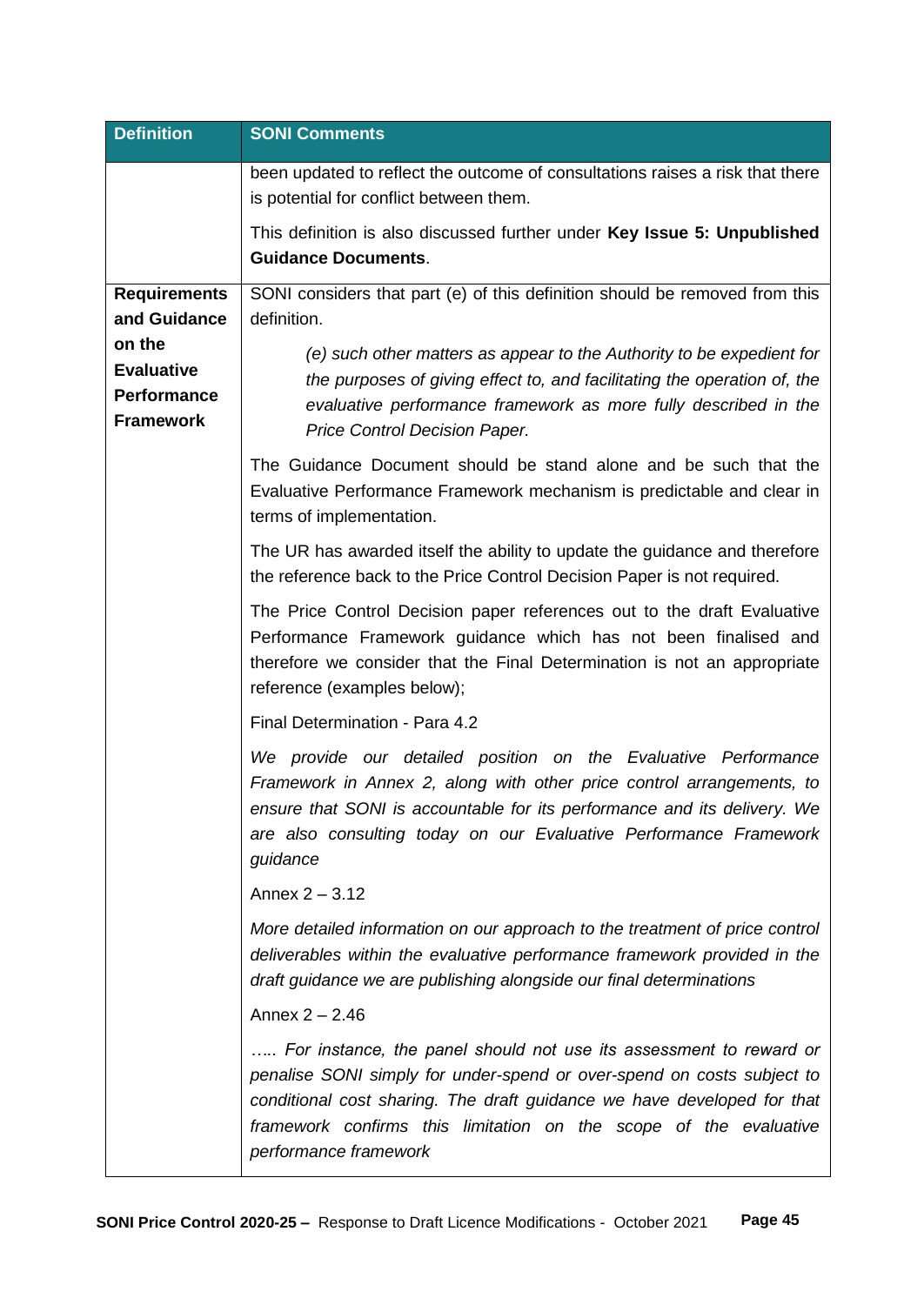| <b>Definition</b> | <b>SONI Comments</b>                                                                                                                                                                                                                                                                                                                                                                                                                                                      |
|-------------------|---------------------------------------------------------------------------------------------------------------------------------------------------------------------------------------------------------------------------------------------------------------------------------------------------------------------------------------------------------------------------------------------------------------------------------------------------------------------------|
| <b>RPI</b>        | The term RPI is used in the calculation for the PCRt (2.6) and DEP_SPt<br>(2.7) terms, however the definition is not included in the draft modifications.<br>This needs to be added. Proposed text below based on existing licence.<br>RPI means the Retail Price Index (1987 = 100) published or determined<br>with respect to April in Relevant Year t (i.e. RPI in the Relevant Year $t = 2$<br>means the value of RPI in April falling within the Relevant Year t=2); |

# **Paragraph 1.2**

4.2 SONI has no comments on the definitions in this sub paragraph.

# <span id="page-45-0"></span>**Paragraph 2 Restriction of SSS/TUoS Charges**

# **Paragraph 2.1 – The Restriction:**

4.3 SONI has no comments on the definitions in this sub paragraph.

# **Paragraph 2.2 - The Maximum Core Revenue (MCt)**

4.4 Under the MCt formula, SONI notes a number of changes and the inclusion of new terms. SONI notes however that the UR has removed the term INCENTt. In line with our comments above on the definitions associated with the DBC incentive, we consider this term needs to be reinstated into the MCt formula. This is discussed further under **Key Issue 10**: **INCENTt Term & Deletion of DBC related definitions**.

# **Paragraph 2.2 (a) The Pass-Through Amount (At)**

4.5 SONI has no comments on the definitions in this sub paragraph.

# **Paragraph 2.2 (b) - The Ex Ante Allowance for Operating Expenditure Subject to Cost Sharing (Bt)**

- 4.6 SONI considers that the ex-ante allowances for BOt and UOt are clearly stated in table A. Therefore, the reference to the 'Price Control Decision Paper' is unnecessary and should be removed. For further information see **Key Issue 6**: **References to 'Price Control Decision Paper'**.
- 4.7 In addition, SONI is concerned that there is insufficient transparency as the figures in table A in Annex 1 are not directly presented in the Final Determination. The Reasons & Effects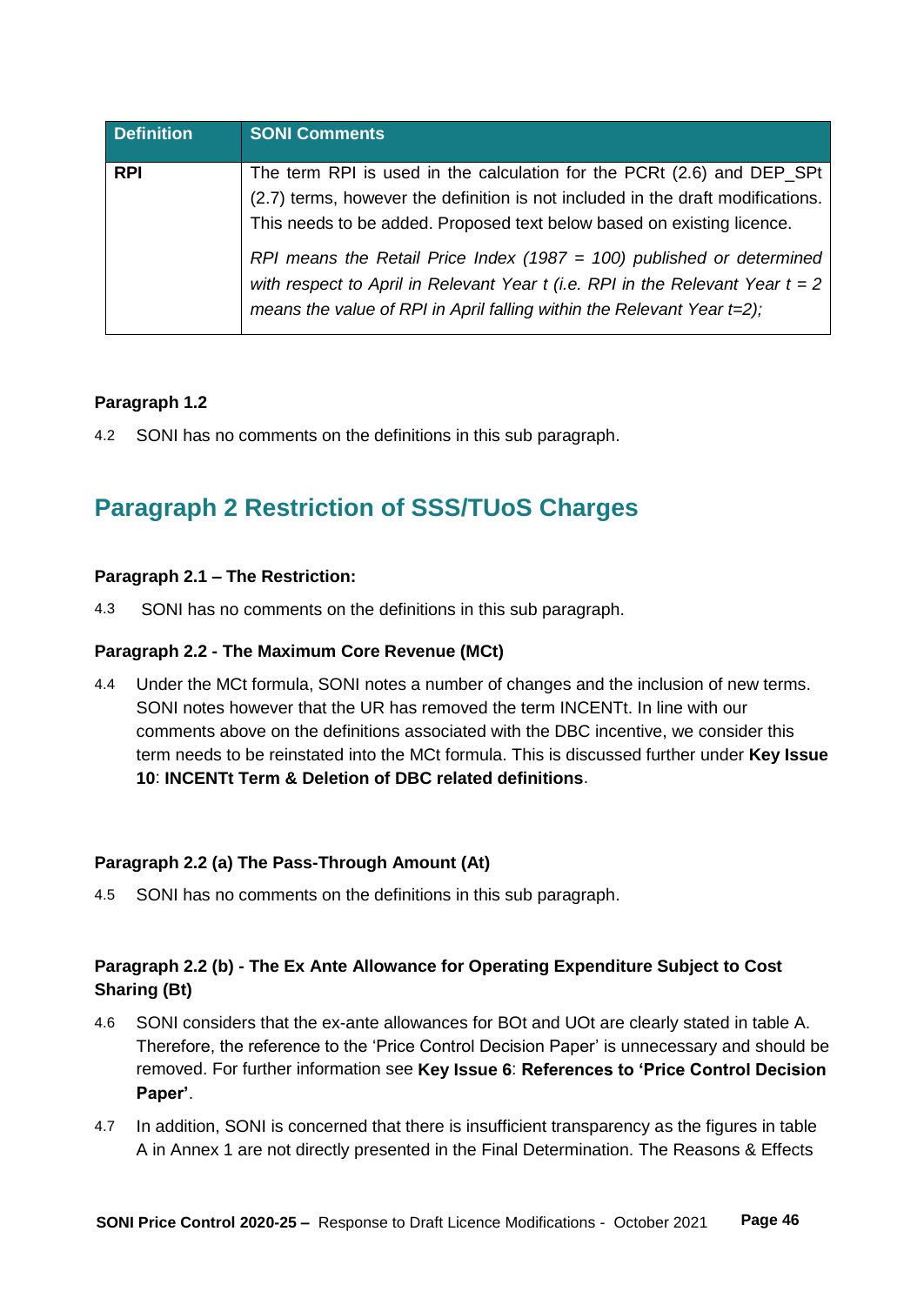table references the relevant narrative in the Final Determination but does not cover how the allowances stated in Table A are derived. In the interests of transparency, SONI considers that the UR should publish a reconciliation between Table A and the tables included in the Final Determination.

## **Paragraph 2.2 (c) - The Pension Deficit Repair Amount (PRt)**

4.8 SONI considers that the ex-ante allowances for the term PDRt is clearly stated in table B. Therefore, the reference to the 'Price Control Decision Paper' is unnecessary and should be removed. For further information see **Key Issue 6**: **References to 'Price Control Decision Paper'**.

## **Paragraph 2.2 (d) The Cost Sharing Operating Expenditure Amount (CSBt)**

4.9 SONI has a number of concerns in relation to various aspects of the drafting and formulae included in this sub paragraph. Each of these are addressed below.

## **References to Price Control Decision Paper (CSBt):**

- 4.10 SONI failed to find any references to the '*principles and subject to the conditions'* relating to the cost sharing arrangements (CSBt) in the main Price Control Decision Paper or Annex 3. The majority of references relate to the conditional cost sharing arrangements (CSBAt), which has related draft guidance that the UR is consulting on as part of the Final Determination publication.
- 4.11 To avoid ambiguity and to ensure the Final Determination is codified in the licence, SONI considers that the reasons & effects and the licence should detail the '*principles' and 'conditions'* associated with the CSBt term. The reference to the Price Control Decision Paper should be removed. This will ensure the treatment is transparent and predictable. For further information see **Key Issue 6: References to 'Price Control Decision Paper'**.

#### **References to Price Control Decision Paper (AOt) sub paragraphs A1 and A9:**

- 4.12 SONI considers the wording in sub paragraphs A1 and A9 under the AOt term to be incorrect and confusing for the following reasons:
	- a) The Ex ante allowances for Operating Expenditure is specified in table A.
	- b) SONI failed to find any reference in the Final Determination to the term '*cost categories for the Licensee's overheads or support functions*'. SONI considers that the licence modifications should be clear in terms of the intended treatment of costs and the specific categories that these costs may fall into.
	- c) The current wording suggests that any costs relating to overheads or support functions cannot be assigned to transmission networks planning activities or connection charges. We consider this is not the URs intention and we seek clarification on the intended treatment of costs.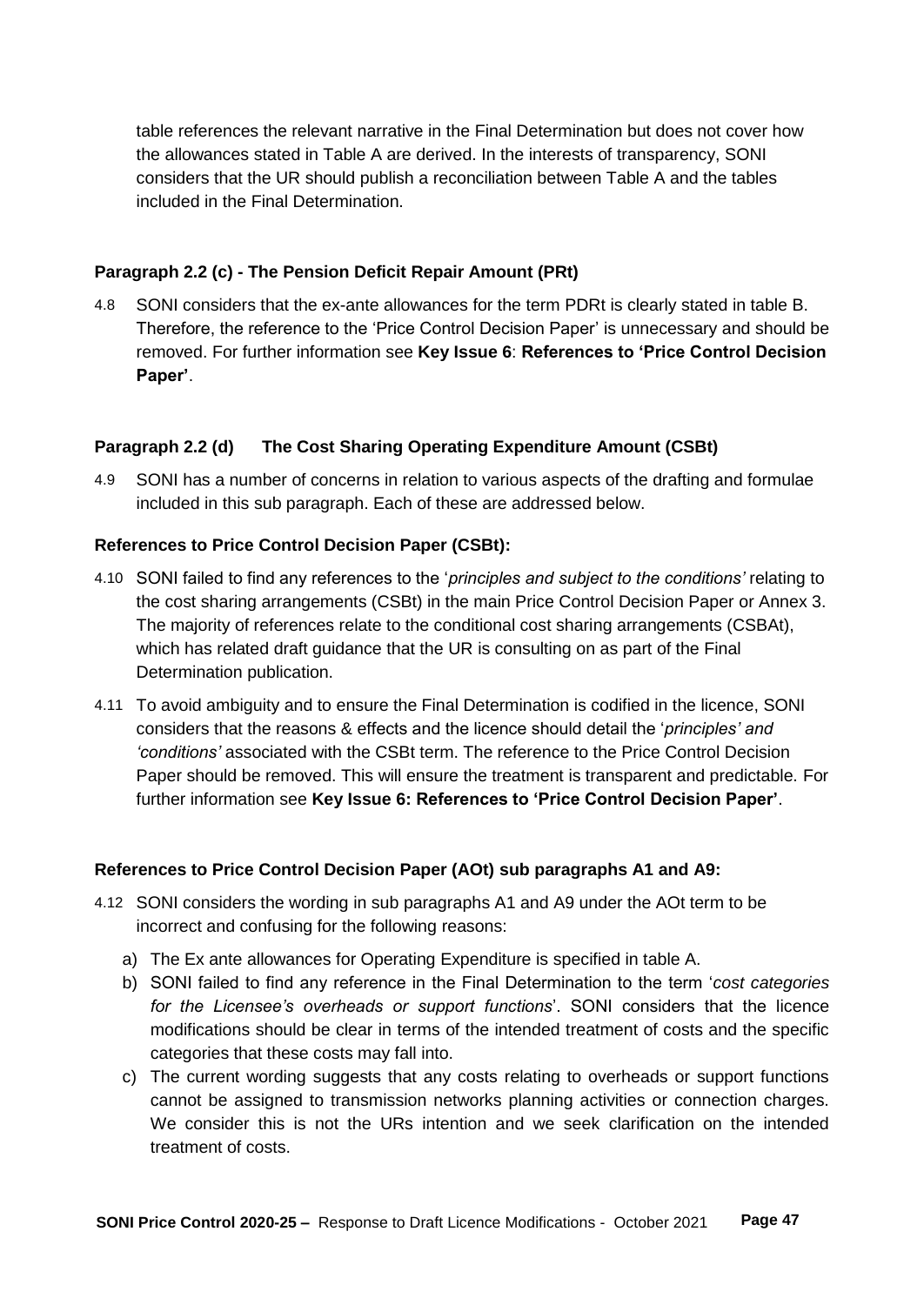4.13 The references to the Price Control Decision Paper in sub paragraphs A1 and A9 should be removed. This will ensure the treatment is transparent and predictable. For further information see **Key Issue 6**: **References to 'Price Control Decision Paper'**.

## **Limitations of AOt Definition**

- 4.14 AOt is currently defined as: 'the actual Operating Expenditure incurred in Relevant Year t by the Licensee insofar as the expenditure is incurred in the performance of its activities that are authorised by or subject to obligations under the Licence….'
- 4.15 SONI has many obligations that are created outside the licence framework and that are not transposed into it because they apply by automatic application of the law.
- 4.15.1 We have discussed our concerns regarding this definition under **Key issue 12: AOt Definition and AC\_Rt Definition**.

## **AOt – Any other costs (sub paragraphs A8):**

- 4.16 SONI note the inclusion of the wording: 'any other costs recoverable by the Licensee under the terms of the Maximum Core Revenue calculation at paragraph 2.2 above besides the Bt and CSBt terms; and '
- 4.17 SONI has assessed each of the terms in the calculation of MCt and do not consider that this term is required. For example, considering each term under Maximum Core Revenue:
	- EP & NIA don't apply as they are not opex costs;
	- K is revenue related;
	- Nt is finance related;
	- BNBt, Zt, PCR, AB\_PC are all capex related.
- 4.18 SONI would like the UR to indicate the scenarios where this drafting may apply to. The UR provided the following effect for this drafting – "*This incorporates a catch-all for any other costs which are recoverable under other licence terms".*
- 4.19 SONI considers that the licence should be clear on each aspect of the price control. All parties should understand how all costs are to be treated in the revenue calculations. Therefore, the use of '*catch all'* terms should be avoided. SONI considers that this drafting should be removed.

#### **Manifestly Unreasonable (sub paragraphs B3):**

4.20 The draft licence modifications include details of actual costs which are to be adjusted to remove specific costs that sit outside the cost sharing arrangements (e.g. TNPP costs, connections, pension deficit etc). The following text has been included under sub paragraph B3: '*any part of such costs which the Authority may determine from time to time to be*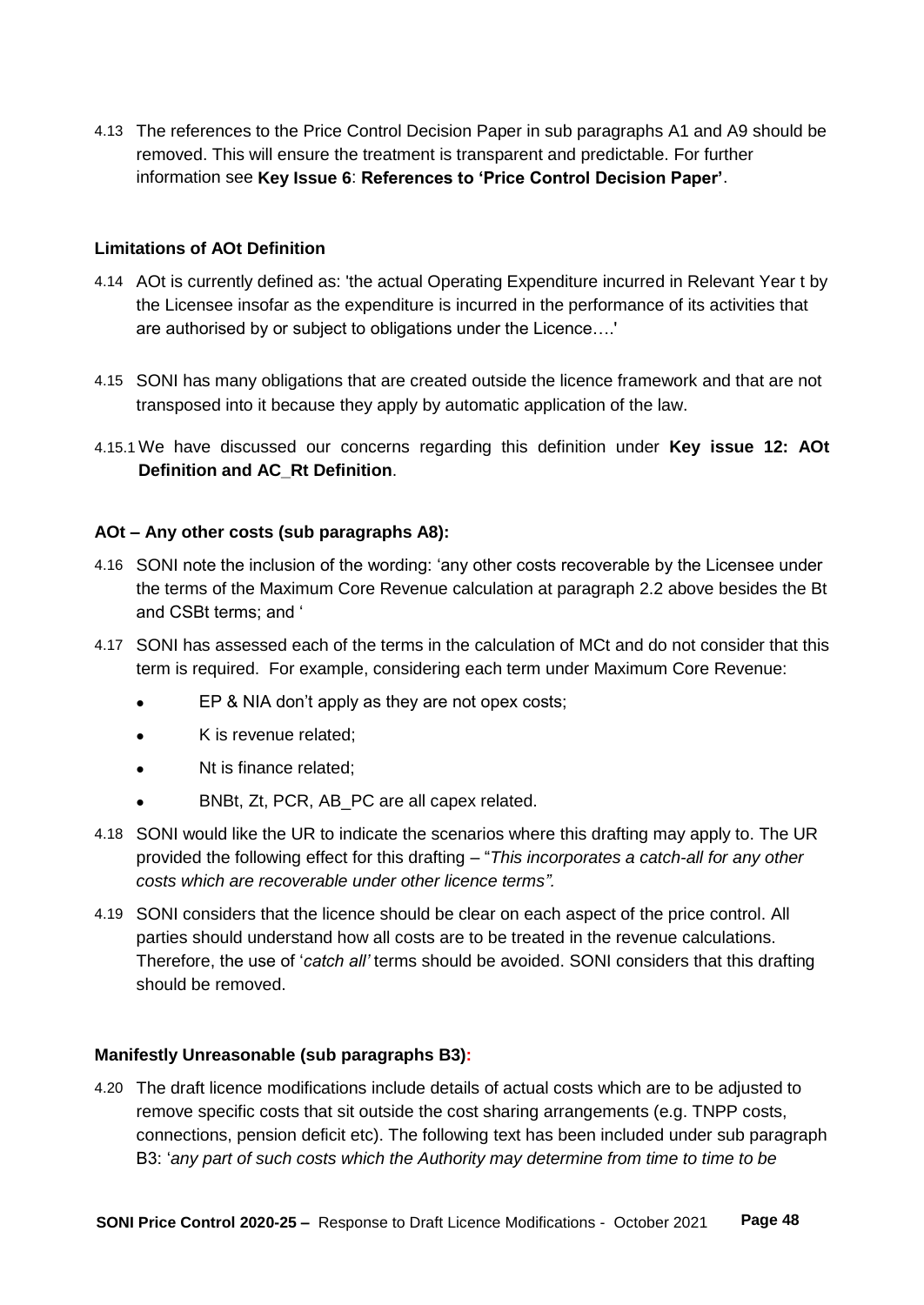*manifestly unreasonable to include in costs which are subject to the cost sharing arrangements*;'

- 4.21 SONI is concerned that this wording overrides the DIWE calculation and may allow the UR to make any adjustments they wish with no ability for SONI to challenge or appeal. SONI considers that the licence modifications should be such that the treatment of costs is predictable from the outset.
- 4.22 For further information see Key Issue 9: Introduction of term "Manifestly Unreasonable".

## **Paragraph 2.2 (e) The Evaluative Performance Framework Amount (EPt)**

- 4.23 SONI has three key concerns in relation to the Evaluation Performance Framework. These are listed below and addressed in order:
	- 1) Inclusion of commercial terms in the guidance document rather than the licence
	- 2) Date at which the Evaluation Performance Framework is effective from
	- 3) Dependency on Independent Evaluation Panel

#### **Inclusion of commercial terms in the guidance document rather than the licence**

- 4.24 SONI notes that the EPt term in the draft licence refers to guidance documentation '*Requirements and Guidance on the Evaluative Performance Framework*'. SONI notes that the UR can change this guidance with no mechanism for SONI to appeal these changes. As this guidance has direct implications on the revenue available to SONI, we consider that SONI is exposed. For example, the UR could change the range of values included in the incentive scheme via a change to the guidance documentation.
- 4.25 SONI considers that this risk can be mitigated by the inclusion of the commercial ranges of the incentive arrangements in the drafting of Annex 1 of the licence. SONI proposes the following drafting:
- 4.26 Add to the definition for 'The Evaluative Performance Framework Amount' (EPt) (2.2 (e))

*The incentive amount EPt will be calculated as follows using the methodology as may be set out in the Requirements and Guidance on the Evaluative Performance Framework:*

*If the overall grade is above 3, then EPt will be calculated as the overall grade minus 3, multiplied by £800,000. This will be a positive number, indicating a financial reward under the incentive scheme.*

*If the overall grade is below 3, then EPt will be calculated as the overall grade minus 3, multiplied by £375,000. This will be a negative number, indicating a financial penalty under the incentive scheme.*

*If the overall grade is 3, then EPt will equal zero.*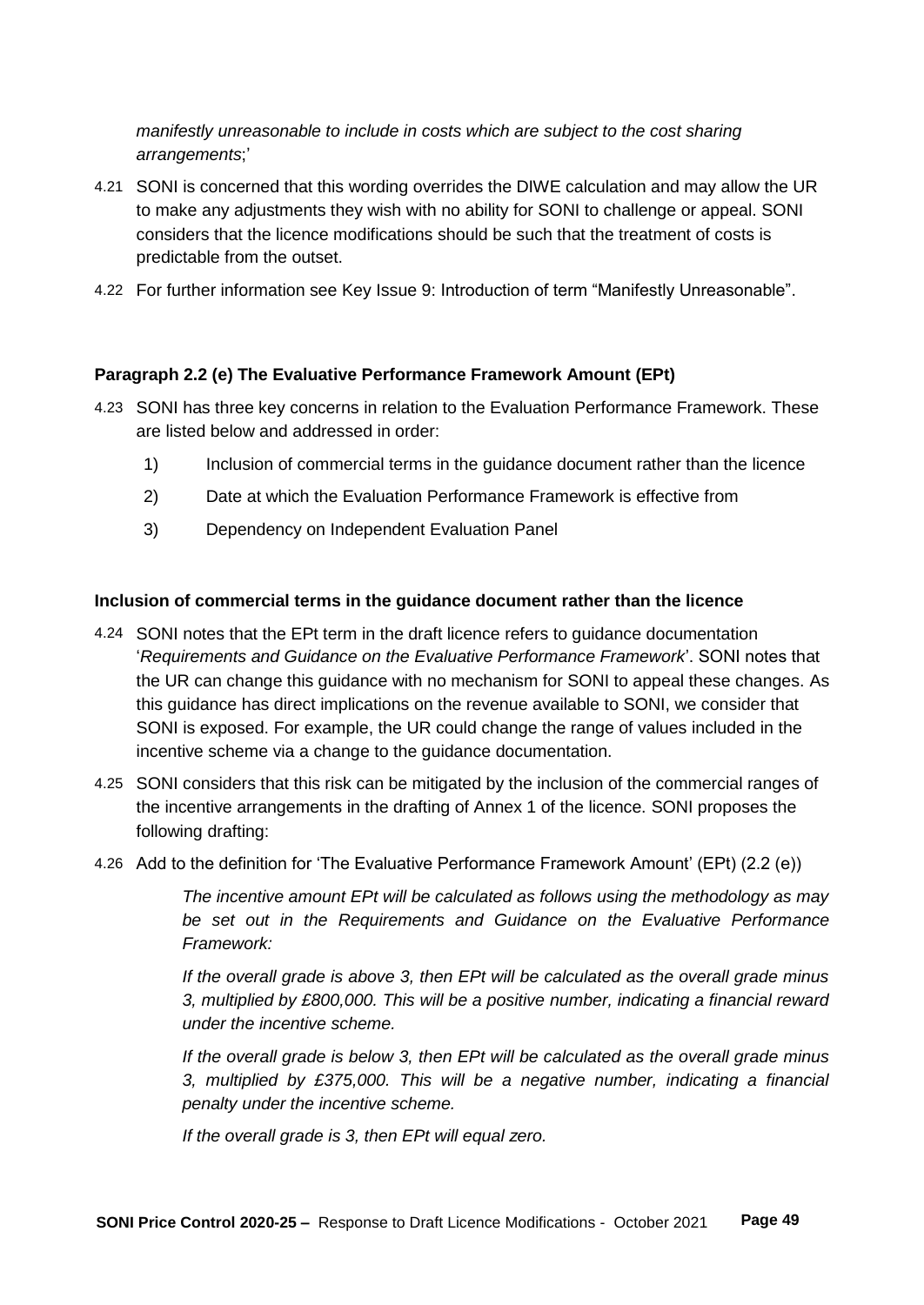# **Date at which the Evaluation Performance Framework is effective from**

4.27 SONI has detailed our comments in Key Issue 3.3: Effective Date for introduction of Evaluation Performance Framework.

### **Dependency on Independent Evaluation Panel**

4.28 SONI considers that the Evaluative Performance Framework will work effectively only when there is an established Evaluative Panel in place. We consider this as a prerequisite for the operation of the Evaluative Performance Framework. In addition, the guidance is unclear in terms of what happens if there is no evaluative panel in place (e.g. no quorum during the price control period). SONI considers that clarifications should be included in the licence and relevant guidance to reflect these concerns and ensure that all stakeholders understand the actions that take place in these scenarios.

## **Paragraph 2.2 (f) The Net Incentive Adjustment Amount (NIAt)**

4.29 SONI has no comments on the definitions in this sub paragraph.

## **Paragraph 2.2 (g) The Dt Uncertainty Mechanism Amount (Dt)**

4.30 SONI has no comments on the definitions in this sub paragraph; however we would highlight our concerns regarding the treatment of actual operational expenditure pertaining to items within the Dt uncertainty mechanism. This is explored and discussed in further detail below in para 4.32 – The Correction Factor (Kt).

# **Paragraph 2.2 (h) The Network Planning Scoping and Feasibility Amount (SFt)**

4.31 SONI considers that the ex-ante allowances for SFPt are clearly stated in table C. Therefore, the reference to the 'Price Control Decision Paper' is unnecessary and should be removed. For further information see **Key Issue 6: References to 'Price Control Decision Paper'**.

#### **Paragraph 2.2 (i) The Correction Factor (Kt)**

4.32 SONI requests the definitions contained within this section of the Annex are revised to ensure that allowances for additional Opex costs, approved through the Dt uncertainty mechanism, are appropriately recovered by SONI. Presently the proposed treatment of Dt costs and allowances could impact the Kt factor in a manner that is unsound and indeed contradictory to the underlying logic and rationale attributed to approved Dt allowances.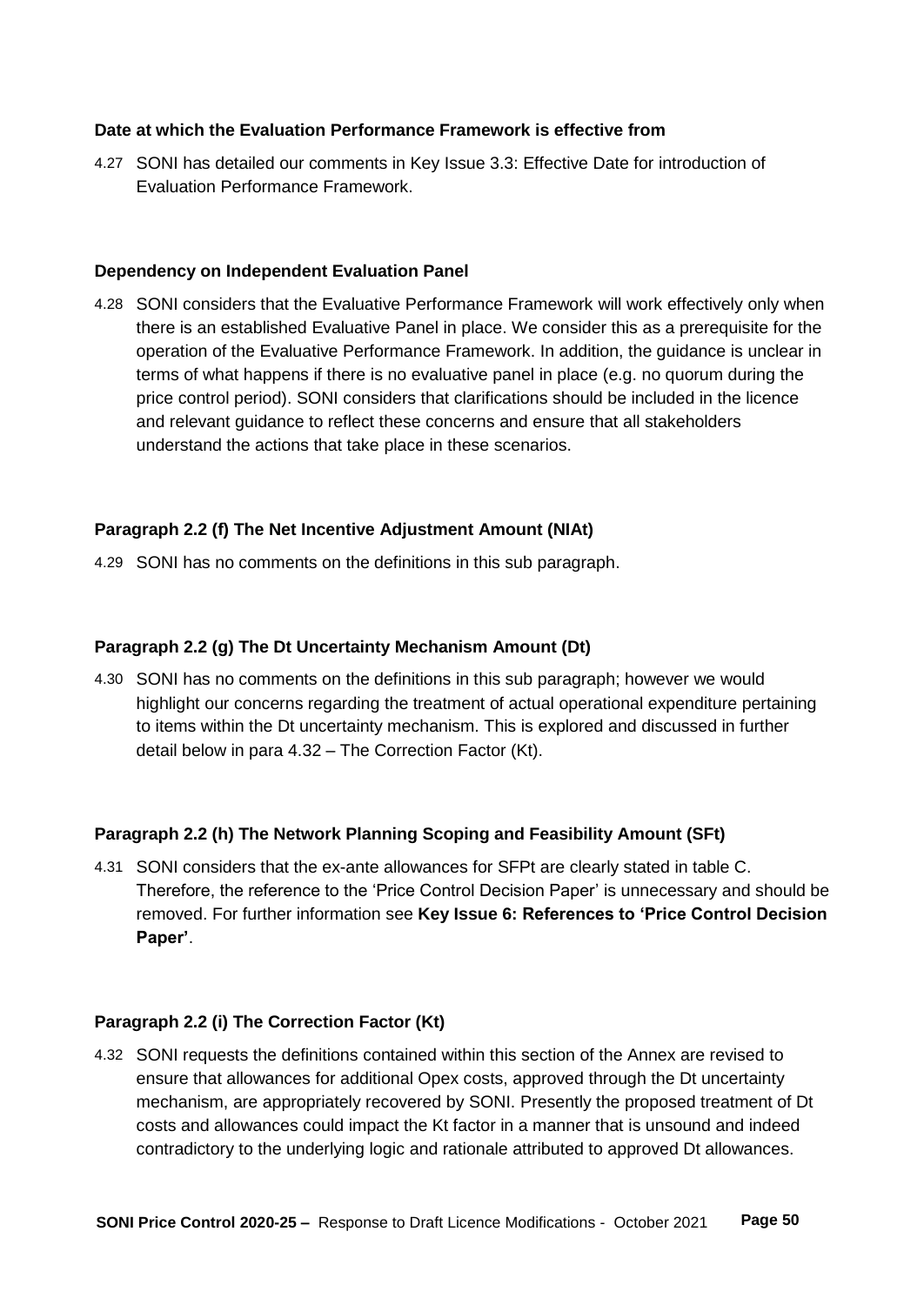- 4.33 In accordance with Para 8.8 and the Draft Uncertainty Mechanism Guidance document, the Dt allowances facilitate the spending of additional Opex by SONI up to a maximum (capped) amount. This total, maximum amount, given the specific nature of the Dt Opex requested, may be incurred by SONI over a number of years and as such, the UR would approve Dt maximum allowances for each year t that is applicable to the project.
- 4.34 It is the treatment of these capped allowances and specifically the relevant Dt actual operational expenditure, within the Kt correction factor formula, as detailed in the examples below, that requires further examination from the UR.
- 4.35 The structure of the Dt uncertainty mechanism is such that it should facilitate SONI to recover certain approved Opex costs up to an approved total capped amount. However, the process to facilitate the recovery of these costs based on the current drafting is flawed, as there is the potential for SONI not to avail of these allowances even if the maximum cap has not been reached.
- 4.36 For example Dt Project A has approved total allowances of £180k, broken down into £100k allowance in Year t1, £40k in Year t2 and £40k in Year t3. In the event that the project has a different cost phasing in reality, the actual expenditure profile may show no expenditure in Year one and continue as follows:

# **Profile 1**

| Example - Dt Project A (£'000)   | Year t1. |    | Year t2 Year t3 | Year $t4$ | Year <sub>t5</sub> | <b>Total</b> |
|----------------------------------|----------|----|-----------------|-----------|--------------------|--------------|
| Approved Dt Project A allowances | 100      | 40 | 40              |           |                    | 180          |
| <b>Actual Dt Costs</b>           |          | 70 | 60              | 20        |                    | 150          |
| Returned to customers through Kt |          |    |                 |           |                    |              |
| <b>Correction Factor</b>         | $-100$   |    |                 | 0         |                    | $-100$       |
| <b>SONI Unrecoverable Losses</b> |          | 30 | 20              | 20        |                    | 70           |

| <b>Summary for Dt Project A</b>                    | (E'000) |
|----------------------------------------------------|---------|
| Income Received through Tariff                     | 180     |
| Returned to customers through Kt Correction Factor | 100     |
| <b>Net Allowances</b>                              | 80      |
| <b>Actual Costs</b>                                | 150     |
| <b>SONI Net Losses</b>                             | -70     |

4.37 As the tables above show, this is an instance where SONI expenditure did not reach the maximum cap of £180k (only £150k spent), however, because the project spending profile altered, SONI was unable to recover £70k.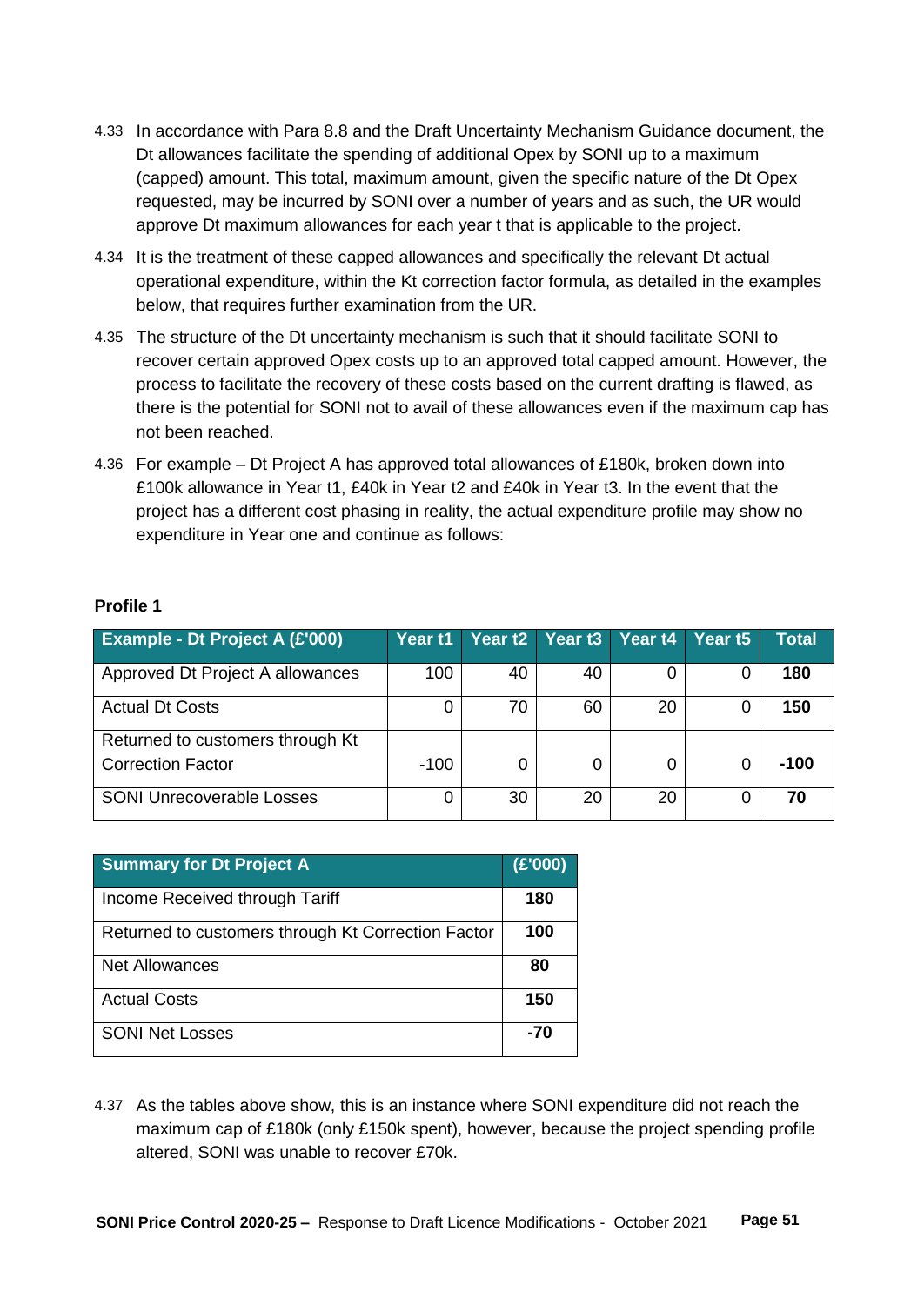4.38 In addition to this scenario, let us assume the same Opex but the phasing occurs in the same years as the approvals and thus Opex spent in the appropriate years, as follows:

# **Profile 2**

| <b>Example - Dt Project A (£'000)</b>              |       | Year t1 Year t2 Year t3 Year t4 Year t5 |       |  | Tota            |
|----------------------------------------------------|-------|-----------------------------------------|-------|--|-----------------|
| Approved Dt Project A allowances                   | 100   | 40                                      | 40    |  | 180             |
| <b>Actual Dt Costs</b>                             | 70    | 60                                      | 20    |  | 150             |
| Returned to customers through Kt Correction Factor | $-30$ |                                         | $-20$ |  | $-50$           |
| <b>SONI Unrecoverable Losses</b>                   | 0     | 20                                      |       |  | 20 <sup>1</sup> |

| <b>Summary for Dt Project A</b>                    | (E'000) |
|----------------------------------------------------|---------|
| Income Received through Tariff                     | 180     |
| Returned to customers through Kt Correction Factor | 50      |
| <b>Net Allowances</b>                              | 130     |
| <b>Actual Costs</b>                                | 150     |
| <b>SONI Net Losses</b>                             | -20     |

- 4.39 Although not as financially damaging, again this example highlights how the mechanism is flawed, because £20k of Opex would be disallowed/unrecovered even though the maximum cap allowance (£180k) was not reached by SONI (actual Dt Opex of £150k).
- 4.40 SONI considers it is not unreasonable to recover all Dt Opex costs as required, up to the total Dt project amount approved, regardless of changes to Opex spending profiles, as detailed in the examples above.
- 4.41 SONI requests that the UR amend Annex 1 (and the Draft Uncertainty Mechanism Guidelines) to facilitate this necessary change. The amendments should ensure that future actual costs remunerated as part of the Dt uncertainty mechanism will be approved, and allowances adjusted, as required, insofar as the costs incurred remain under the maximum (total) capped allowance.
- 4.42 In conclusion, we consider that the current drafting is an error and request that paragraph 2.2(i) (i) (B) is revised. We have proposed an amendment to section 2) and suggested the following additional section 3) to rectify the issue. See below.

# Paragraph 2.2(i) (i) (B)

*1) where actual costs (excluding any such costs that are determined by the Authority at any time to be Demonstrably Inefficient or Wasteful Expenditure) incurred by the Licensee in*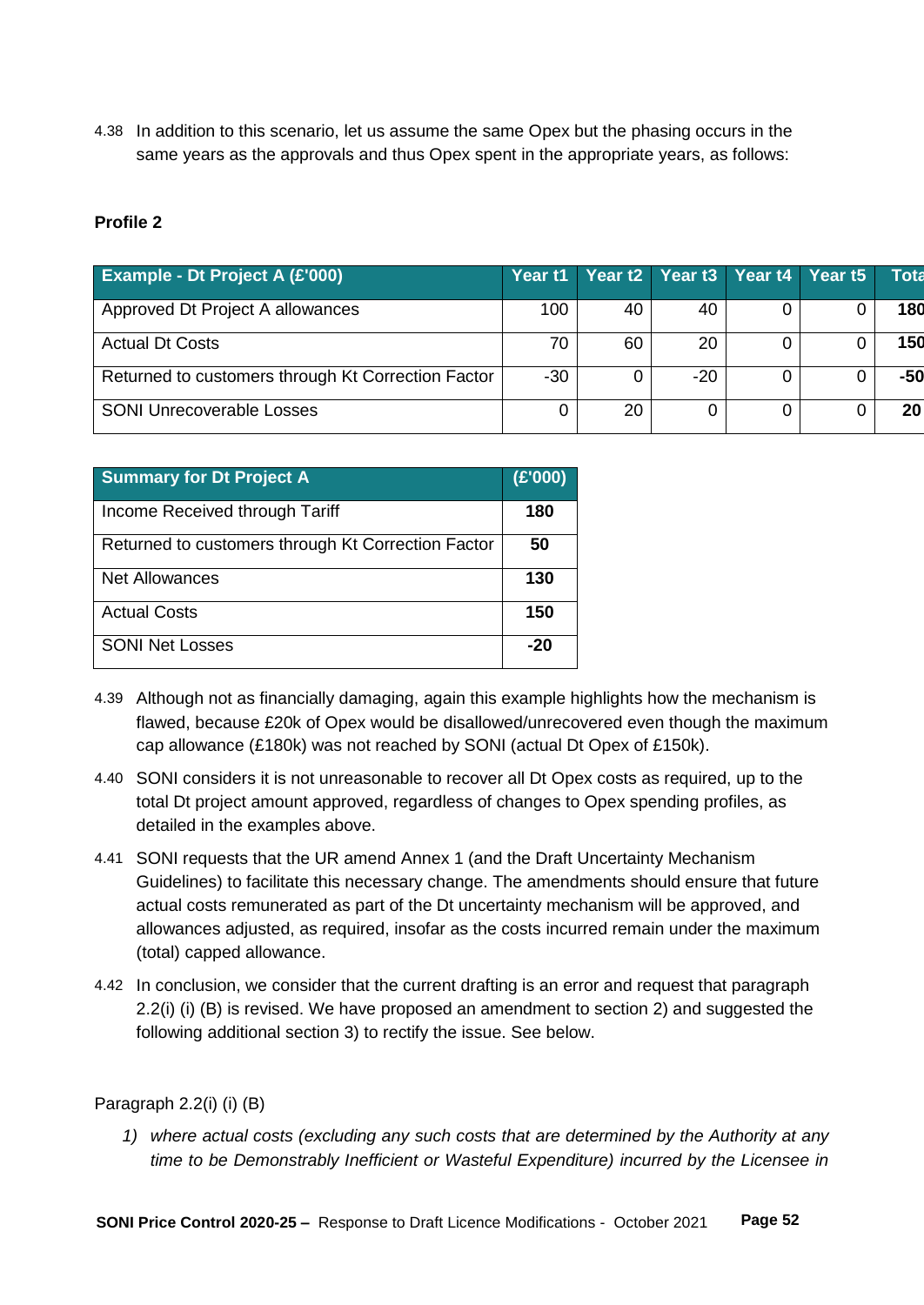*relation to Approved Dt Costs defined at paragraph 8.8 of this annex) or change of law in Relevant Year t-2 are less than the costs allowed for Dt in Relevant Year t-2, the total of such actual costs;*

- *2) where actual costs (excluding any such costs that are determined by the Authority at any time to be Demonstrably Inefficient or Wasteful Expenditure) incurred by the Licensee in relation to Approved Dt Costs and change of law in Relevant Year t-2 are greater than the costs allowed for Dt in Relevant Year t-2, but within the scope of total allowances for Dt across all anticipated years, the total of such actual costs;*
- *3) where actual costs (excluding any such costs that are determined by the Authority at any time to be Demonstrably Inefficient or Wasteful Expenditure) incurred by the Licensee in relation to Approved Dt Costs and change of law in Relevant Year t-2 are greater than the costs allowed for Dt in Relevant Year t-2, and where the total allowance for Dt across all anticipated years has been exceeded, the total of such actual costs up to the amount that the total approved amount for Dt is not exceeded.*

#### **Paragraph 2.2 (j) The Supplemental Revenue Amount (Nt)**

4.43 SONI has concerns in relation to the calculation of the ARAt term in this formula. These are discussed in full in **Key Issue 4: Hard Coded and Understated Value for Asymmetric Risk Premium (ARAt)**. SONI considers that this section will need to be updated, as discussed.

# **Paragraph 2.2 (k) The Remuneration of the Buildings RAB and the Non-Buildings RAB (BNBt)**

4.44 SONI has no comments on the definitions in this sub paragraph.

#### **Paragraph 2.2 (l) The Transmission Network Pre-Construction Project Amount (PCRt)**

4.45 SONI has no comments on the definitions in this sub paragraph.

# **Paragraph 2.2 (m)- The Abandoned Transmission Network Pre-Construction Project Amount (AB\_PCt)**

4.46 SONI has no comments on the definitions in this sub paragraph.

#### **Paragraph 2.2 (n) - The Remuneration of the Special Project RAB (Zt)**

4.47 SONI has no comments on the definitions in this sub paragraph.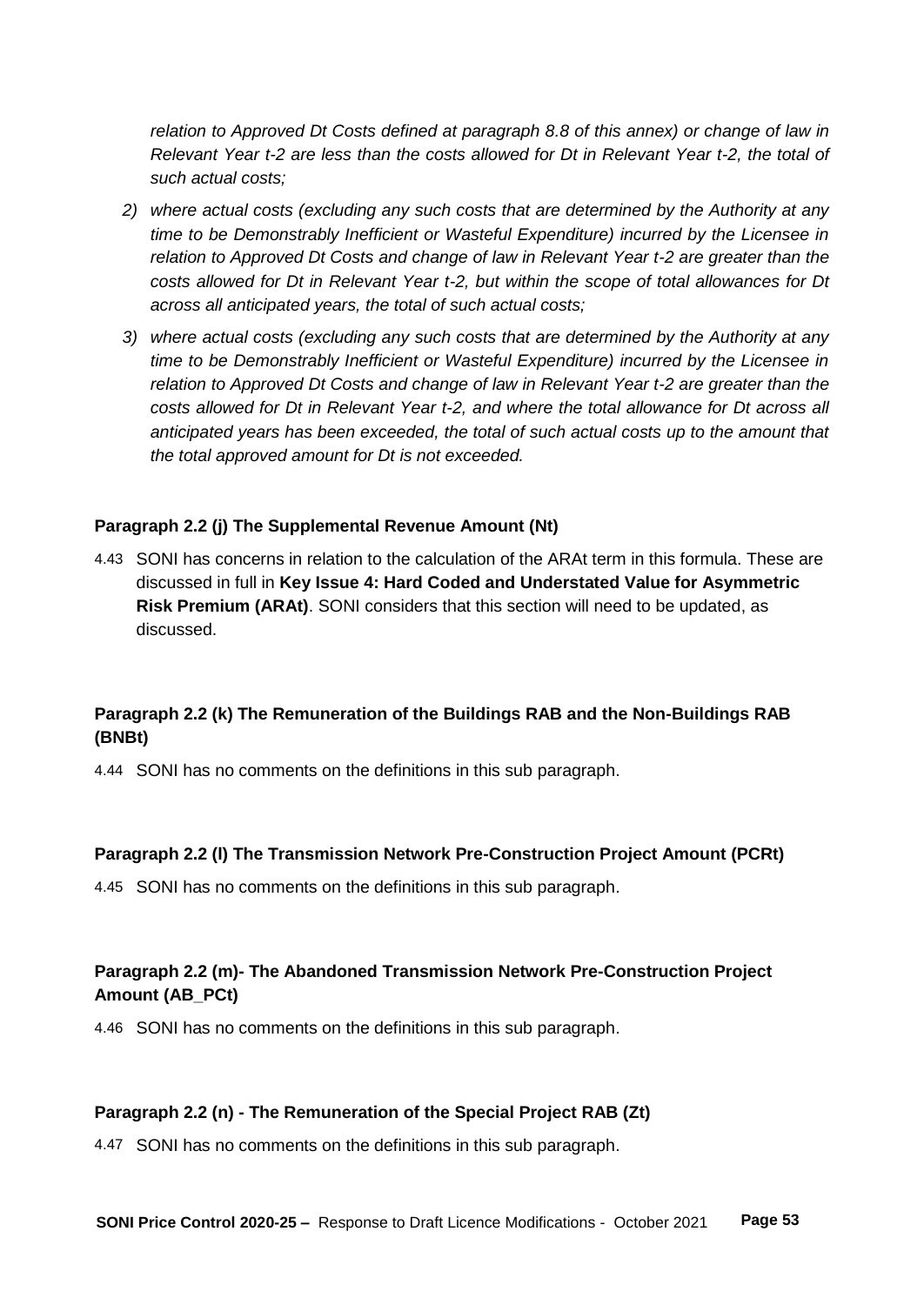# **Paragraph 2.2 (o) - The Contribution from Connection Charges Income (CIOt)**

4.48 SONI notes that the relevant published charging statements would need to be updated to include these costs before this term could be used. This is to ensure the various revenue line items are cost reflective.

# **Paragraph 2.3 (a) - The Buildings and Non-buildings Regulated Asset Bases (RAB\_R)**

4.49 SONI has no comments on the definitions in this sub paragraph.

# **Paragraph 2.3 (b) - The Weighted Average Cost of Capital (WACCt)**

4.50 SONI has no comments on the definitions in this sub paragraph.

# **Paragraph 2.3 (c) - The Opening Asset Value (ORAB\_Rt)**

4.51 SONI has no comments on the definitions in this sub paragraph.

# **Paragraph 2.3 (c) - The Closing Asset Value (CRAB\_Rt)**

4.52 SONI has a number of concerns under this section:

- 1) References to the Price Control Decision Paper (BC\_Rt and UC\_Rt)
- 2) References to the Price Control Decision Paper (CSC\_Rt)
- 3) References to the Cost Categories and the Price Control Decision Paper (AC\_Rt)
- 4) Link from Table E to the Allowances in the Final Determination
- 5) Limitations of AC\_Rt Definition
- 6) Extent of terms included under AC\_Rt
- 7) Manifestly Unreasonable drafting

Each of these are discussed below.

# **References to the Price Control Decision Paper (BC\_Rt and UC\_Rt)**

4.53 SONI considers that the ex-ante allowances for BC\_Rt and UC\_Rt are clearly stated in Table E. Therefore, the reference to the 'Price Control Decision Paper' is unnecessary and should be removed.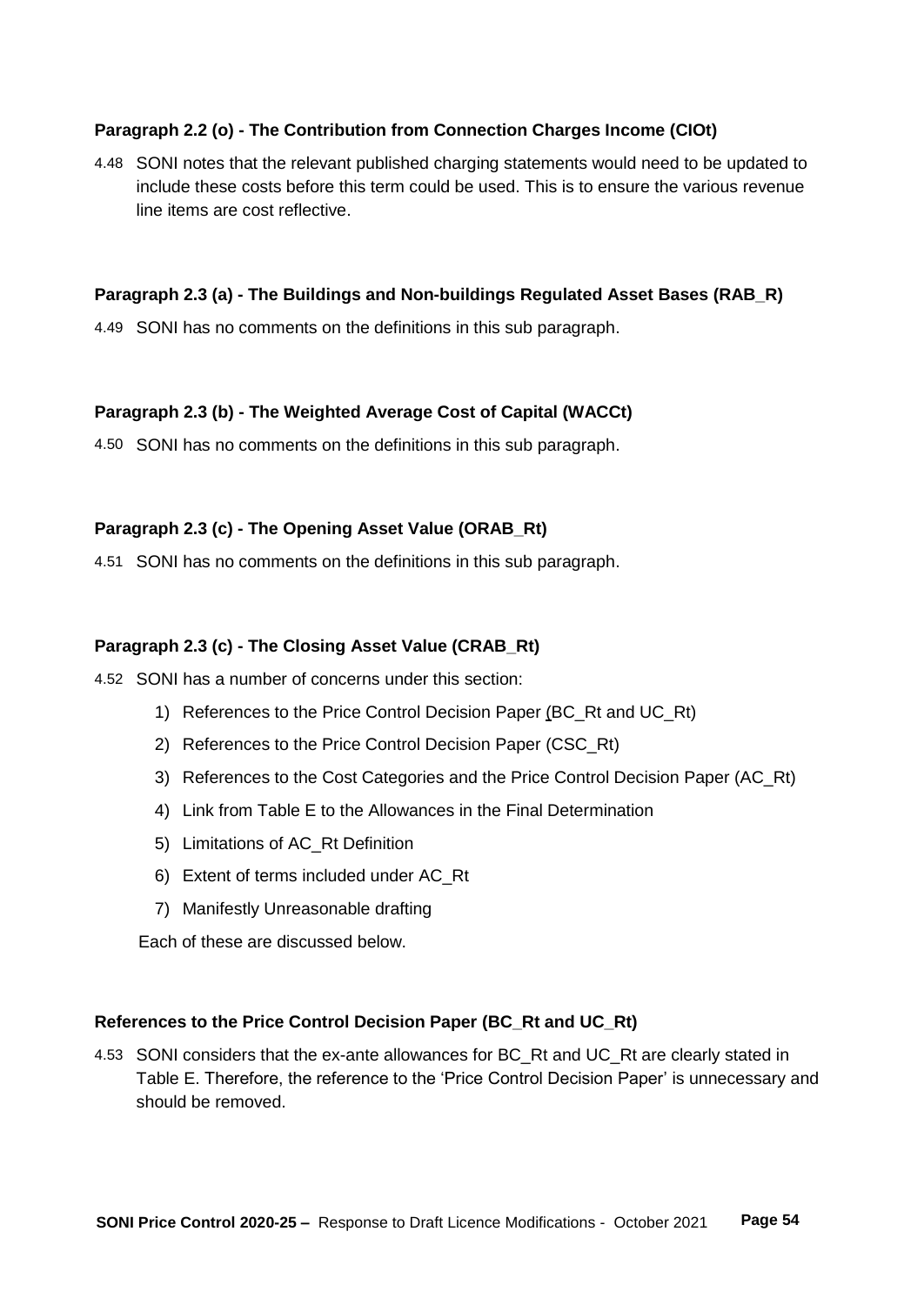# **References to the Price Control Decision Paper (CSC\_Rt)**

- 4.54 Also, under the CSC\_Rt definition, there is reference to '… that is designed in accordance with the principles and subject to the conditions set out in the Price Control Decision Paper – …'. SONI failed to find any references to the 'principles and subject to the conditions' relating to the cost sharing arrangements (CSC\_Rt) in the main Price Control Decision Paper or Annex 3. The majority of references relate to the conditional cost sharing arrangements (CSCA\_Rt), which has draft guidance that the UR is consulting on as part of the Final Determination publication.
- 4.55 To avoid ambiguity and to ensure the Final Determination is codified in the licence, SONI considers that the licence should detail the '*principles' and 'conditions*' associated with the CSC\_Rt term. The reference to the Price Control Decision Paper should be removed. This will ensure the treatment is transparent and predictable.

# **References to Cost Categories and the Price Control Decision Paper (AC\_Rt)**

4.56 SONI considers the following drafting for sub paragraphs a) and i) to be incorrect and confusing:

> *insofar as these costs do not fall within any cost categories for the Licensee's overheads or support functions that are covered by the ex-ante allowance determined in the Price Control Decision Paper;*

- 4.57 SONI failed to find any reference in the Final Determination to the term '*cost categories for the Licensee's overheads or support functions'*. SONI considers that the licence drafting should be clear in terms of the intended treatment of costs and the specific categories that these costs may fall into.
- 4.58 The current wording suggests that any costs relating to overheads or support functions cannot be assigned to transmission networks planning activities or connection charges. We consider this is not the URs intention and we seek clarity on the intended treatment of costs.

# **Link from Table E to the Allowances in the Final Determination**

- 4.59 Whilst the terms BC\_Rt and UC\_Rt are understood, SONI is concerned that there is insufficient transparency as the figures in table E in Annex 1 are not directly presented in the Final Determination.
- 4.60 The Reasons & Effects table does not reference specific narrative in the Final Determination and does not cover how the allowances stated are derived in terms of the allowances for the non-building RAB as oppose to the Buildings RAB. In the interests of transparency, SONI considers that the UR should publish a reconciliation between Table E and the tables included in the Final Determination.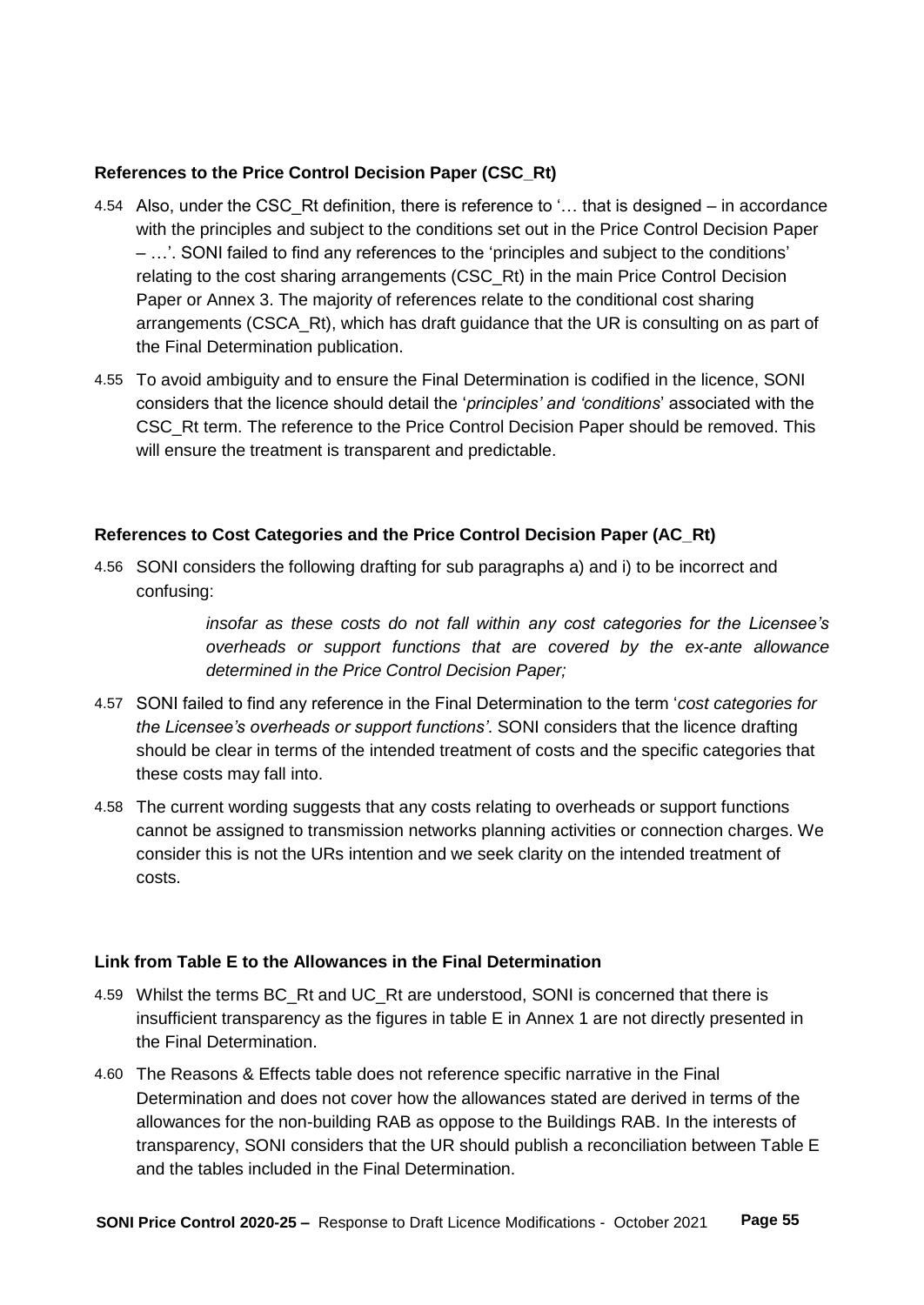# **Limitations of AC\_Rt Definition:**

- 4.61 AC Rt is currently defined as: the Capital Expenditure incurred in Relevant Year t by the Licensee which is reasonably attributable to RAB\_R insofar as the expenditure is incurred in the performance of its activities that are authorised by or subject to obligations under the Licence, and excluding all Capital Expenditure which forms part of …'
- 4.62 SONI has many obligations that are created outside the licence framework and that are not transposed in to it because they apply by automatic application of the law. For further information see **Key issue 12: AOt Definition and AC\_Rt Definition**.

# **Extent of terms included under AC\_Rt**

- 4.63 Under the term AC\_Rt, SONI considers that the following terms could be removed as these are not related to Capex.
	- System Support Services (b)
	- Transmission Owner Business Payments (c)
	- Market Operator costs (d)
	- $\bullet$  CAIRt (e)
	- **•** Pension Deficit Repairs (f)
	- $\bullet$  Dt Costs (g)
- 4.64 SONI considers that this will ensure that the treatment of costs under the price control is clear and transparent. The current drafting introduces ambiguity.
- 4.65 In addition, SONI notes the inclusion of the wording: 'any other costs recoverable by the Licensee under the terms of the Maximum Core Revenue calculation at paragraph 2.2 above besides the BNBt term; and'. SONI has assessed each of the terms in the calculation of MCt and does not consider that this term is required. SONI would like the UR to indicate the scenarios when this may be used. It is not included in the Reasons and Effects assessment. SONI considers that the licence should be clear on each aspect of the price control. All parties should understand how all costs are to be treated in the revenue calculations. Therefore, the use of 'catch all' terms should be avoided. SONI considers that this drafting should be removed.

# **Manifestly Unreasonable drafting**

4.66 The draft licence modifications include details of actual costs which are to be adjusted to remove specific costs that sit outside the cost sharing arrangements (e.g. TNPP costs, connections). The following text has been included under sub paragraph A 2(c): '*any part of such costs which the Authority may determine from time to time to be manifestly unreasonable to include in costs which are subject to the cost sharing arrangements*;'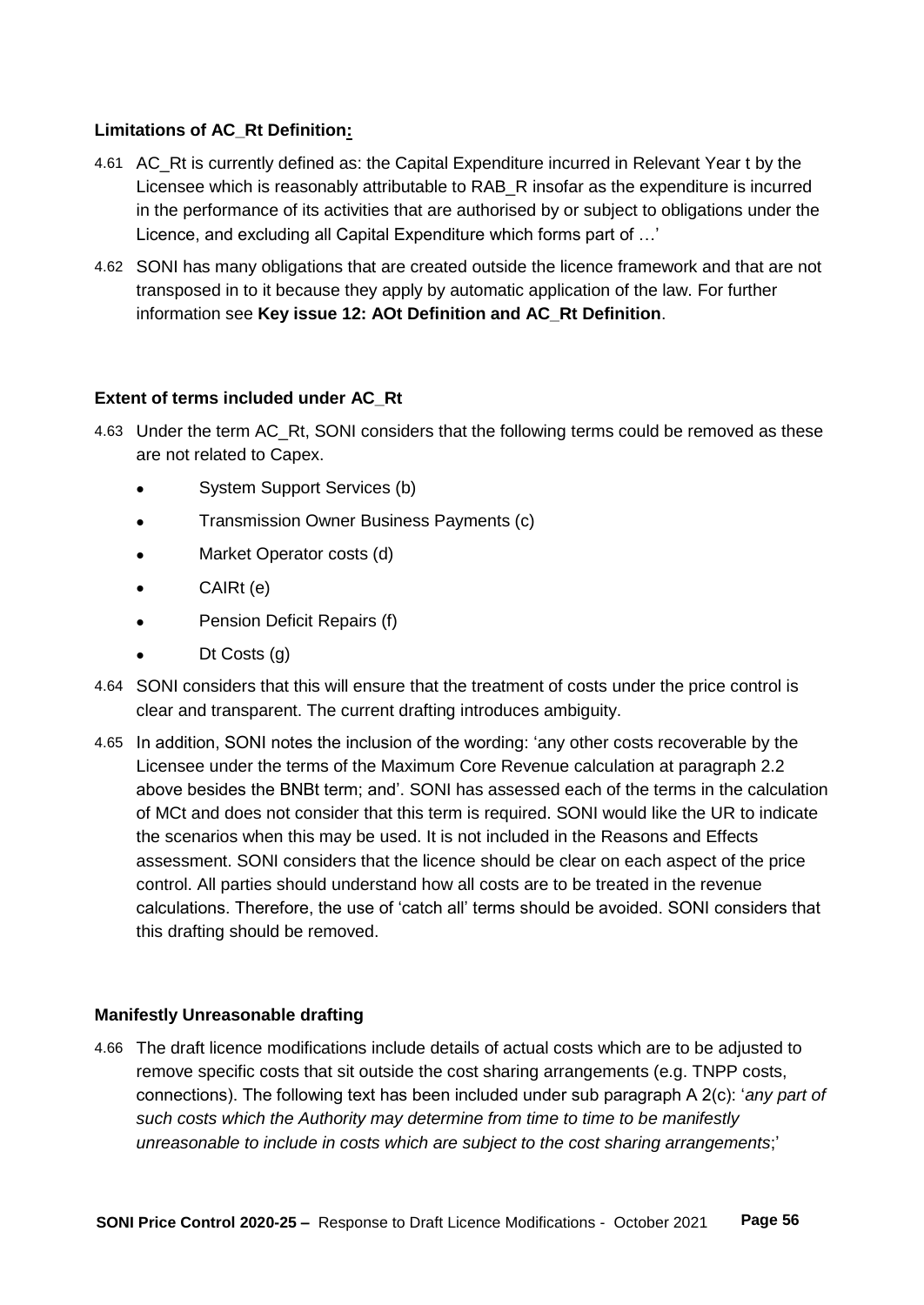- 4.67 SONI is concerned that this wording overrides the DIWE calculation and may allow the UR to make any adjustments it wishes with no ability for SONI to challenge or appeal. SONI considers that the licence modifications should be such that the treatment of costs is predictable from the outset.
- 4.68 For further information see Key Issue 9: Introduction of term "Manifestly Unreasonable".

#### **Incorrect references**

4.69 Paragraph 2.3 (c) (i) has been duplicated. Amendment required to include Para 2.3 (c) (ii).

# **Paragraph 2.4 - The Buildings RAB and Non-buildings RAB Depreciation Amount (DEP\_BNBt)**

4.70 SONI has no comments on the definitions in this sub paragraph.

# **Paragraph 2.5 - The Buildings RAB and Non-buildings RAB Rate of Return Amount (RET\_BNBt)**

4.71 SONI has no comments on the definitions in this sub paragraph.

#### **Paragraph 2.6 - The Transmission Network Pre-Construction Project Amount (PCRt)**

4.72 SONI has no comments on the definitions in this sub paragraph.

# **Paragraph 2.7 - The Special Project RAB Depreciation Amount (DEP\_SPt)**

4.73 SONI has no comments on the definitions in this sub paragraph.

#### **Paragraph 2.8 - The Special Project Costs Rate of Return Amount (RET\_SPt)**

- 4.74 Incorrect references Paragraph 2.7 has been duplicated. Amendment required to include Para 2.8
- 4.75 Incorrect references Paragraph 2.8 (b) (ii) (c) 2) states Special Project X has the meaning given to it in paragraph 2.7(f*).* SONI considers the correct reference should be Para 2.7 (b)
- 4.76 SONI has no comments on the definitions in this sub paragraph other than the paragraph reference should be 2.8 rather than 2.7.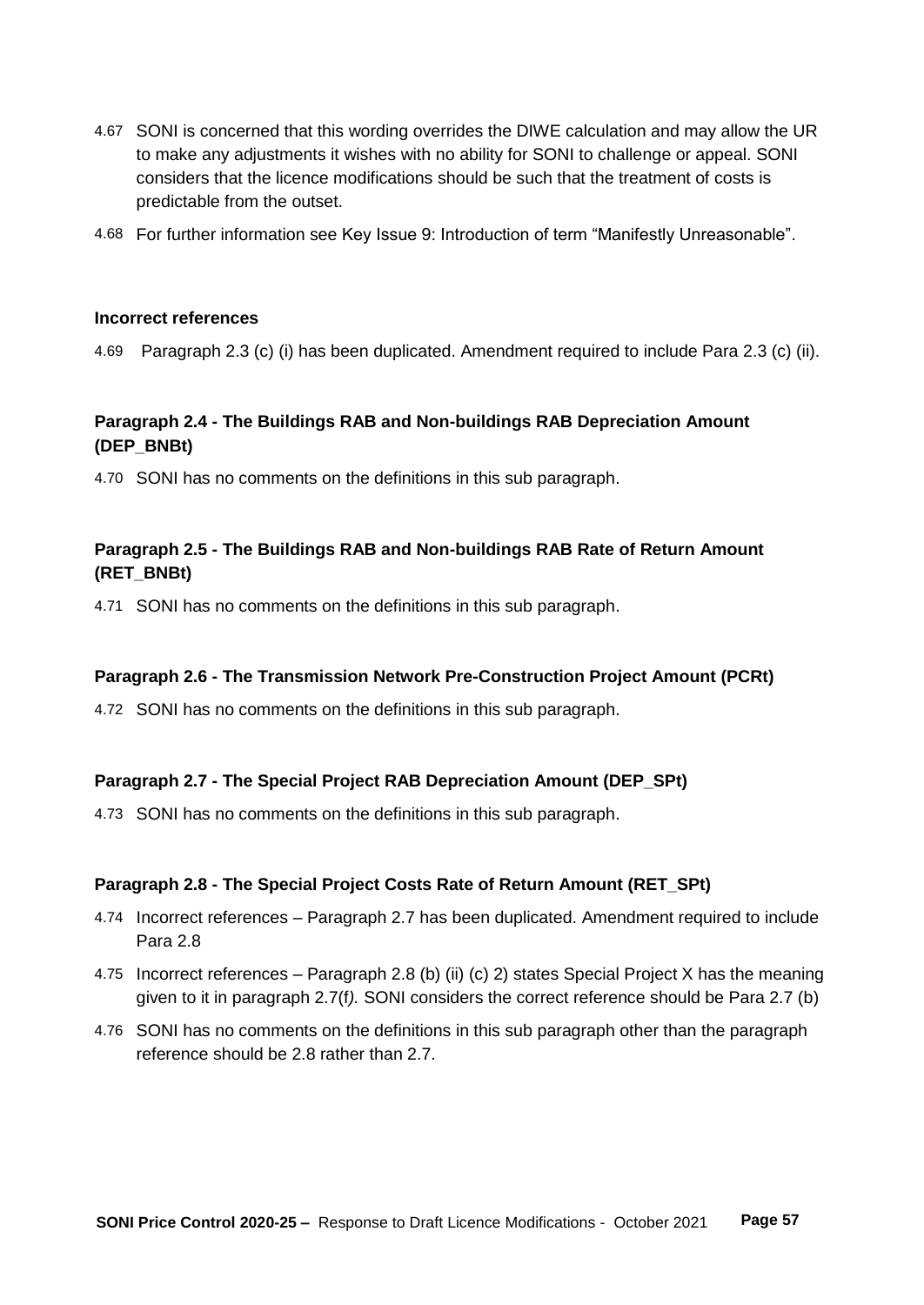# <span id="page-57-0"></span>**Paragraph 3 - Restriction of SSS/TUoS Charges: Adjustments**

4.77 SONI has no comments on the definitions in this sub paragraph.

# <span id="page-57-1"></span>**Paragraph 4 - Information to be provided to the Authority**

4.78 The deletion of the term 'to the extent possible' in paragraph 4.7 (c) is not explained in the Reasons and Effects paper. It is unclear why this existing text has been removed. SONI notes that the timing of the three month statement is such that the audit for the regulatory accounts is not completed. SONI therefore cannot adhere to the latest drafting due to the timing of the reporting requirements. SONI therefore requests that the wording '*to the extent possible'* in reinstated.

# <span id="page-57-2"></span>**Paragraph 5 - Duration of SSS/TUoS Charge Restriction Condition**

4.79 SONI has no comments on the definitions in this sub paragraph.

# <span id="page-57-3"></span>**Paragraph 6 - Change of Law**

4.80 SONI has noticed that some text in this section of Annex 1 refers to out of date legislation and projects that have been delivered many years ago. This legacy text is contained in paragraph 6.3. While we are aware that this cannot be updated as part of the present exercise, without a repeat consultation, we suggest that this paragraph is reviewed and updated as part of a future consultation, for example, alongside any changes necessary to support the delivery of the new Energy Strategy for Northern Ireland. SONI will be happy to work with the UR to identify the text that requires updating and refreshed to ensure the Annex remains contemporary.

# <span id="page-57-4"></span>**Paragraph 7 - Unit Coverage**

4.81 SONI notes that the wording in Paragraph 7.3 includes a reference to Condition 30 Paragraph 6. SONI considers that this reference is incorrect and should be updated to reflect Condition 30 Paragraph 7.

# <span id="page-57-5"></span>**Paragraph 8 - Additional Approved Costs**

4.82 SONI has a number of concerns under this section:

1) Paragraph 8.1 - Removal of ENTSOE Membership and RSCI Costs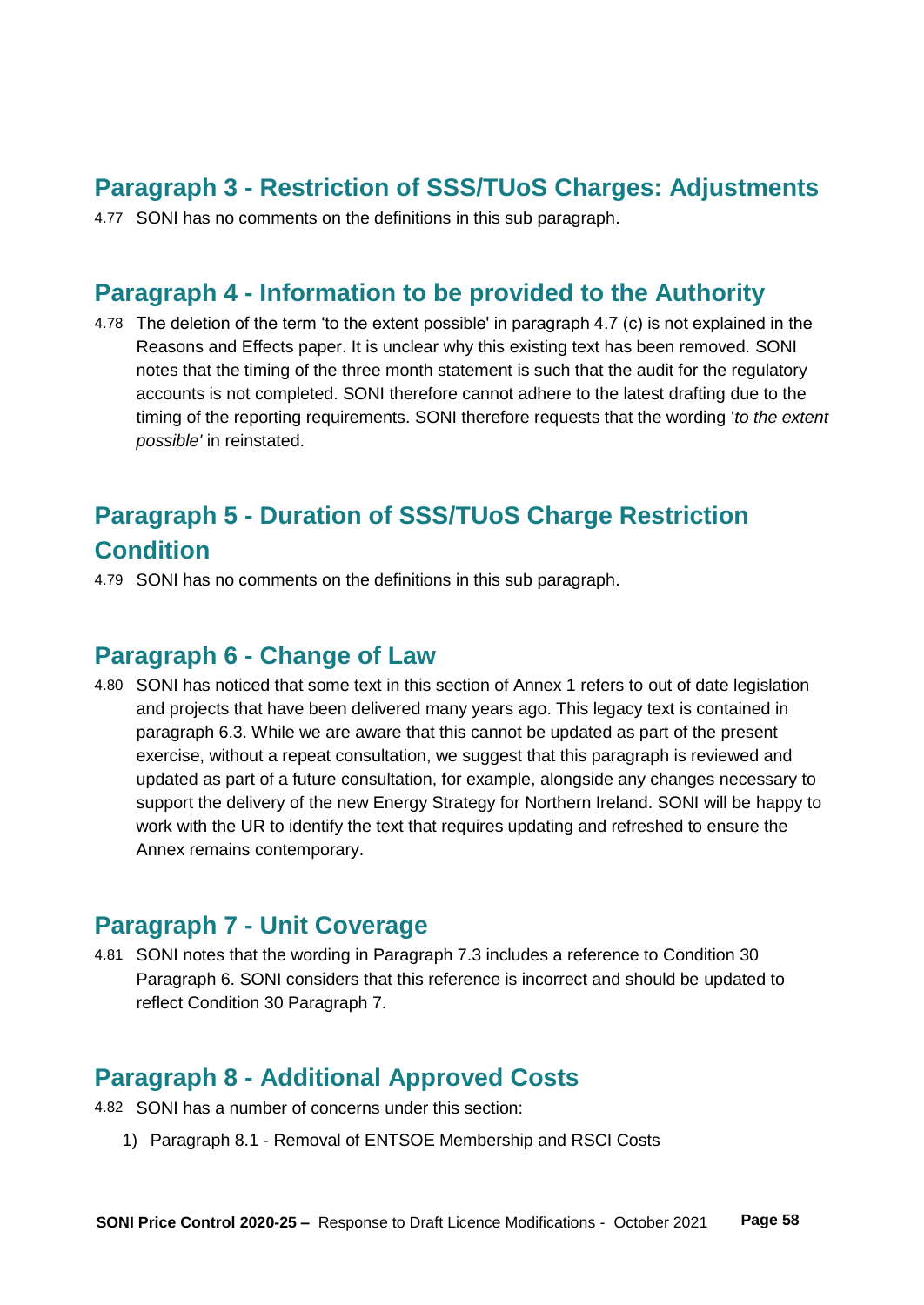- 2) Paragraph 8.1 References to out of date legislation
- 3) Paragraph 8.2 Reference to Price Control Decision Paper
- 4) Paragraph 8.4 Application of De Minimis Threshold
- 5) Paragraph 8.6 & 8.7 Selection of Uncertainty Mechanisms
- 6) Paragraph 8.6 & 8.7 Recognition of Provisional decision prior to Determination
- 7) Paragraph 8.8 to 8.11 Confirmation of continuation of allowances beyond the end of the price control period.
- 8) Paragraph 8.8 to 8.11 Capex and Opex references in each Uncertainty Mechanism
- 9) Paragraph 8.8 & 8.9 Incorrect References

# **Paragraph 8.1 - Removal of ENTSOE Membership and RSCI Costs**

- 4.83 SONI notes that the text relating to 'ENTSOE Membership' and 'RSCI Costs' has been deleted.
- 4.84 SONI notes that these cost areas are now included as allowances under the Mechanistic Cost Sharing Arrangement. This means that SONI will need to fund 25% of any increase in these costs.
- 4.85 SONI has no control over these costs and we expect these costs to increase as the number of services that SONI is mandated to obtain increase.
- 4.86 For further information please see Key Issue 2: ENTSOE membership & CORESO Allowances.

# **Paragraph 8.1 – References to Requirements and Guidance on Additional Approved Costs.**

4.87 Upon reviewing this section, SONI noticed that it makes reference to the Requirements and Guidance on Additional Approved Costs. This does not align with the definitions provided and as such should make reference to the Requirements and Guidance on Uncertainty Mechanisms.

### **Paragraph 8.1 – References to out of date legislation**

4.88 When reviewing this section, SONI noticed that some text refers to out of date legislation and projects that have been delivered many years ago such as the I-SEM implementation. While we are aware that these cannot be updated as part of the present exercise, without a repeat consultation, we suggest that these paragraphs are reviewed and updated as part of a future consultation for example alongside any changes necessary to support the delivery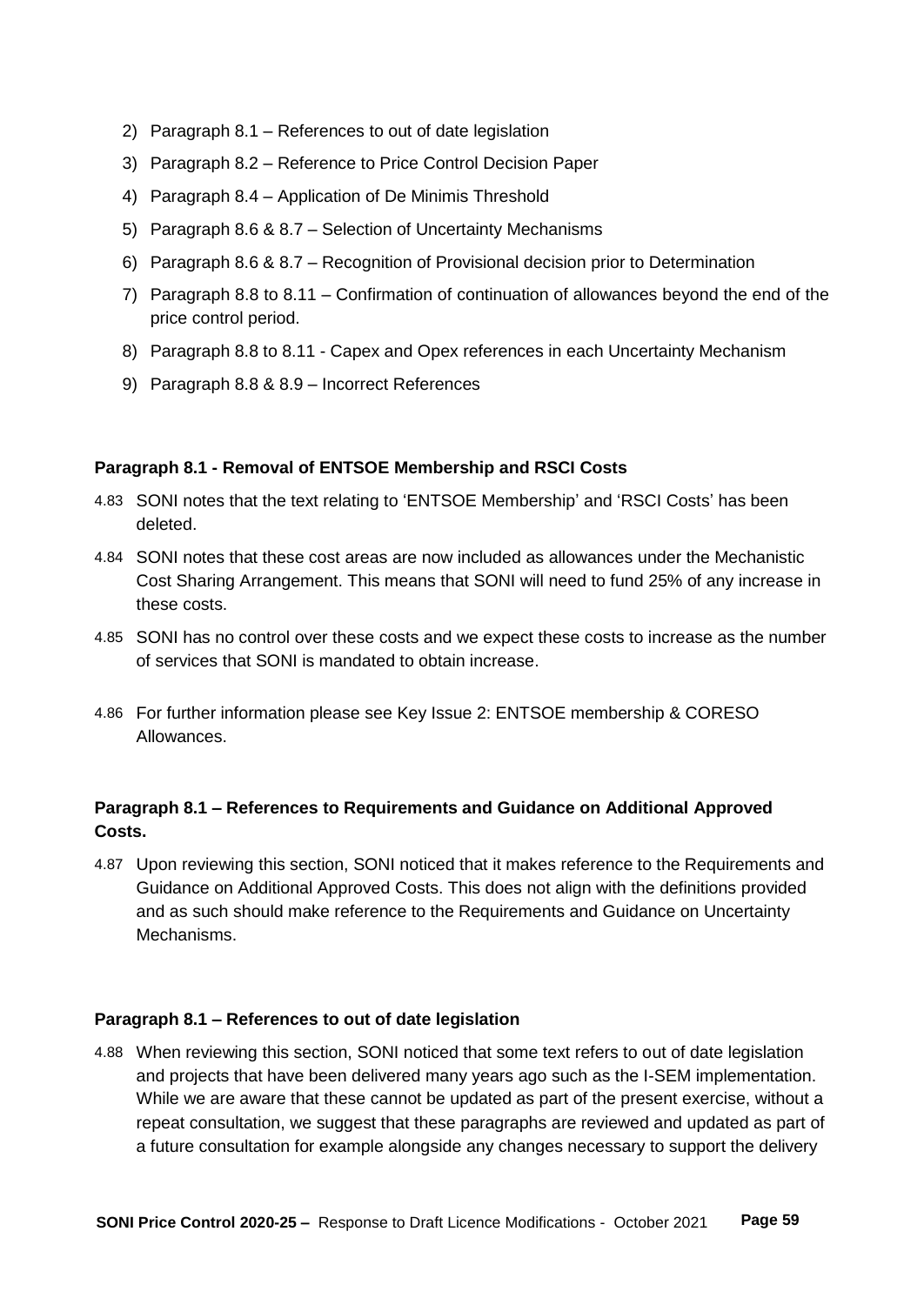of the new Energy Strategy for Northern Ireland. SONI will be happy to work with the UR to identify the text that requires update and refresh to ensure the Annex remains contemporary.

## **Paragraph 8.2 - Reference to Price Control Decision Paper**

4.89 SONI considers that the highlighted text should be removed from this definition:

*'In making any claim pursuant to paragraph 8.1, the Licensee shall ensure that: (a) it takes account of, and gives regard to, the Price Control Decision Paper'*

- 4.90 The Uncertainty Mechanism Guidance Document should be stand alone and be such that the Uncertainty mechanisms are predictable and clear in terms of implementation. The UR has awarded itself the ability to update the guidance and therefore the reference back to the Price Control Decision Paper is not required.
- 4.91 In addition, the Price Control Decision paper references out to the draft uncertainty mechanism guidance and therefore we consider that the Final Determination is not an appropriate reference. As a point of principle, the guidance should reflect the final position having considered all responses to the consultation document.

## **Paragraph 8.4 – Application of De Minimis Threshold**

- 4.92 SONI welcomes the additional drafting in relation to the treatment of opex associated with Capex submissions via the uncertainty mechanisms. However, the current drafting states '*the Authority may choose not to apply the de minimis threshold to these opex costs'.* SONI disagrees with this approach as it does not provide certainty in relation to how the UR should treat submissions of this nature. SONI requests that a more definitive statement is included.
- 4.93 In addition, SONI is concerned about the inclusion of the 'in each Relevant Year' in this paragraph. SONI considers that the purpose of the de minimis clause is to prevent SONI from submitting smaller value items via the uncertainty mechanisms. The inclusion of 'each relevant year' may cause an incorrect treatment of allowances that fall across regulatory years (e.g. due to project phasing).
- 4.94 For example, SONI may submit a project at a cost of £78K where the costs occur evenly across two regulatory years. Under the current drafting, this would result in a full disallowance (£39K in each regulatory year which is below the de minimis). SONI considers that each claim submitted should be considered in its entirety and not on the phasing of when costs are incurred. This can be achieved by removing the reference to 'in each Relevant Year' from this paragraph. The current treatment will create a perverse incentive to delay the submission of funding requests to avoid being penalise for phasing issues. This is not in the interests of customers.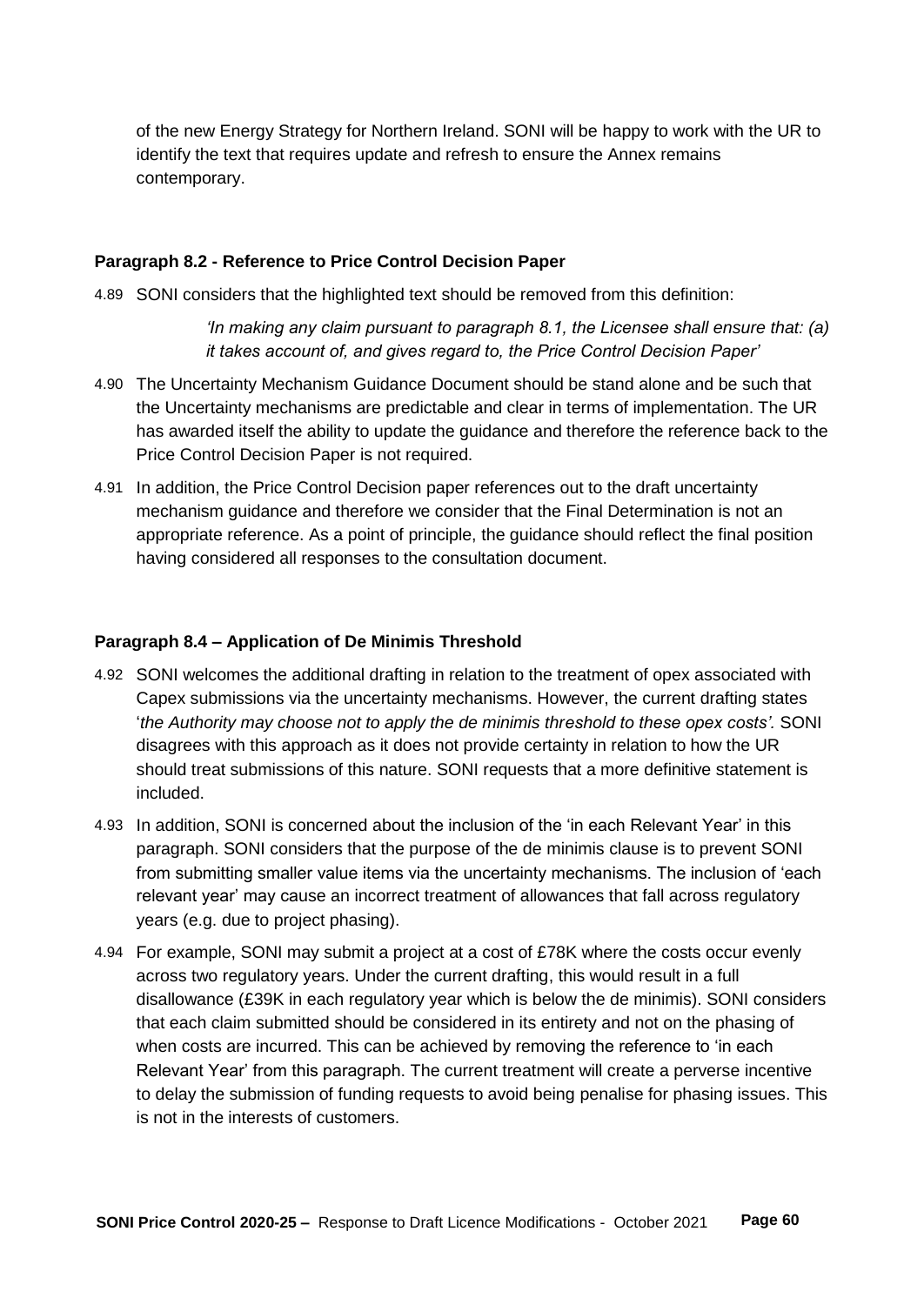## **Paragraph 8.6 & 8.7 – Selection of Uncertainty Mechanisms**

- 4.95 Under 8.6 and 8.7, the current drafting allows for the UR to determine which of the four uncertainty mechanisms will be used for approval and the option of using a combination of the mechanisms.
- 4.96 SONI seeks clarification on the criteria the UR will use in making this decision. The licence modifications are silent on the risk profile being applied when SONI make a submission. This is a significant concern for SONI.
- 4.97 For further information please see Key Issue 3.1: Limited ability to use the uncertainty mechanisms and impact on Asymmetric Risk allowance. Selection of Uncertainty Mechanism for Additional Approved Costs

## **Paragraph 8.6 & 8.7 – Recognition of Provisional decision prior to Determination**

4.98 SONI notes that the UR has recently introduced a process whereby it makes a provisional decision which it shares with SONI and allows SONI to respond before a determination is made and published. SONI welcomes this new approach and considers that this step should be captured in paragraph 8.6 or 8.7 to ensure the process is transparent and understood by all parties.

# **Paragraph 8.8 to 8.11 – Confirmation of continuation of allowances beyond the end of the price control period.**

4.99 SONI requests that the UR provides assurances, through additional narrative within these sections of the Annex, clarifying the treatment of approved allowances for projects anticipated to run beyond the end of this price control period. It is important that the UR provides certainty that allowances and expenditure for these approved projects will be treated in an identical manner in the period following 2024/25 until the projects are completed.

#### **Paragraph 8.8 to 8.11 - Capex and Opex references in each Uncertainty Mechanism**

- 4.100 Under 8.8 (a): Dt is defined as 'the Authority shall determine the scope of costs relating to the claim that shall be recoverable under the Dt uncertainty mechanism (e.g. by reference to specific projects or activities, by reference to cost categories such as operating expenses or capitalised expenditure, and/or by reference to periods of time).
- 4.101 In addition, under 8.9 (a): Zt is defined as per the Dt wording above as is the Et definition at 8.10 (a): and the Vt term at 8.11 (a).
- 4.102 Based on the formulae throughout Annex 1, Dt and Et appear to be treated as Opex and Vt and Zt as Capex. However, the definitions states that each term can be Capex or Opex. Clarification is required on each term to ensure they are treated correctly via the formulae.